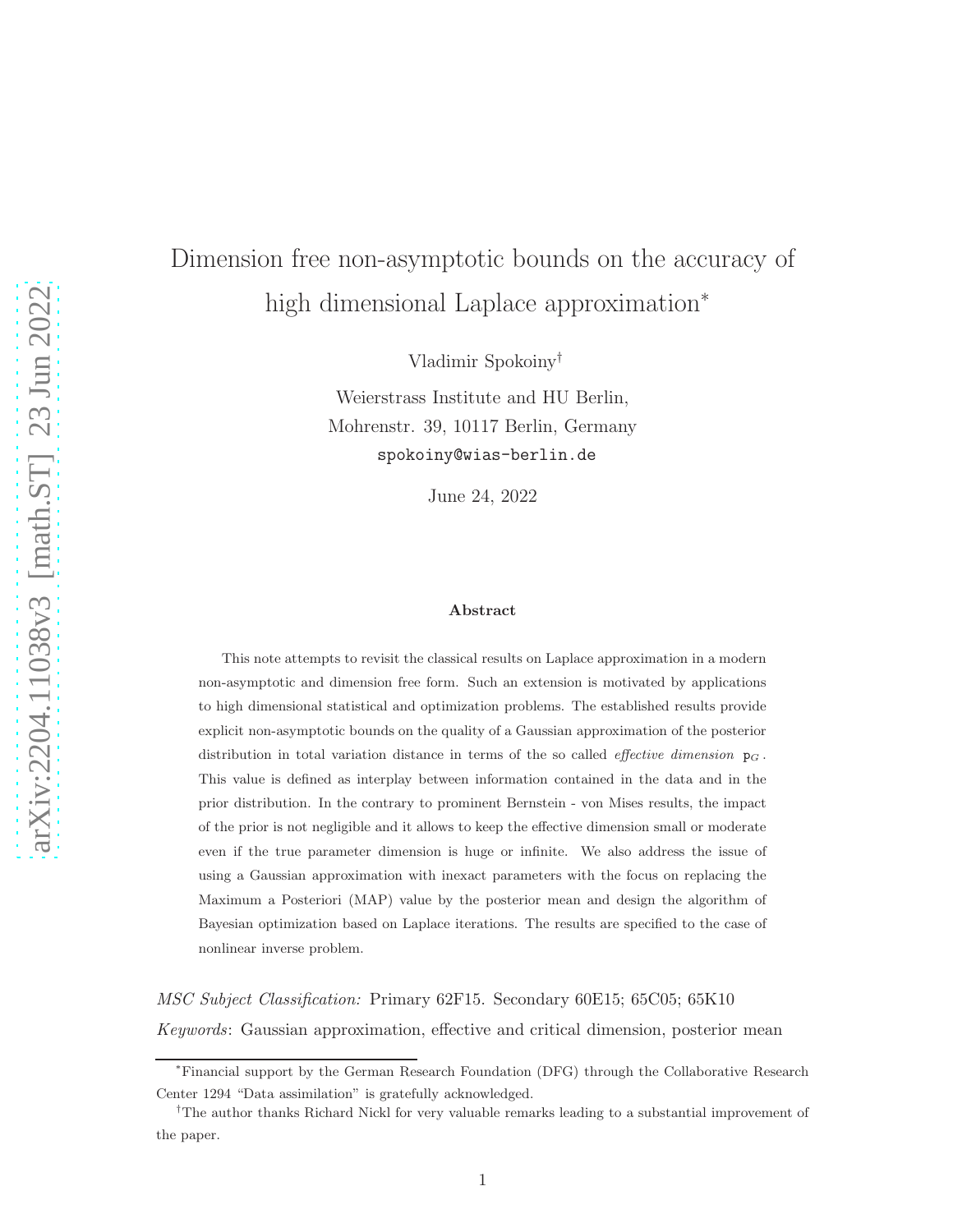# Contents

| $\mathbf{1}$ |     | Introduction |                                                                                              | $\bf{3}$         |
|--------------|-----|--------------|----------------------------------------------------------------------------------------------|------------------|
|              | 1.1 |              | Motivation: Gaussian approximation of the posterior                                          | $\overline{4}$   |
|              | 1.2 |              |                                                                                              | $\overline{5}$   |
|              | 1.3 |              |                                                                                              | $\overline{5}$   |
|              | 1.4 |              |                                                                                              | $\boldsymbol{6}$ |
| $\bf{2}$     |     |              | Dimension free bounds for Laplace approximation                                              | 7                |
|              | 2.1 |              | Setup and conditions $\ldots \ldots \ldots \ldots \ldots \ldots \ldots \ldots \ldots \ldots$ | $\overline{7}$   |
|              |     | 2.1.1        |                                                                                              | 8                |
|              |     | 2.1.2        |                                                                                              | 9                |
|              |     | 2.1.3        |                                                                                              | 10               |
|              | 2.2 |              |                                                                                              | 10               |
|              |     | 2.2.1        |                                                                                              | 11               |
|              |     | 2.2.2        |                                                                                              | 12               |
|              |     | 2.2.3        |                                                                                              | 13               |
|              |     | 2.2.4        |                                                                                              | 13               |
|              |     | 2.2.5        | Mean and MAP $\dots \dots \dots \dots \dots \dots \dots \dots \dots \dots \dots$             | 14               |
|              | 2.3 |              | Inexact approximation and the use of posterior mean $\dots \dots \dots \dots$                | 15               |
|              | 2.4 |              | Bayesian optimization and iterated Laplace approximation                                     | 17               |
| 3            |     |              | Laplace approximation for non-linear inverse problem                                         | 18               |
| $\mathbf{A}$ |     |              | Tools and proofs                                                                             | 22               |
|              |     |              |                                                                                              | 22               |
|              |     |              |                                                                                              | 24               |
|              | A.3 |              |                                                                                              | <b>25</b>        |
|              | A.4 |              |                                                                                              | 29               |
|              | A.5 |              |                                                                                              | 31               |
|              | A.6 |              |                                                                                              | 32               |
|              | A.7 |              |                                                                                              | 32               |
|              | A.8 |              | Proof of Theorem 2.5 and Theorem $2.6 \ldots \ldots \ldots \ldots \ldots \ldots \ldots$      | 33               |
|              | A.9 |              | Finalizing the proof of Theorem 2.7 and Corollary $2.8$                                      | 35               |
|              |     |              |                                                                                              | 36               |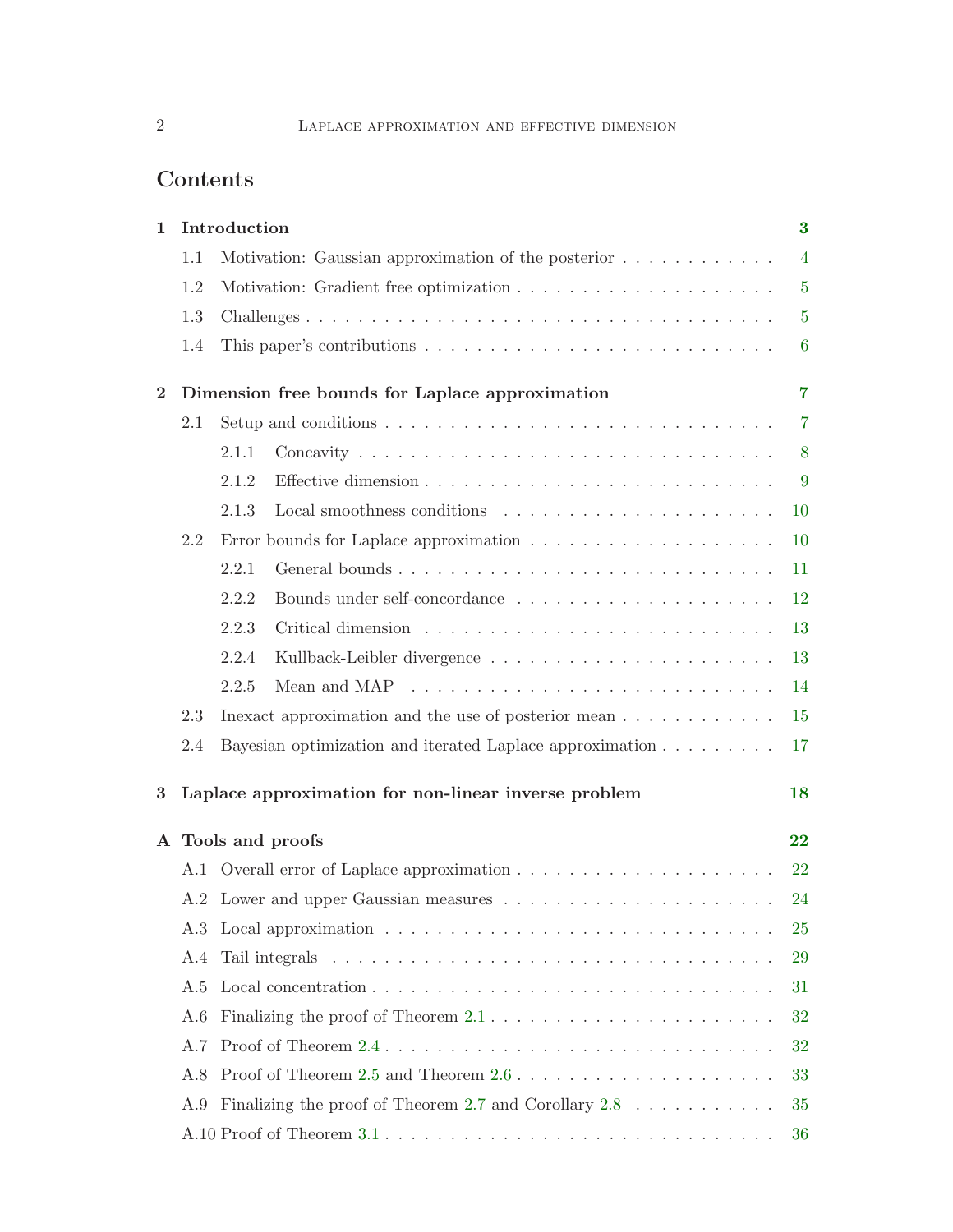|  | B Some results for Gaussian quadratic forms          | 38 |
|--|------------------------------------------------------|----|
|  |                                                      |    |
|  | B.2 Deviation bounds for Gaussian quadratic forms 41 |    |

# <span id="page-2-0"></span>1 Introduction

High dimensional Laplace approximation has recently gained an increasing attention in connection with Bayesian inference for complicated nonlinear parametric models such as nonlinear inverse problems and Deep Neuronal Networks. Laplace approximation is obtained by replacing a log density with its second order Taylor approximation around the point of maximum. This leads to a Gaussian measure centered at the maximum with a covariance corresponding to the Hessian of the negative log-density (see, e.g., [\(Bishop,](#page-43-0) [2006](#page-43-0), Section 4.4)). The asymptotic behavior of the parametric Laplace approximation in the small noise or large data limit has been studied extensively in the past (see, e.g., [Wong](#page-45-0) [\(2001](#page-45-0))). The asymptotic approximation of general integrals of the form  $\int e^{\lambda f(x)} g(x) dx$ by Laplace's method is presented in [Olver](#page-44-0) [\(1974](#page-44-0)); [Wong](#page-45-0) [\(2001](#page-45-0)). Non-asymptotic error bounds for the Laplace approximation can be found in [Olver](#page-44-1) [\(1968\)](#page-44-1) for the univariate case and in [McClure and Wong](#page-44-2) [\(1983](#page-44-2)); [Inglot and Majerski](#page-43-1) [\(2014](#page-43-1)) for the multivariate case. Lapinski [\(2019](#page-43-2)) studied the Laplace approximation error and its convergence in the limit  $\lambda \to \infty$  in the multivariate case when the function f depends on  $\lambda$ . Coefficients in the asymptotic expansion of the approximated integral are given in [Nemes](#page-44-3) [\(2013](#page-44-3)).

Laplace approximation is an important step in establishing the prominent Bernstein von Mises (BvM) Theorem that quantifies the convergence of the scaled posterior distribution toward a Gaussian distribution in the large data or small noise limit. Parametric BvM theory is well-understood [Van der Vaart](#page-45-1) [\(2000](#page-45-1)); [Le Cam](#page-44-4) [\(2012\)](#page-44-4). Modern applications with a high dimensional parameter space and limited sample size pose new questions and identify new issues in study of applicability and accuracy of Laplace approximation. We refer to [Lu](#page-44-5) [\(2017](#page-44-5)) for a study a parametric BvM theorem for nonlinear Bayesian inverse problems with an increasing number of parameters. A number of papers discuss the BvM phenomenon for nonlinear inverse problems; see e.g. [Nickl](#page-44-6) [\(2020](#page-44-6)); [Monard et al.](#page-44-7) [\(2019](#page-44-7)); [Giordano and Kekkonen](#page-43-3) [\(2020](#page-43-3)), where the convergence is quantified in a distance that metrizes the weak convergence. [Schillings et al.](#page-45-2) [\(2020](#page-45-2)) showed that the Laplace approximation error in Hellinger distance converges to zero in the order of the noise level. The recent paper [Helin and Kretschmann](#page-43-4) [\(2022](#page-43-4)) provides a finite sample error of Laplace approximation for the total variation distance with an explicit dependence on the dimen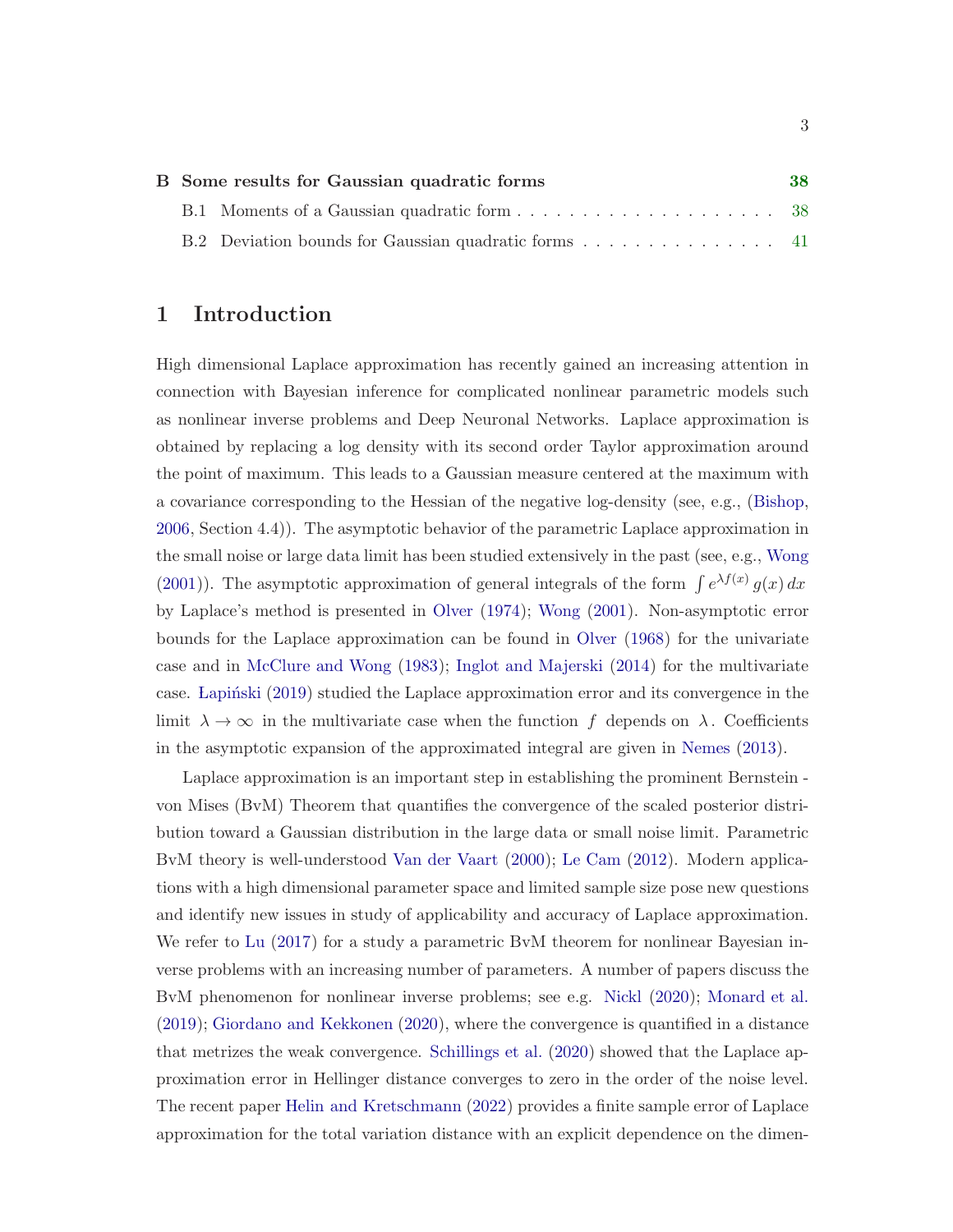sion and of the nonlinearity of the forward mapping. The Laplace approximation is also widely utilized for different purposes in computational Bayesian statistics; see e.g. [Rue et al.](#page-45-3) [\(2009\)](#page-45-3).

#### <span id="page-3-0"></span>1.1 Motivation: Gaussian approximation of the posterior

As one of the main motivation for this study, consider the problem of Bayesian inference for the log-likelihood function  $L(\theta) = L(Y, \theta)$  with data Y, a parameter  $\theta \in \mathbb{R}^p$  and a Gaussian prior  $\pi \sim \mathcal{N}(\theta_0, G^{-2})$ . Here  $G^{-2}$  is a symmetric positive definite matrix in  $\mathbb{R}^p$ . Then the posterior density  $\pi_G(\cdot)$  of  $\theta$  given Y is proportional to the product  $e^{L(\boldsymbol{\theta})} e^{-\|G(\boldsymbol{\theta}-\boldsymbol{\theta}_0)\|^2/2}$ :

$$
\boldsymbol{\vartheta}_G \big| \boldsymbol{Y} \sim \pi_G(\boldsymbol{\theta}) \propto \exp\big\{ L(\boldsymbol{\theta}) - \|G(\boldsymbol{\theta} - \boldsymbol{\theta}_0)\|^2/2 \big\},\
$$

where the sign  $\propto$  means equality up to a normalizing multiplicative constant. Assume that the penalized maximum likelihood estimator (pMLE)  $\tilde{\theta}_G$  is well defined:

$$
\widetilde{\boldsymbol{\theta}}_G = \underset{\boldsymbol{\theta}}{\operatorname{argmax}} \big\{ L(\boldsymbol{\theta}) - \|G(\boldsymbol{\theta} - \boldsymbol{\theta}_0)\|^2/2 \big\}.
$$

Clearly  $\tilde{\theta}_G$  is also maximizer of  $\pi_G(\theta)$ . That is why it is often referred to as maximum a posteriori (MAP) estimator. Let also the log-likelihood function  $L(\theta)$  be twice differentiable and weakly concave. Define

$$
\mathbb{F}_G(\boldsymbol{\theta}) = -\nabla^2 L(\boldsymbol{\theta}) + G^2.
$$

Assuming the latter expression to be positive definite for all considered  $\theta$ , define also its square root  $D_G(\theta) = \sqrt{\mathbb{F}_G(\theta)}$ . We use the shortcut  $\widetilde{D}_G = D_G(\widetilde{\theta}_G)$ . Laplace's approximation means that the posterior distribution  $\pi_G$  is close to the Gaussian distribution  $\mathcal{N}(\widetilde{\theta}_G, \widetilde{D}_G^{-2})$ . A closely related Bernstein - von Mises phenomenon claims an approximation of the posterior by  $\mathcal{N}(\tilde{\theta}, D^{-2})$ , where  $\tilde{\theta}$  is the MLE and  $D^2 = \mathbb{F} = -\nabla^2 L(\theta^*)$  is the Fisher information matrix for the true parameter value  $\theta^*$ ; see e.g. [Schillings et al.](#page-45-2) [\(2020](#page-45-2)) for a detailed discussion in context on nonlinear inverse problems. The mentioned results provide an efficient tool for Bayesian uncertainty quantification and constructing the elliptic credible sets as level sets of the approximating Gaussian distribution; see [Helin and Kretschmann](#page-43-4) [\(2022](#page-43-4)) or [Reich and Rozdeba](#page-44-8) [\(2020](#page-44-8)) for applications to drift and diffusion estimation.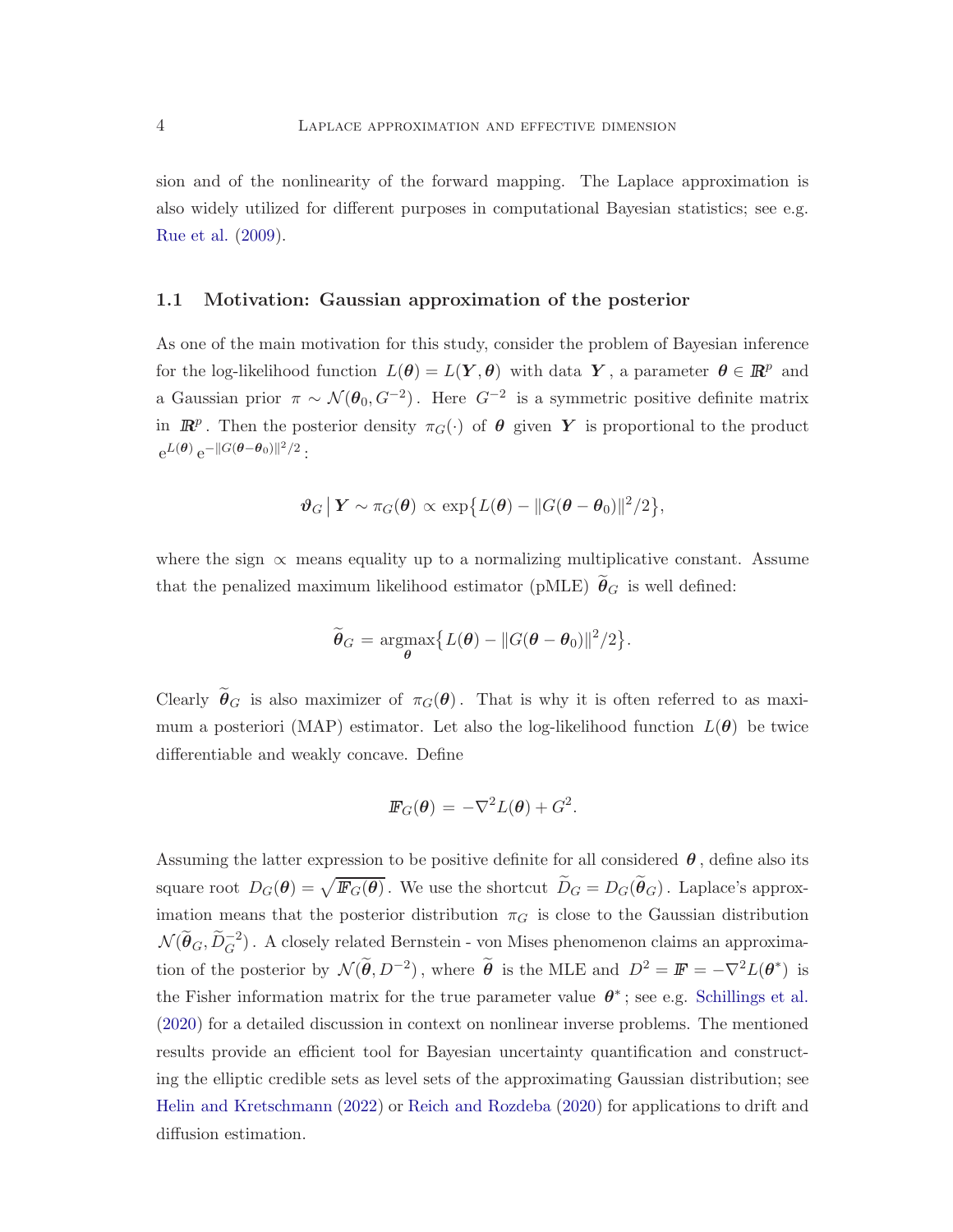#### <span id="page-4-0"></span>1.2 Motivation: Gradient free optimization

Suppose that the point of maximum  $x^*$  of the function  $\ell(x)$  is not known and has to be evaluated numerically. We also assume that the function  $\ell(\cdot)$  is sufficiently smooth and can be efficiently computed at any point  $x$ , however, its gradient is not available. [Nesterov and Spokoiny](#page-44-9) [\(2017\)](#page-44-9) offered a powerful gradient free method based on averaging the exponent  $e^{\ell(x)}$  w.r.t. to some Gaussian distribution for x. Here we aim at reconsidering this idea within the Bayesian optimization framework. Namely, we intend to design a procedure based on Laplace iterations with an updated Gaussian prior at each step. Let  $\pi_0$  be a starting Gaussian prior  $\pi_0 \sim \mathcal{N}(x_0, G_0^{-2})$ . The corresponding posterior is defined by normalizing the product  $e^{\ell(x)}\pi_0(x)$ . Due to the Laplace approximation result, this posterior is nearly Gaussian with the mean  $x_1 = \text{argmax}\{ \ell(x) - ||G_0 x||^2/2 \}$ ; see e.g. Theorem [2.1](#page-10-1) below. This leads to the general idea of Bayesian optimization: use the posterior mean/variance to update the prior and repeat the Laplace approximation step. One may use standard Monte-Carlo or quasi Monte-Carlo methods for numerical approximation of the posterior mean; see e.g. [Schillings et al.](#page-45-2) [\(2020](#page-45-2)) in context of Bayesian inverse problems.

#### <span id="page-4-1"></span>1.3 Challenges

In spite of numerous existing results on Laplace approximation, some questions are still open. A small list of relevant issues is given below.

**Prior impact in high dimension** Modern applications in statistics and optimization force to extend the scope of applicability of the classical results on Laplace approximation by including the cases of a very large dimension even exceeding the sample size. It appears that in the case of a high-dimensional parameter, the prior is not washing out from the posterior. In the contrary to the classical theory, it becomes extremely important. It is of crucial importance to understand well the impact of the prior and its proper choice.

Smoothness conditions Standard smoothness conditions in terms of a uniform bound on the third derivative of  $f$  could be too restrictive and hard to check.

The use of posterior mean Another issue is possibility of using a Gaussian approximation of the posterior with inexact parameters. Indeed, the pMLE/MAP  $\widetilde{\theta}_G$  is hard to compute, the classical MCMC based Bayesian computations deliver an estimate of the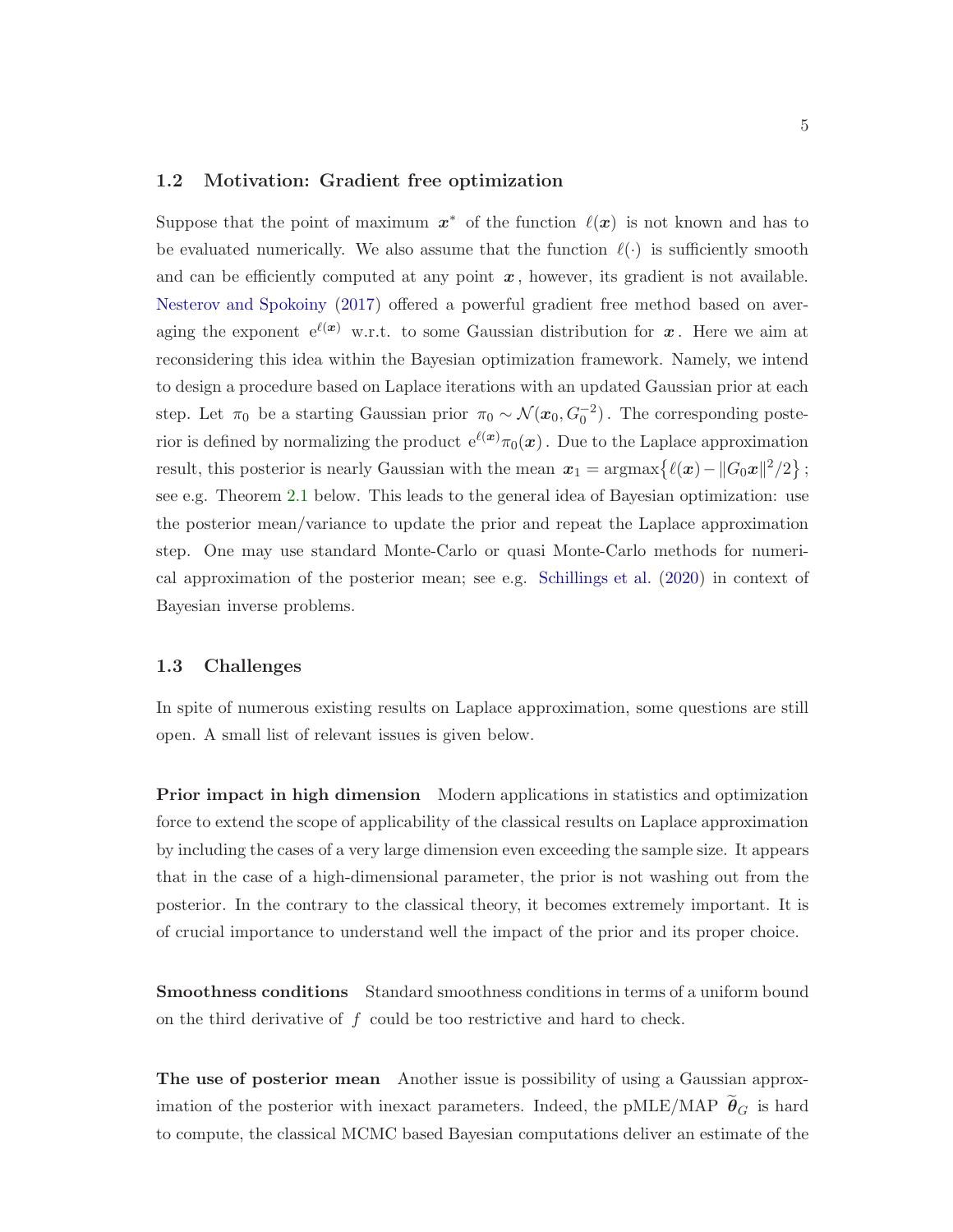posterior mean and of posterior covariance. A big question is to justify the use of these quantities for uncertainty quantification or Bayesian optimization.

Non-concavity The classical results of Laplace approximation are stated under the condition that the function  $f(\cdot)$  is strongly globally concave. In many applications including nonlinear inverse problems [Nickl](#page-44-6) [\(2020](#page-44-6)); [Schillings et al.](#page-45-2) [\(2020](#page-45-2)); [Helin and Kretschmann](#page-43-4) [\(2022](#page-43-4)) or Deep Neuronal Networks such an assumption appears to be unrealistic.

#### <span id="page-5-0"></span>1.4 This paper's contributions

This paper aims at reconsidering the classical results on Laplace approximation and to address the above issues. Below the list of the most important achievements in the paper.

Effective dimension and dimension free guarantees We introduce the notion of effective dimension  $p<sub>G</sub>$  of the problem which can be small of moderate even for huge parameter dimension p. The value  $p<sub>G</sub>$  is defined by an interplay between the information delivered by the data and information contained in the prior; see Section [2.1.2](#page-8-0) for more details. Further we establish explicit *non-asymptotic* and *dimension free* guarantees for the accuracy of Gaussian approximation of the posterior in total variation (TV) distance in terms of effective dimension; see Theorem [2.1.](#page-10-1) In the case when the nonpenalized log-likelihood function grows linearly with the sample size  $n$ , the quality of Laplace approximation is of order  $\sqrt{p_G^3/n}$ . It can be improved to  $p_G^3/n$  if instead of TV-distance, we limit ourselves to the class of centrally symmetric sets. The proofs combine classical variational arguments with sharp bounds for Gaussian quadratic forms. Conditions require that  $f$  is strongly concave and locally smooth with a uniform bound on the third Gateaux derivative of  $f$  in a local vicinity of the point of maximum.

Critical dimension The result of Theorem [2.1](#page-10-1) helps to address the issue of critical dimension for applicability of Laplace approximation: the relation  $p_G^3 \ll n$  between the sample size n and the effective dimension  $p<sub>G</sub>$  is sufficient for our main results. The result on concentration of the posterior only requires  $p_G \ll n$ .

**Posterior mean in place of MAP** The use of the posterior mean  $\bar{x}$  in place of the MAP  $x^*$  is justified by Theorem [2.10](#page-15-0) under the same condition  $p_G^3 \ll n$ . The obtained results justify a Bayesian optimization procedure based on iterated Laplace approximation with a sequentially adjusted prior.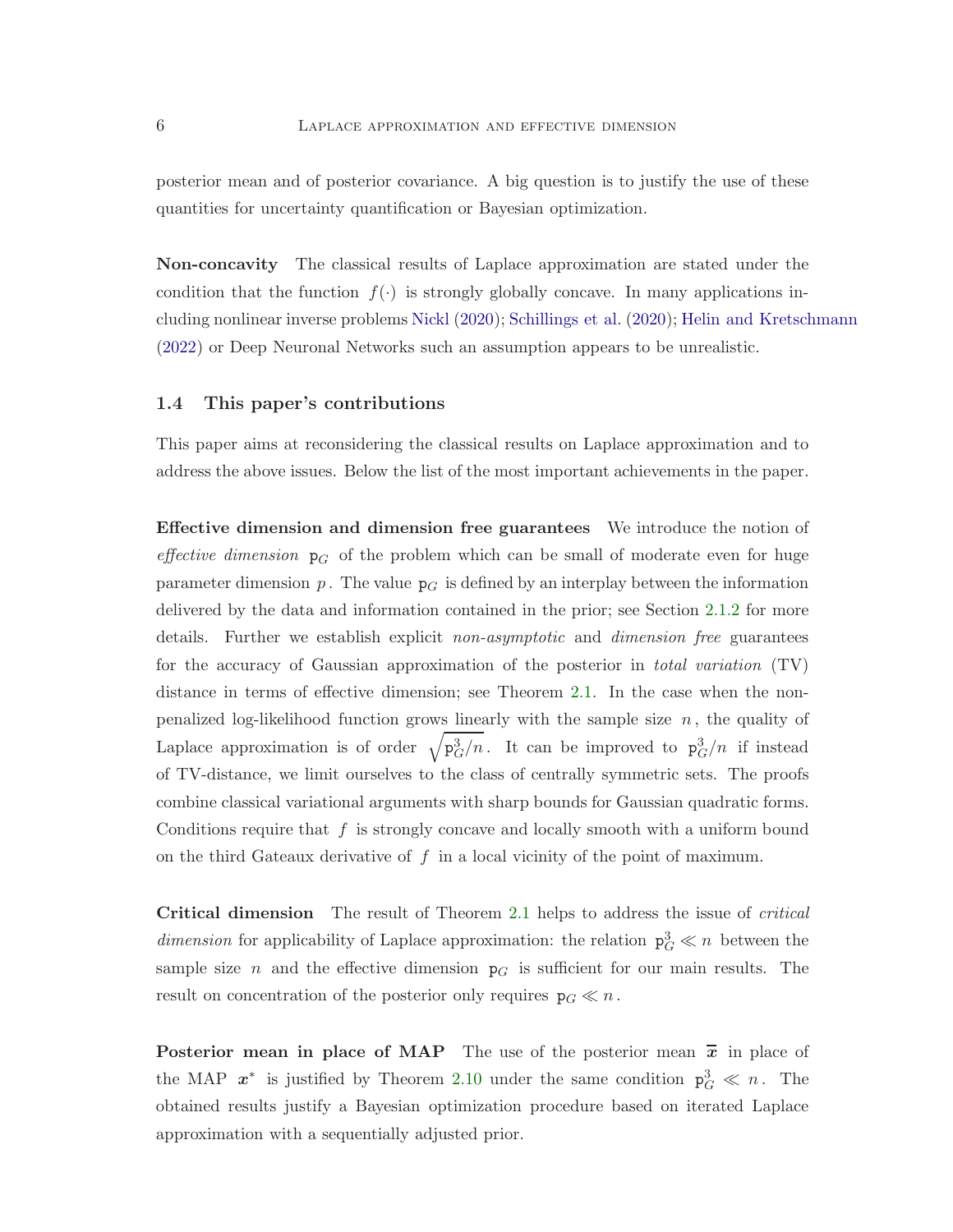Non-concavity Section [3](#page-17-0) indicates for the special case of nonlinear inverse problem how the assumption of strong concavity of  $f(.)$  can be relaxed using a "warm start" condition which means that a good starting guess is available.

The paper is organized as follows. Section [2](#page-6-0) presents general bounds on the error of Laplace approximation and also discusses the use of posterior mean in place of posterior mode as well as the Bayesian optimization procedure based on Laplace iterations. Section [3](#page-17-0) specifies the results to the case on nonlinear inverse problem. Proofs and technical tools are collected in the Appendix.

## <span id="page-6-0"></span>2 Dimension free bounds for Laplace approximation

<span id="page-6-1"></span>Here we present some general results on accuracy of Laplace approximation.

#### 2.1 Setup and conditions

Let  $f(\mathbf{x})$  be a function in a high-dimensional Euclidean space  $\mathbb{R}^p$  such that  $\int e^{f(\mathbf{x})} d\mathbf{x} =$  $\texttt{C}<\infty$  , where the integral sign  $\int$  without limits means the integral over the whole space  $\mathbb{R}^p$ . Then f determines a distribution  $\mathbb{P}_f$  with the density  $C^{-1}e^{f(x)}$ . Let  $x^*$  be a point of maximum:

$$
f(\boldsymbol{x}^*) = \sup_{\boldsymbol{u}\in\mathbb{R}^p} f(\boldsymbol{x}^* + \boldsymbol{u}).
$$

We also assume that  $f(\cdot)$  is smooth, more precisely, three or even four time differentiable. Introduce the negative Hessian  $\mathbb{D}^2 = -\nabla^2 f(x^*)$  and assume  $\mathbb{D}^2$  strictly positive definite. We aim at approximating the measure  $\mathbb{P}_f$  by a Gaussian measure  $\mathcal{N}(x^*, \mathbb{D}^{-2})$ . Given a function  $g(\cdot)$ , define its expectation w.r.t.  $\mathbb{P}_f$  after centering at  $x^*$ :

<span id="page-6-3"></span><span id="page-6-2"></span>
$$
\mathcal{I}(g) \stackrel{\text{def}}{=} \frac{\int g(\boldsymbol{u}) e^{f(\boldsymbol{x}^* + \boldsymbol{u})} d\boldsymbol{u}}{\int e^{f(\boldsymbol{x}^* + \boldsymbol{u})} d\boldsymbol{u}}.
$$
\n(2.1)

A Gaussian approximation  $\mathcal{I}_{\mathbb{D}}(g)$  for  $\mathcal{I}(g)$  reads:

$$
\mathcal{I}_{\mathbb{D}}(g) \stackrel{\text{def}}{=} \frac{\int g(\boldsymbol{u}) e^{-\|\mathbb{D}\boldsymbol{u}\|^2/2} d\boldsymbol{u}}{\int e^{-\|\mathbb{D}\boldsymbol{u}\|^2/2} d\boldsymbol{u}} = \mathbb{E} g(\boldsymbol{\gamma}_{\mathbb{D}}), \qquad \boldsymbol{\gamma}_{\mathbb{D}} \sim \mathcal{N}(0, \mathbb{D}^{-2}). \tag{2.2}
$$

The choice of the distance between  $\mathbb{P}_f$  and  $\mathcal{N}(x^*, \mathbb{D}^{-2})$  depends on the considered class of functions  $g$ . The most strong total variation distance can be obtained as the supremum of  $|\mathcal{I}(g) - \mathcal{I}_{\mathbb{D}}(g)|$  over all measurable functions  $g(\cdot)$  with  $|g(u)| \leq 1$ :

$$
\mathrm{TV}\big(P_f,\mathcal{N}(x^*,\mathbb{D}^{-2})\big) = \sup_{\|g\|_{\infty}\leq 1} \big|\mathcal{I}(g) - \mathcal{I}_{\mathbb{D}}(g)\big|.
$$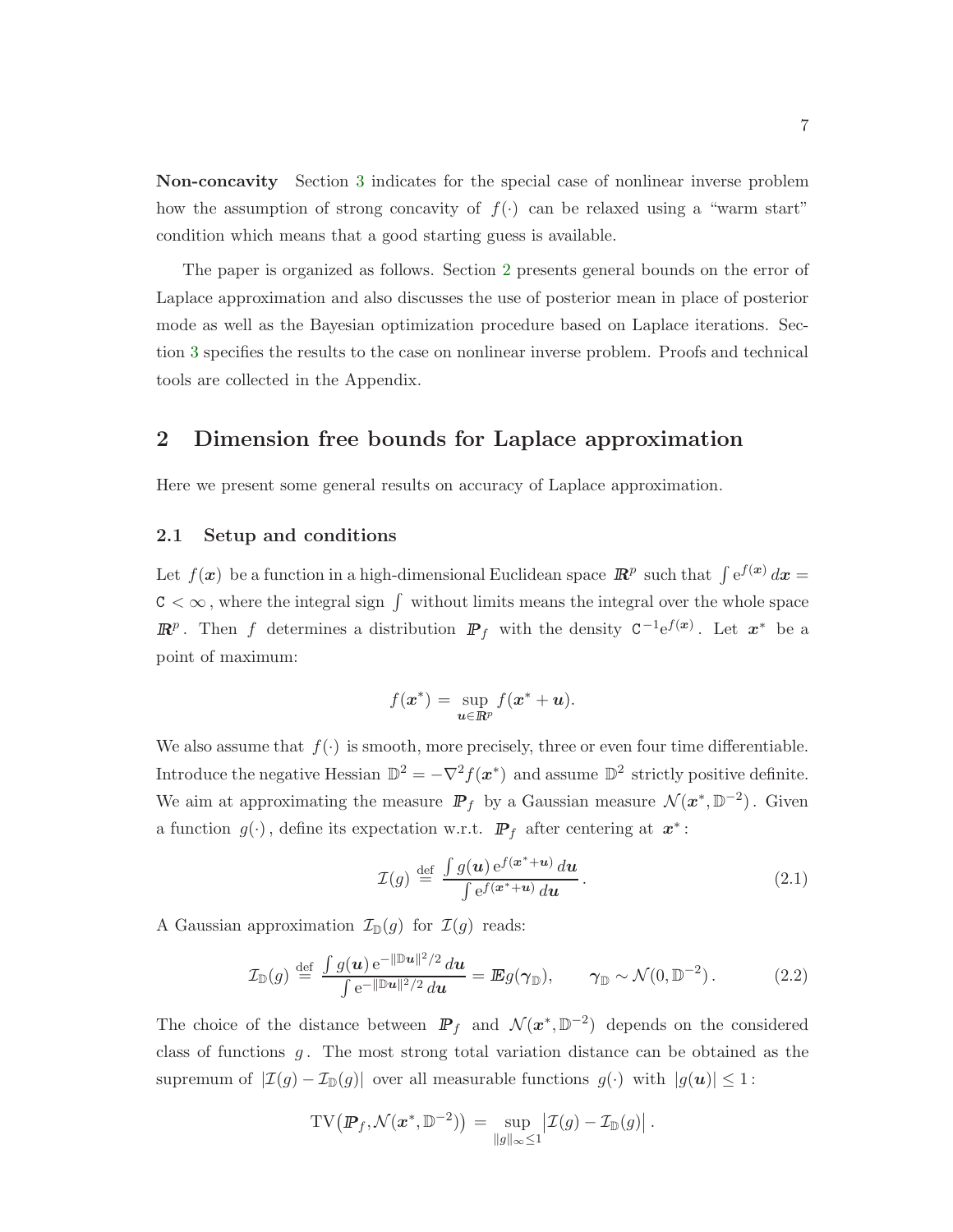The results can be substantially improved if only centrally symmetric functions  $g(\cdot)$  with  $g(x) = g(-x)$  are considered. Obviously

$$
\mathcal{I}(g) = \frac{\int g(\boldsymbol{u}) e^{f(\boldsymbol{x}^* + \boldsymbol{u}) - f(\boldsymbol{x}^*)} d\boldsymbol{u}}{\int e^{f(\boldsymbol{x}^* + \boldsymbol{u}) - f(\boldsymbol{x}^*)} d\boldsymbol{u}}
$$

Moreover, as  $x^* = \operatorname{argmax}_x f(x)$ , it holds  $\nabla f(x^*) = 0$  and

$$
\mathcal{I}(g) = \frac{\int g(\boldsymbol{u}) e^{f(\boldsymbol{x}^*; \boldsymbol{u})} d\boldsymbol{u}}{\int e^{f(\boldsymbol{x}^*; \boldsymbol{u})} d\boldsymbol{u}},
$$
\n(2.3)

<span id="page-7-3"></span><span id="page-7-2"></span>.

where  $f(\mathbf{x};\mathbf{u})$  is the Bregman divergence

$$
f(\mathbf{x}; \mathbf{u}) = f(\mathbf{x} + \mathbf{u}) - f(\mathbf{x}) - \langle \nabla f(\mathbf{x}), \mathbf{u} \rangle.
$$
 (2.4)

Implicitly we assume that the negative Hessian  $\mathbb{D}^2 = -\nabla^2 f(x^*)$  is sufficiently large in the sense that the Gaussian measure  $\mathcal{N}(0,\mathbb{D}^{-2})$  concentrates on a local set  $\mathcal{U}$ . This allows to use a local Taylor expansion for  $f(x^*; u) \approx -\|\mathbb{D}u\|^2/2$  in u on U. If  $f(\cdot)$ is also strongly concave, then the mass of  $\mathbb{P}_f$  of the complement of  $\mathcal U$  is exponentially small yielding the desirable Laplace approximation.

Motivated by applications to statistical inference, we consider  $f$  in a special form

<span id="page-7-1"></span>
$$
f(x) = \ell(x) - ||G(x - x_0)||^2/2
$$
\n(2.5)

for a symmetric p-matrix  $G^2 \geq 0$ . Here  $\ell(\cdot)$  stands for the log-likelihood function while the quadratic penalty  $||G(x-x_0)||^2/2$  corresponds to a Gaussian prior  $\mathcal{N}(x_0, G^{-2})$ . We also assume that  $\ell(\cdot)$  is concave with  $D^2 \stackrel{\text{def}}{=} -\nabla^2 \ell(\boldsymbol{x}) \geq 0$ . Then clearly

$$
-\nabla^2 f(x) = -\nabla^2 \ell(x) + G^2 = D^2 + G^2.
$$

In typical asymptotic setups, the log-likelihood function  $\ell(x)$  grows with the sample size or inverse noise variance, while the prior precision matrix  $G<sup>2</sup>$  is kept fixed. Decomposition [\(2.5\)](#page-7-1) is of great importance for obtaining the dimension free results. The main reason is that the quadratic penalty does not affect smoothness properties of the function  $\ell(\cdot)$  but greatly improves the quadratic approximation term. Now we state precise conditions.

#### <span id="page-7-0"></span>2.1.1 Concavity

Below we implicitly assume decomposition [\(2.5\)](#page-7-1) with a weakly concave function  $\ell(\cdot)$ . More specifically, we assume the following condition.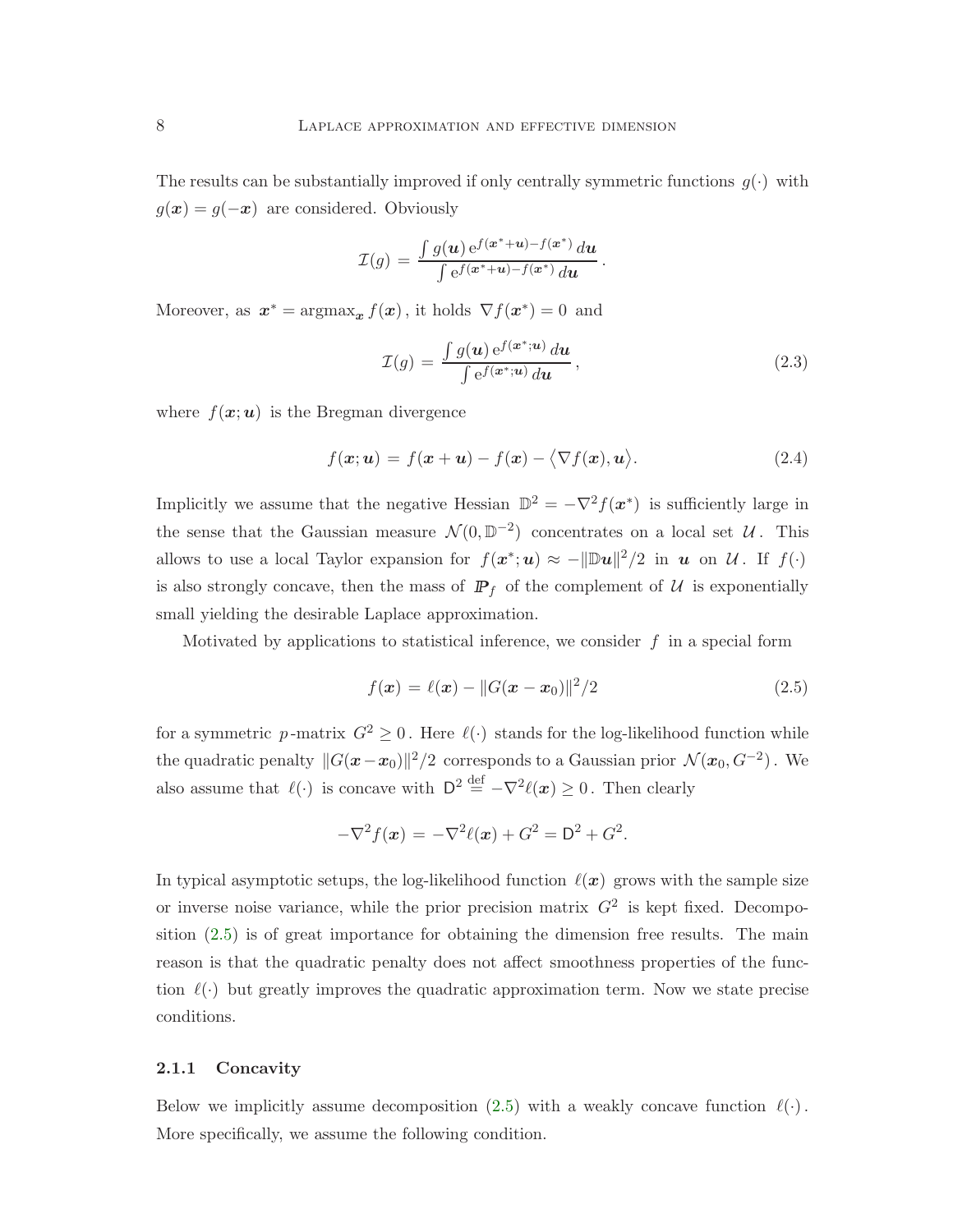( $\mathscr{C}_0$ ) There exists an operator  $G^2 \leq -\nabla^2 f(x^*)$  in  $\mathbb{R}^p$  such that the function

<span id="page-8-1"></span>
$$
\ell(\mathbf{x}^* + \mathbf{u}) \stackrel{\text{def}}{=} f(\mathbf{x}^* + \mathbf{u}) + \frac{1}{2} ||G\mathbf{u}||^2
$$

is concave.

If  $\ell(\cdot)$  in decomposition [\(2.5\)](#page-7-1) is concave then this condition is obviously fulfilled. More generally, if  $\ell(\cdot)$  in [\(2.5\)](#page-7-1) is weakly concave, so that  $\ell(x^* + u) - ||G_0u||^2/2$  is concave in **u** with  $G_0^2 \leq G^2$ , then  $(\mathscr{C}_0)$  $(\mathscr{C}_0)$  $(\mathscr{C}_0)$  is fulfilled with  $G^2 - G_0^2$  in place of  $G^2$ .

The operator

$$
D^{2} = -\nabla^{2} f(\boldsymbol{x}^{*}) - G^{2} \quad (=-\nabla^{2} \ell(\boldsymbol{x}^{*}) \text{ under (2.5)}) \tag{2.6}
$$

plays an important role in our conditions and results.

**Remark 2.1.** The condition of strong concavity of f on the whole space  $\mathbb{R}^p$  can be too restrictive; see the example of nonlinear inverse problem in Section [3.](#page-17-0) This condition can be replaced by its local version: there exists a set  $\mathcal{X}_0$  such that the Gaussian prior  $\mathcal{N}(x_0, G^{-2})$  concentrates on  $\mathcal{X}_0$  with a high probability and the maximizer  $x_G^*$  belongs to  $\mathcal{X}_0$ . In all the results, the integral over  $\mathbb{R}^p$  has to replaced by the integral over  $\mathcal{X}_0$ .

#### <span id="page-8-0"></span>2.1.2 Effective dimension

With decomposition [\(2.6\)](#page-8-1) in mind, we use another notation for  $\mathbb{D}^2 = -\nabla^2 f(\boldsymbol{x}^*)$ :

$$
D_G^2 = -\nabla^2 f(x^*) = D^2 + G^2.
$$

Also we write  $\mathcal{I}_G(g)$  instead of  $\mathcal{I}_{\mathbb{D}}(g)$  in [\(2.2\)](#page-6-2). The *effective dimension*  $p_G$  is given by

<span id="page-8-3"></span>
$$
\mathbf{p}_G \stackrel{\text{def}}{=} \text{tr}(\mathsf{D}^2 \, \mathsf{D}_G^{-2}).\tag{2.7}
$$

Of course,  $p_G \leq p$  but a proper choice of the penalty  $G^2$  in [\(2.5\)](#page-7-1) allows to avoid the "curse of dimensionality" issue and ensure a small or moderate effective dimension  $p_G$ even for p large or infinite. The value  $p<sub>G</sub>$  helps to describe a local vicinity U around  $x^*$  such that the most of mass of  $\mathbb{P}_f$  concentrates on  $\mathcal{U}$ ; see Section [A.4.](#page-28-0) Namely, let us fix some  $\nu < 1$ , e.g.  $\nu = 2/3$ , and some  $x > 0$  ensuring that  $e^{-x}$  is our significance level. Define

<span id="page-8-2"></span>
$$
\mathbf{r}_G = 2\sqrt{\mathbf{p}_G} + \sqrt{2\mathbf{x}},
$$
  

$$
\mathcal{U} = \{\mathbf{u} : \|\mathbf{D}\mathbf{u}\| \le \nu^{-1}\mathbf{r}_G\}.
$$
 (2.8)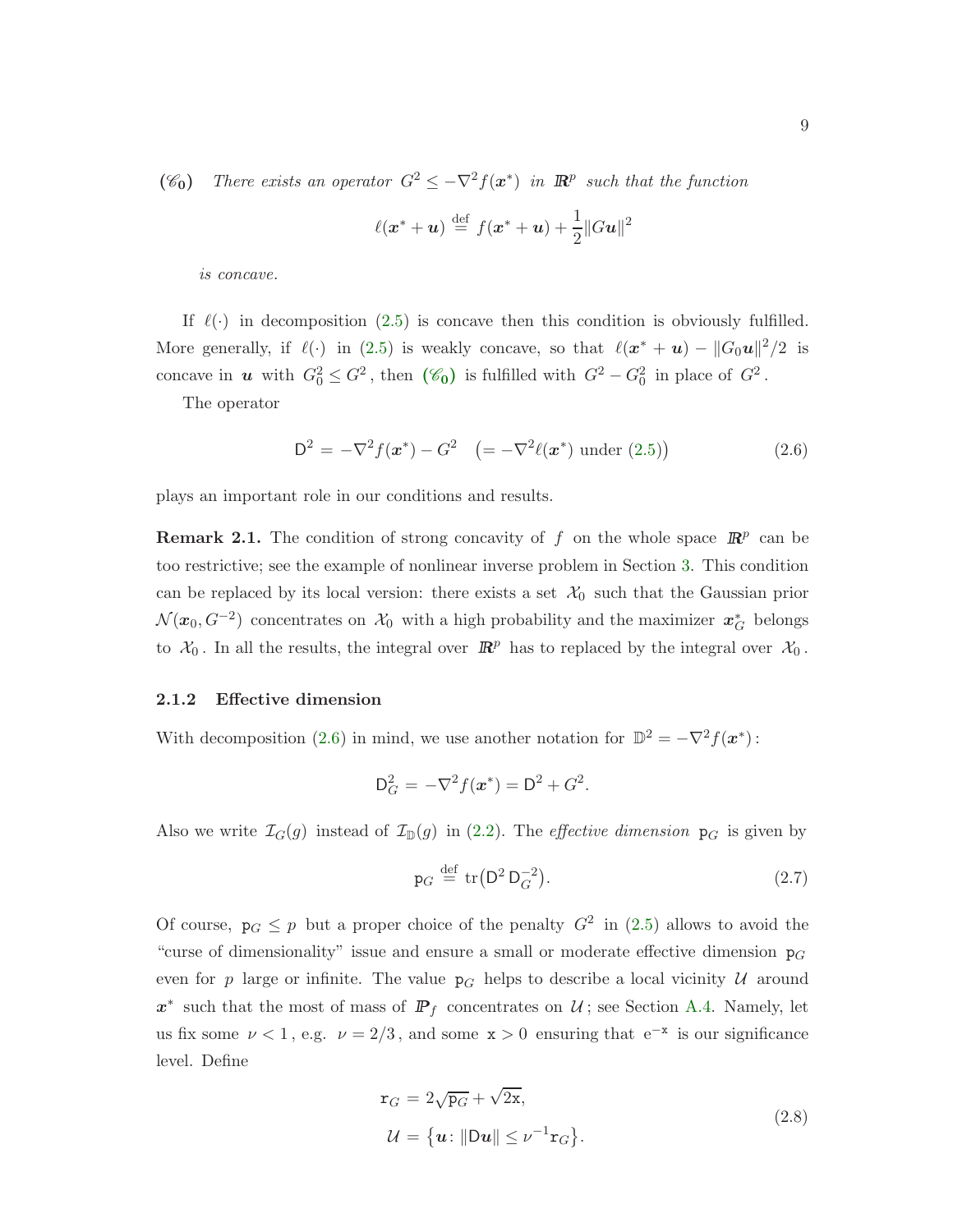#### <span id="page-9-0"></span>2.1.3 Local smoothness conditions

Let  $p \leq \infty$  and let  $f(\cdot)$  be a three times continuously differentiable function on  $\mathbb{R}^p$ . We fix a reference point x and local region around x given by the local set  $\mathcal{U} \subset \mathbb{R}^p$ from [\(2.8\)](#page-8-2). Also consider the second order Taylor approximation  $f(x + u) \approx f(x) +$  $\langle \nabla f(x), u \rangle + \frac{1}{2} \langle \nabla^2 f(x), u^{\otimes 2} \rangle$  and similarly the third order expansion and introduce the remainders

$$
\delta_3(\mathbf{x}, \mathbf{u}) = f(\mathbf{x}; \mathbf{u}) - \frac{1}{2} \langle \nabla^2 f(\mathbf{x}), \mathbf{u}^{\otimes 2} \rangle,
$$
  

$$
\delta_4(\mathbf{x}, \mathbf{u}) = f(\mathbf{x}; \mathbf{u}) - \frac{1}{2} \langle \nabla^2 f(\mathbf{x}), \mathbf{u}^{\otimes 2} \rangle - \frac{1}{6} \langle \nabla^3 f(\mathbf{x}), \mathbf{u}^{\otimes 3} \rangle
$$

with  $f(\mathbf{x};\mathbf{u})$  from [\(2.4\)](#page-7-2). The use of the Taylor formula allows to bound

$$
\big|\delta_k(\boldsymbol{x},\boldsymbol{u})\big| \leq \sup_{t\in[0,1]} \frac{1}{k!} \Big|\big\langle \nabla^k f(\boldsymbol{x}+t\boldsymbol{u}),\boldsymbol{u}^{\otimes k}\big\rangle\Big|, \quad k\geq 3.
$$

It is worth noting that the quadratic penalty  $-||G(x - x_0)||^2/2$  in f does not affect the remainders  $\delta_3(x, u)$  and  $\delta_4(x, u)$ . Indeed, with  $f(x) = \ell(x) - ||G(x - x_0)||^2/2$ , it holds

$$
f(\boldsymbol{x};\boldsymbol{u}) \stackrel{\text{def}}{=} f(\boldsymbol{x} + \boldsymbol{u}) - f(\boldsymbol{x}) - \langle \nabla f(\boldsymbol{x}), \boldsymbol{u} \rangle = \ell(\boldsymbol{x};\boldsymbol{u}) - ||G\boldsymbol{u}||^2/2
$$

and the quadratic term in definition of the values  $\delta_k(x, u)$  cancels,  $k \geq 3$ . Local smoothness of  $f(\cdot)$  or, equivalently, of  $\ell(\cdot)$ , at x will be measured by the value  $\omega(x)$ :

$$
\omega(\boldsymbol{x}) \stackrel{\text{def}}{=} \sup_{\boldsymbol{u} \in \mathcal{U}} \frac{1}{\|\mathsf{D}\boldsymbol{u}\|^2/2} \big|\delta_3(\boldsymbol{x}, \boldsymbol{u})\big|.\tag{2.9}
$$

We also denote

<span id="page-9-2"></span>
$$
\omega \stackrel{\text{def}}{=} \omega(x^*).
$$

Our results apply under the condition  $\omega \ll 1$ . Local concentration of the measure  $\mathbb{P}_f$ requires  $\omega \leq 1/3$ ; see Proposition [A.11.](#page-30-1) The main results about Gaussian approximation of  $P_f$  are valid under a stronger condition  $\omega p_G \leq 2/3$  with the effective dimension  $p_G$ from [\(2.7\)](#page-8-3).

#### <span id="page-9-1"></span>2.2 Error bounds for Laplace approximation

Our first result describes the quality of approximation of the measure  $\mathbb{P}_f$  by the Gaussian measure  $\mathcal{N}(x^*, D_G^{-2})$  with mean  $x$  and the covariance  $D_G^{-2}$  in total variation distance. In all our result, the value x is fixed to ensure that  $e^{-x}$  is negligible. First we present the general results which will be specified later under the self-concordance condition.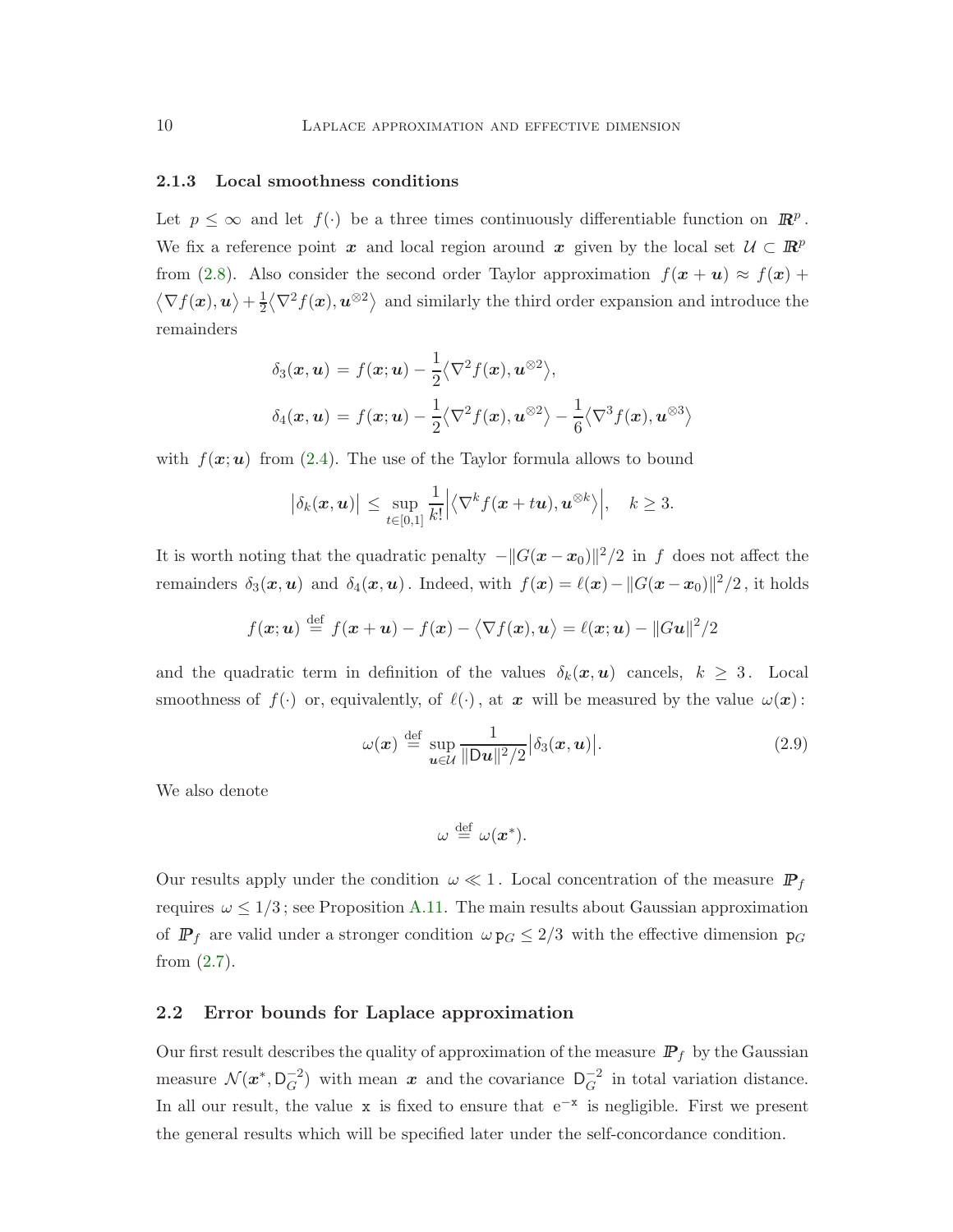#### <span id="page-10-0"></span>2.2.1 General bounds

<span id="page-10-1"></span>**Theorem 2.1.** Suppose  $(\mathscr{C}_0)$  $(\mathscr{C}_0)$  $(\mathscr{C}_0)$ . Let also  $p_G$  be defined by [\(2.7\)](#page-8-3) and  $r_G$  and U by [\(2.8\)](#page-8-2). If  $\omega$  from [\(2.9\)](#page-9-2) satisfies  $\omega \leq 1/3$ , then

$$
\mathbb{P}_f(\mathbf{X} - \mathbf{x}^* \notin \mathcal{U}) \leq e^{-x}.
$$

If  $\omega p_G \leq 2/3$ , then for any  $g(\cdot)$  with  $|g(u)| \leq 1$ , it holds for  $\mathcal{I}(g)$  from [\(2.1\)](#page-6-3)

$$
\left|\mathcal{I}(g) - \mathcal{I}_G(g)\right| \le \frac{2(\diamondsuit + e^{-x})}{1 - \diamondsuit - e^{-x}} \le 4(\diamondsuit + e^{-x})\tag{2.10}
$$

with

<span id="page-10-3"></span><span id="page-10-2"></span>
$$
\diamondsuit = \diamondsuit_2 = \frac{0.75 \omega \,\mathbf{p}_G}{1 - \omega} \,. \tag{2.11}
$$

This section presents more advanced bounds on the error of Laplace approximatio. Introduce the following conditions.

( $\mathscr{L}_3$ ) There exists a 3-homogeneous function  $\tau_3(\boldsymbol{u})$ ,  $\tau_3(t\boldsymbol{u}) = |t|^3 \tau_3(\boldsymbol{u})$ , such that

<span id="page-10-4"></span>
$$
\left|\delta_3(\boldsymbol{x}^*,\boldsymbol{u})\right| \leq \frac{1}{6}\tau_3(\boldsymbol{u}). \tag{2.12}
$$

( $\mathscr{L}_4$ ) There exists a 4-homogeneous function  $\tau_4(\boldsymbol{u})$ ,  $\tau_4(t\boldsymbol{u}) = |t|^4 \tau_3(\boldsymbol{u})$ , such that

<span id="page-10-7"></span>
$$
|\delta_4(\bm{x}^*,\bm{u})| \le \frac{1}{24}\tau_4(\bm{u}). \tag{2.13}
$$

<span id="page-10-5"></span>**Theorem 2.2.** Suppose  $(\mathscr{C}_0)$  $(\mathscr{C}_0)$  $(\mathscr{C}_0)$  and  $(\mathscr{L}_3)$  $(\mathscr{L}_3)$  $(\mathscr{L}_3)$  and let  $\omega p_G \leq 2/3$ . Then the accuracy bound [\(2.10\)](#page-10-3) applies with

<span id="page-10-8"></span><span id="page-10-6"></span>
$$
\diamondsuit = \diamondsuit_3 \stackrel{\text{def}}{=} \frac{\mathbb{E}\tau_3(\gamma_G)}{4(1-\omega)^{3/2}}.
$$
\n(2.14)

Moreover, under  $(\mathscr{L}_4)$  $(\mathscr{L}_4)$  $(\mathscr{L}_4)$ , the accuracy bound [\(2.10\)](#page-10-3) applies to any symmetric function  $g(\mathbf{u}) = g(-\mathbf{u}), |g(\mathbf{u})| \leq 1, with$ 

$$
\diamondsuit = \diamondsuit_4 = \frac{1}{16(1-\omega)^2} \Big\{ \mathbf{E} \langle \nabla^3 f(\mathbf{x}^*), \gamma_G^{\otimes 3} \rangle^2 + 2 \mathbf{E} \tau_4(\gamma_G) \Big\} \,. \tag{2.15}
$$

Let  $\mathscr{B}(\mathbb{R}^p)$  be the  $\sigma$ -field of all Borel sets in  $\mathbb{R}^p$ , while  $\mathscr{B}_s(\mathbb{R}^p)$  stands for all centrally symmetric sets from  $\mathscr{B}(I\!\!R^p)$ . By X we denote a random element with the distribution  $\mathbb{P}_f$ , while  $\gamma_G \sim \mathcal{N}(0, \mathsf{D}_G^{-2})$ .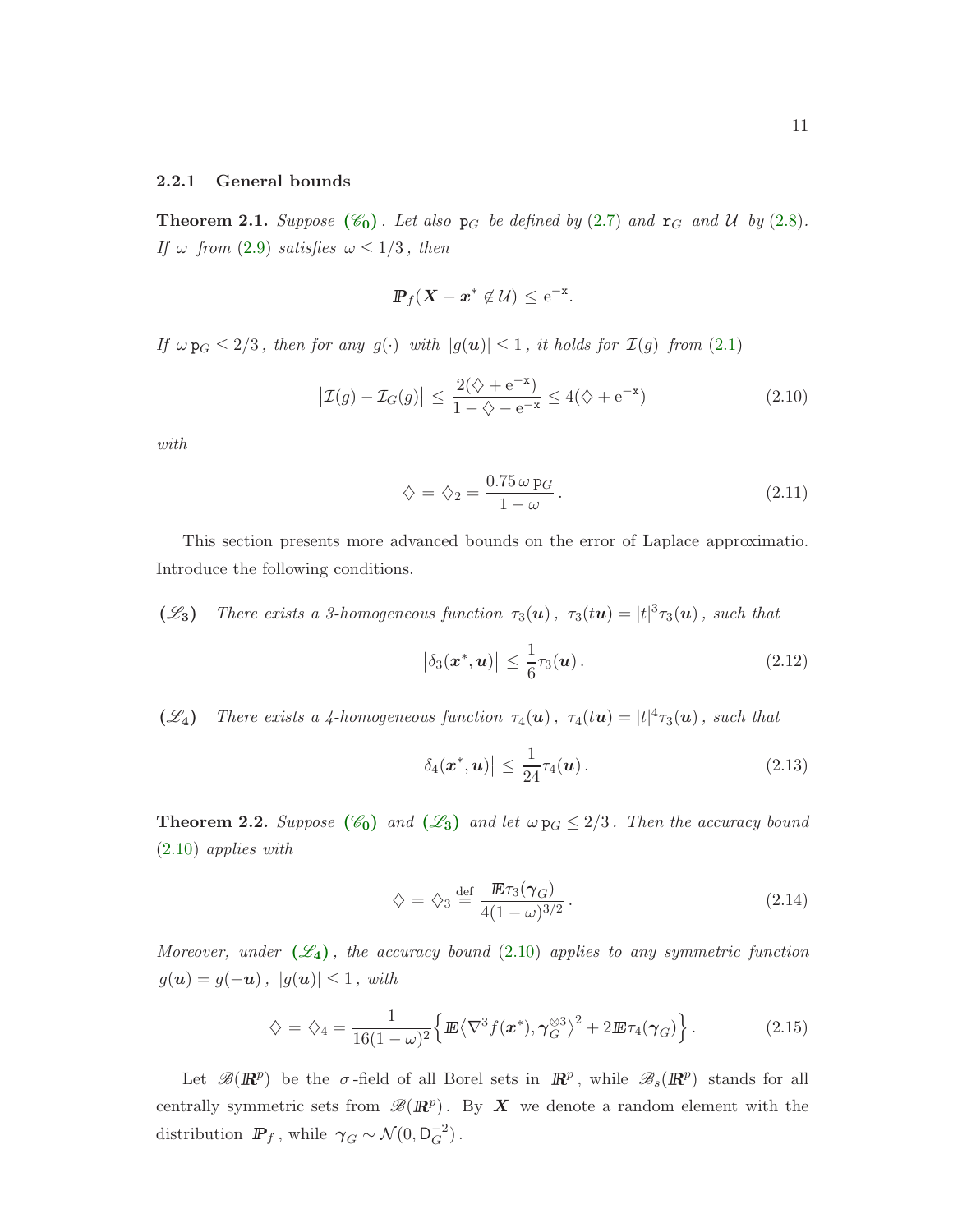Corollary 2.3. Under the conditions of Theorem [2.2,](#page-10-5) it holds for  $X \sim \mathbb{P}_f$ 

$$
\sup_{A \in \mathcal{B}(\mathbb{R}^p)} \left| \mathbb{P}_f(\mathbf{X} - \mathbf{x}^* \in A) - \mathbb{P}(\gamma_G \in A) \right| \le 4(\zeta_3 + e^{-\mathbf{x}}),
$$
  
\n
$$
\sup_{A \in \mathcal{B}_s(\mathbb{R}^p)} \left| \mathbb{P}_f(\mathbf{X} - \mathbf{x}^* \in A) - \mathbb{P}(\gamma_G \in A) \right| \le 4(\zeta_4 + e^{-\mathbf{x}}).
$$

#### <span id="page-11-0"></span>2.2.2 Bounds under self-concordance

Often the smoothness properties of  $f$  are described in terms of the third derivative. Our approach does not require a bounded third or fourth full dimensional derivative, instead we consider directional Gateaux derivatives. Let  $\ell(\cdot)$  be three times continuously differentiable and  $\nabla^3 \ell(\cdot)$  stand for the third derivative. Then the Taylor expansion of the third order implies  $\omega \le \alpha/3$  with

$$
\alpha = \sup_{\mathbf{u}\in \mathcal{U}} \sup_{t\in [0,1]} \frac{\left|\langle \nabla^3 \ell(\mathbf{x}^* + t\mathbf{u}), \mathbf{u}^{\otimes 3}\rangle\right|}{\|\mathbf{D}\mathbf{u}\|^2}.
$$

Moreover, in many applications, the function  $\ell(\cdot)$  is of the form  $-\ell(x) = nh(x)$  for a fixed smooth function  $h(\cdot)$  satisfying the following condition:

 $(\mathscr{S}_3)$   $-\ell(\cdot) = nh(\cdot)$  for a strongly convex function  $h(\cdot)$  and

$$
\sup_{\boldsymbol u\in\mathcal U}\sup_{t\in[0,1]}\frac{\left|\langle\nabla^3 h(\boldsymbol x^*+t\boldsymbol u),\boldsymbol u^{\otimes 3}\rangle\right|}{\langle\nabla^2 h(\boldsymbol x^*),\boldsymbol u^{\otimes 2}\rangle^{3/2}}\leq \mathsf{c}_3\,.
$$

 $(\mathscr{S}_4)$  – $\ell(\cdot) = nh(\cdot)$  for a strongly convex function  $h(\cdot)$  and

<span id="page-11-3"></span><span id="page-11-2"></span>
$$
\sup_{\bm{u}\in\mathcal{U}}\sup_{t\in[0,1]}\frac{\left|\langle\nabla^4h(\bm{x}^*+t\bm{u}),\bm{u}^{\otimes 4}\rangle\right|}{\langle\nabla^2h(\bm{x}^*),\bm{u}^{\otimes 2}\rangle^2}\leq \mathsf{c}_4\,.
$$

This is a local version of the so called self-concordance condition; see [Nesterov](#page-44-10) [\(1988](#page-44-10)). Under this condition, we can easily bound the values  $\delta_k(\mathbf{x}^*, \mathbf{u})$  for  $k = 3, 4$ ,  $\omega$  and  $\alpha$ :

$$
\delta_k(\mathbf{x}^*, \mathbf{u}) \le \frac{c_k n^{-1/2}}{k!} \|\mathbf{D}\mathbf{u}\|^k; \qquad \omega \le \alpha/3 \le c_3 \mathbf{r}_G n^{-1/2}/3; \tag{2.16}
$$

see Lemma [A.12](#page-31-2) later.

Finally we state the bounds under  $(\mathscr{S}_3)$  $(\mathscr{S}_3)$  $(\mathscr{S}_3)$  and  $(\mathscr{S}_4)$ .

<span id="page-11-1"></span>**Theorem 2.4.** [S](#page-11-0)uppose  $(\mathscr{C}_0)$  $(\mathscr{C}_0)$  $(\mathscr{C}_0)$ ,  $(\mathscr{S}_3)$ , and let  $c_3 r_G n^{-1/2} \leq 3/4$  for  $r_G$  from [\(2.8\)](#page-8-2). Then

$$
\sup_{A\in\mathscr{B}(\mathbb{R}^p)}\left|\mathbb{P}_f(\mathbf{X}-\mathbf{x}^*\in A)-\mathbb{P}(\gamma_G\in A)\right|\leq 2c_3\sqrt{\frac{(p_G+1)^3}{n}}+4\mathrm{e}^{-\mathbf{x}}.\tag{2.17}
$$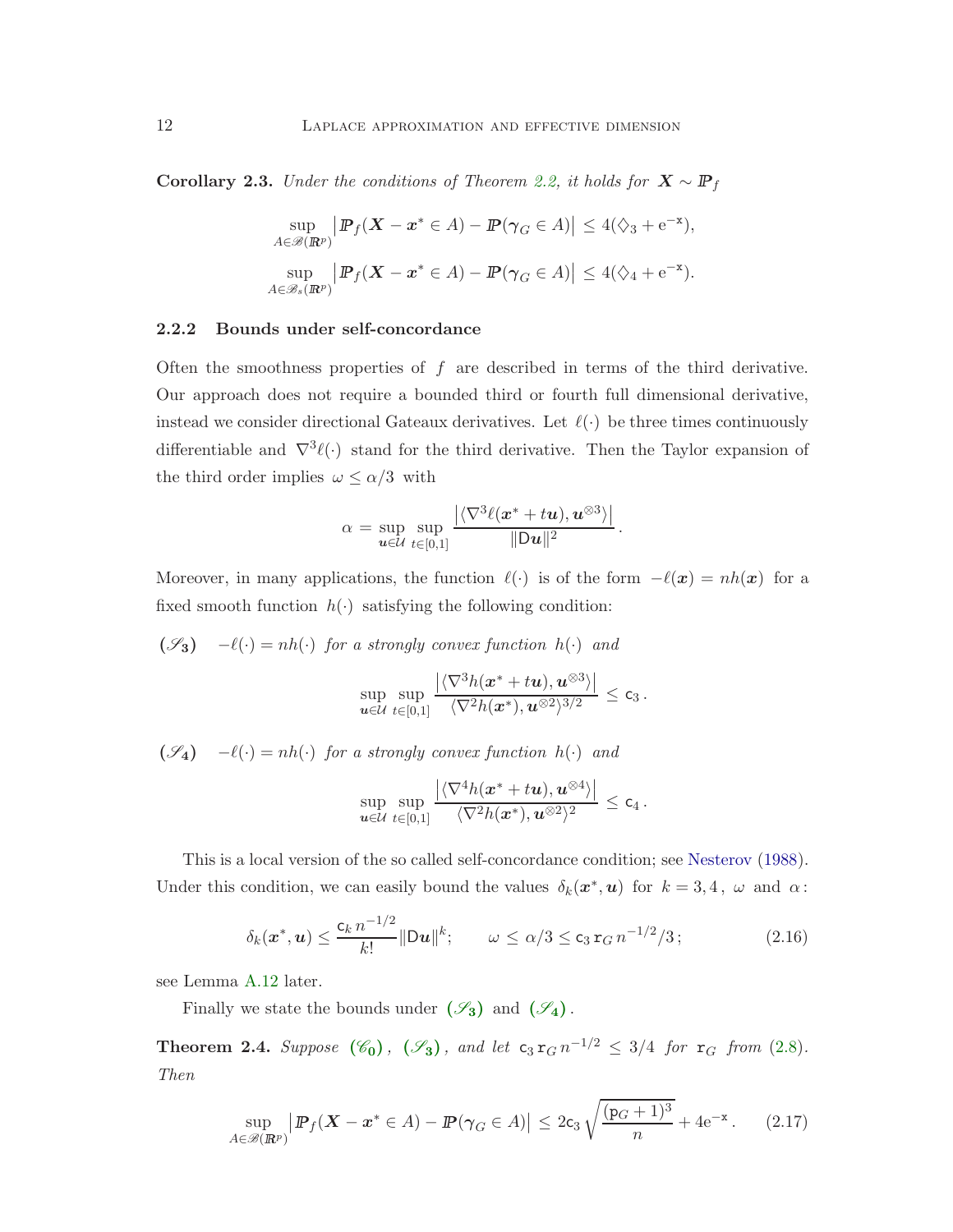If  $(\mathscr{S}_4)$  $(\mathscr{S}_4)$  $(\mathscr{S}_4)$  is also satisfied then

$$
\sup_{A\in\mathscr{B}_s(\mathbb{R}^p)}\left| \mathbb{P}_f(\mathbf{X}-\mathbf{x}^*\in A)-\mathbb{P}(\gamma_G\in A)\right|\leq \frac{c_3^2(p_G+2)^3+2c_4(p_G+1)^2}{2n}+4{\rm e}^{-x}\,.
$$

#### <span id="page-12-0"></span>2.2.3 Critical dimension

Here we briefly discuss the important issue of critical dimension. Theorem [2.1](#page-10-1) states concentration of  $\mathbb{P}_f$  under the condition  $\omega \leq 1/3$  and Gaussian approximation under the stronger condition  $\omega p_G \leq 2/3$ . Moreover, self-concordance  $(\mathscr{S}_3)$  $(\mathscr{S}_3)$  $(\mathscr{S}_3)$  and Lemma [A.12](#page-31-2) enables us to bound  $\omega \lesssim \sqrt{pq/n}$  and  $\omega p_G \lesssim \sqrt{p_G^3/n}$ . Hence, concentration of  $\mathbb{P}_f$ requires the *critical dimension* condition  $p_G \ll n$ , while Gaussian approximation applies under  $p_G^3 \ll n$ . We see that there is a gap between these conditions. We guess that in the region  $n^{1/3} \lesssim p_G \lesssim n$ , a non-Gaussian approximation of the posterior is possible. [Bochkina and Green](#page-43-5) [\(2014\)](#page-43-5) provides examples of non-Gaussian posterior limits for nonregular models.

#### <span id="page-12-1"></span>2.2.4 Kullback-Leibler divergence

Theorem [2.1](#page-10-1) through [2.4](#page-11-1) quantify the approximation  $\mathbb{P}_f \approx \mathcal{N}(x^*, \mathsf{D}_G^{-2})$  in the total variation distance. Another useful characteristic could be the Kullback-Leibler (KL) divergence between  $\mathbb{P}_f$  and  $\mathcal{N}(x^*, \mathsf{D}_G^{-2})$ . The KL divergence  $\mathscr{K}(\mathbb{P}_1, \mathbb{P}_2) = \mathbb{E}_1 \log(d\mathbb{P}_1/d\mathbb{P}_2)$ is asymmetric,  $\mathscr{K}(\mathbb{P}_1, \mathbb{P}_2) \neq \mathscr{K}(\mathbb{P}_2, \mathbb{P}_1)$  with few exceptions like the case of Gaussian measures  $\mathbb{P}_1$  and  $\mathbb{P}_2$ . Moreover,  $\mathscr{K}(\mathbb{P}_1, \mathbb{P}_2)$  can explode if  $\mathbb{P}_2$  is not absolutely continuous w.r.t.  $\mathbb{P}_1$ . We present two bounds for each ordering. For ease of presentation, we limit ourselves to the case when either  $(\mathscr{L}_3)$  $(\mathscr{L}_3)$  $(\mathscr{L}_3)$  or  $(\mathscr{S}_3)$  $(\mathscr{S}_3)$  $(\mathscr{S}_3)$  meets.

<span id="page-12-2"></span>**Theorem 2.5.** Suppose  $(\mathscr{C}_0)$  $(\mathscr{C}_0)$  $(\mathscr{C}_0)$  and  $(\mathscr{L}_3)$  $(\mathscr{L}_3)$  $(\mathscr{L}_3)$  and let  $\omega p_G \leq 2/3$ . With  $\mathbb{P}_G = \mathcal{N}(x^*, D_G^{-2})$ ,

$$
\mathcal{K}(\mathbb{P}_f, \mathbb{P}_G) \le 4\zeta_3 + 4e^{-x} \le \frac{\mathbb{E}\tau_3(\gamma_G)}{(1-\omega)^{3/2}} + 4e^{-x}.\tag{2.18}
$$

Moreover, under  $(\mathscr{S}_3)$  $(\mathscr{S}_3)$  $(\mathscr{S}_3)$ 

<span id="page-12-3"></span>
$$
\mathscr{K}(\mathbb{P}_f, \mathbb{P}_G) \leq 2\mathsf{c}_3\sqrt{\frac{(\mathsf{p}_G+1)^3}{n}} + 4\mathsf{e}^{-\mathsf{x}}.
$$

Now we briefly discuss the value  $\mathscr{K}(\mathbb{P}_G, \mathbb{P}_f)$ . We already know that  $\mathbb{P}_f$  concentrates on  $U$  and can be well approximated by  $\mathbb{P}_G$  on  $U$ . However, this does not guarantee a small value of  $\mathscr{K}(\mathbb{P}_G, \mathbb{P}_f)$ . It can even explode if e.g.  $\mathbb{P}_f$  has a compact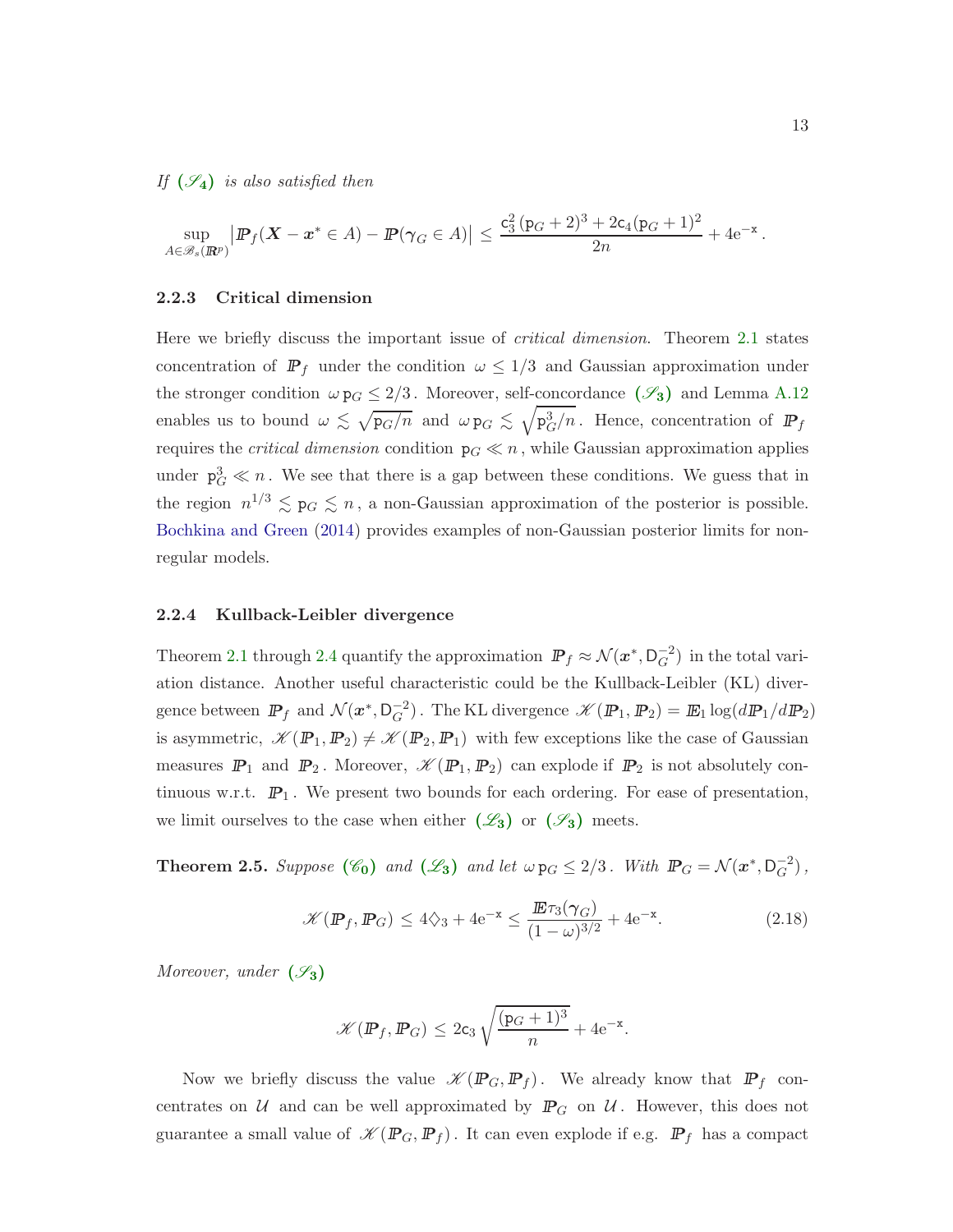support. In fact, the log-density of  $\mathbb{P}_G$  w.r.t.  $\mathbb{P}_f$  reads

$$
\log \frac{d\mathbf{P}_G}{d\mathbf{P}_f}(\mathbf{x}) = -f(\mathbf{x}) - \frac{1}{2} ||D_G(\mathbf{x} - \mathbf{x}_0)||^2 - C_G
$$

for some constant  $C_G$ , and an upper bound on  $\mathscr{K}(\mathbb{P}_G, \mathbb{P}_f)$  requires that the integral of  $f(x)$  w.r.t. the measure  $\mathbb{P}_G$  is finite.

<span id="page-13-1"></span>**Theorem 2.6.** [S](#page-11-0)uppose  $(\mathscr{C}_0)$  $(\mathscr{C}_0)$  $(\mathscr{C}_0)$  and  $(\mathscr{S}_3)$  and let  $\omega p_G \leq 2/3$ . Let also  $\rho_G = 2\pi/r_G^2$ ; see [\(2.8\)](#page-8-2). If  $\ell(\mathbf{x}^*; \mathbf{u}) = \ell(\mathbf{x}^* + \mathbf{u}) - \ell(\mathbf{x}^*) - \langle \nabla \ell(\mathbf{x}^*), \mathbf{u} \rangle$  fulfills

$$
\int |\ell(\mathbf{x}^*; \mathbf{u})| \exp\{-\|\mathbf{D}_G \mathbf{u}\|^2/2 + \rho_G \|\mathbf{D}\mathbf{u}\|^2/2\} d\mathbf{u} \leq \mathbf{C}_{\ell}
$$
 (2.19)

for some fixed constant  $C_{\ell}$  then

<span id="page-13-7"></span>
$$
\mathscr{K}(\mathbb{P}_G, \mathbb{P}_f) \le c_3 \sqrt{\frac{(p_G+1)^3}{n}} + (2+c_\ell)e^{-x}.
$$

#### <span id="page-13-0"></span>2.2.5 Mean and MAP

Here we present the bound on  $|\mathcal{I}(g) - \mathcal{I}_G(g)|$  for the case of a linear vector function  $g(\boldsymbol{u}) = Q\boldsymbol{u}$  with  $Q: \mathbb{R}^p \to \mathbb{R}^q$ ,  $q \geq 1$ . A special case of  $Q = I_p$  corresponds to the mean value  $\bar{x}$  of  $\mathbb{P}_f$ . The next result presents an upper bound for the value  $Q(\bar{x}-x^*)$ under the conditions of Theorem [2.4.](#page-11-1)

<span id="page-13-2"></span>**Theorem 2.7.** Assume the conditions of Theorem [2.4](#page-11-1) and let  $Q^{\top}Q \leq D^2$ . Then it holds with some absolute constant C

$$
||Q(\overline{x} - x^*)|| \le 2.4 c_3 ||QD_G^{-2}Q^\top||^{1/2} \frac{(p_G + 1)^{3/2}}{n^{1/2}} + Ce^{-x}.
$$
 (2.20)

Now we specify the result for the special choice  $Q = D$ .

<span id="page-13-3"></span>**Corollary 2.8.** Assume the conditions of Theorem [2.7](#page-13-2) and  $(\mathscr{S}_3)$  $(\mathscr{S}_3)$  $(\mathscr{S}_3)$ . Then

<span id="page-13-6"></span><span id="page-13-4"></span>
$$
\|\mathsf{D}(\overline{\bm{x}} - \bm{x}^*)\| \le 2.4 \, \mathsf{c}_3 \, \frac{(\mathsf{p}_G + 1)^{3/2}}{n^{1/2}} + \mathsf{C} \, \mathsf{e}^{-\mathsf{x}} \,. \tag{2.21}
$$

<span id="page-13-5"></span>Remark 2.2. An interesting question is whether the result of Theorem [2.7](#page-13-2) or Corol-lary [2.8](#page-13-3) applies with  $Q = D_G$ . This issue is important in connection to inexact Laplace approximation; see the next section. The answer is negative. The problem is related to the last term  $Ce^{-x}$  in the right hand-side of  $(2.20)$ . The constant C involves the moments of  $||Q(\mathbf{X} - \mathbf{x}^*)||^2$  which explode for  $Q = D_G$  and  $p = \infty$ .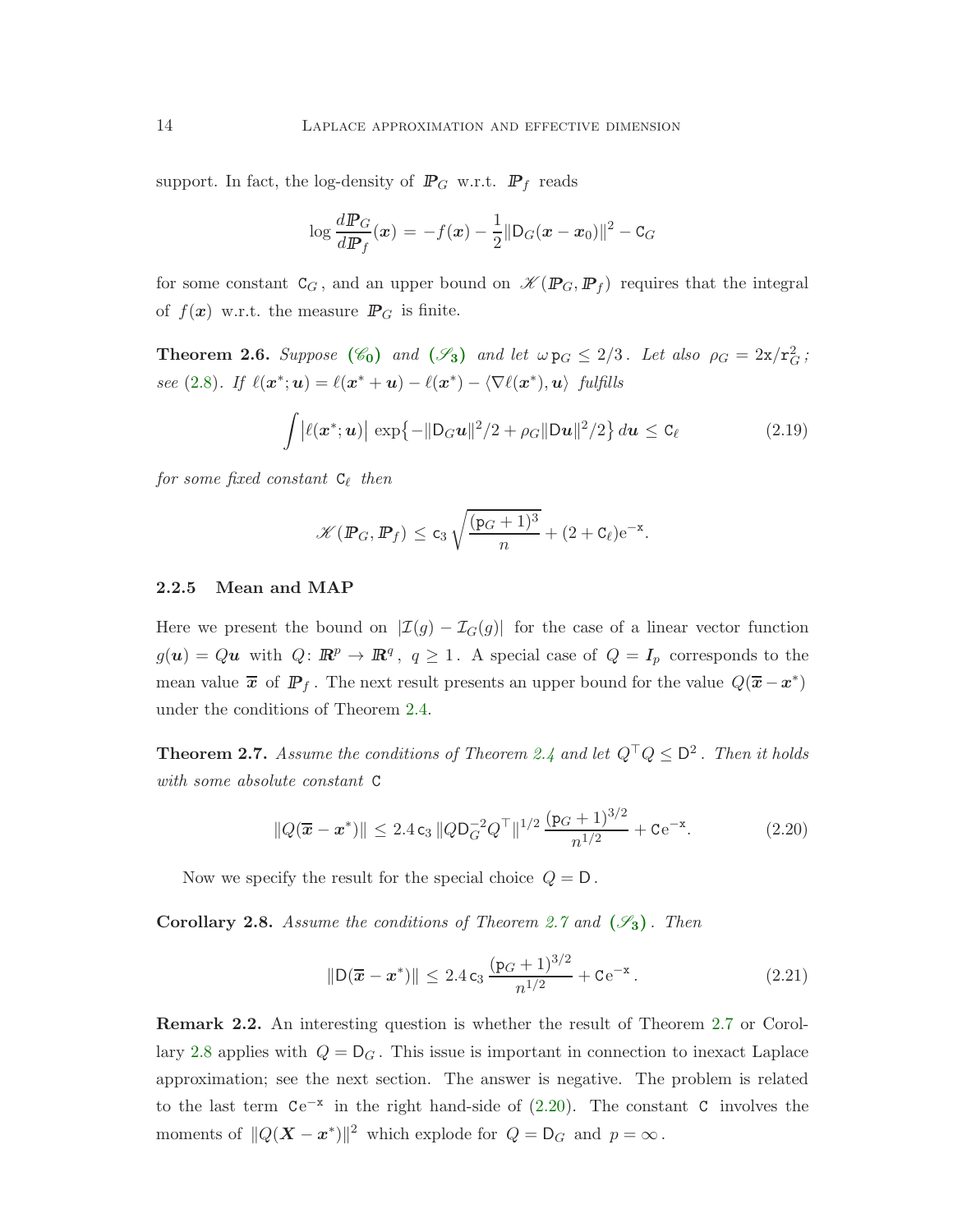#### <span id="page-14-0"></span>2.3 Inexact approximation and the use of posterior mean

Now we change the setup. Namely, we suppose that the true maximizer  $x^*$  of the function f is not available, but  $x$  is somehow close to the point of maximum  $x^*$ . Similarly, the negative Hessian  $D_G^2(x^*) = -\nabla^2 f(x^*)$  is hard to obtain and we use a proxy  $H^2$ . We already know that  $\mathbb{P}_f$  can be well approximated by  $\mathcal{N}(x^*, D^{-2})$  with  $D^2 = D^2(x^*)$ . This section addresses the question whether  $\mathcal{N}(x, H^{-2})$  can be used instead. Here we may greatly benefit from the fact that Theorem [2.1](#page-10-1) provides a bound on the total variation distance between  $\mathbb{P}_f$  and  $\mathcal{N}(x^*, \mathsf{D}_G^{-2}(x^*))$  yielding

$$
\mathrm{TV}\bigl(\mathbb{P}_f, \mathcal{N}(x, \mathsf{H}^{-2})\bigr) \, \leq \, \mathrm{TV}\bigl(\mathbb{P}_f, \mathcal{N}(x^*, \mathsf{D}_G^{-2})\bigr) + \mathrm{TV}\bigl(\mathcal{N}(x, \mathsf{H}^{-2}), \mathcal{N}(x^*, \mathsf{D}_G^{-2})\bigr).
$$

Therefore, it suffices to bound the TV-distance between two Gaussian distributions:  $\mathcal{N}(x^*, \mathsf{D}_G^{-2})$  naturally appears in the Laplace approximation, the second one is a proxy used instead. Pinsker's inequality provides an upper bound: for any two measures  $P, Q$ 

$$
TV(P,Q) \le \sqrt{\mathcal{K}(P,Q)/2},
$$

where  $\mathcal{K}(P,Q)$  is the Kullback-Leibler divergence between P and Q. The KL-divergence between two Gaussians has a closed form:

$$
\mathscr{K}\big(\mathcal{N}(\boldsymbol{x}^*,\mathsf{D}_G^{-2}),\mathcal{N}(\boldsymbol{x},\mathsf{H}^{-2})\big) = \frac{1}{2} \big\{ \|\mathsf{D}_G(\boldsymbol{x}-\boldsymbol{x}^*)\|^2 + \text{tr}(\mathsf{H}^{-2}\mathsf{D}_G^2 - I_p) + \log \det(\mathsf{H}^{-2}\mathsf{D}_G^2) \big\}.
$$

Moreover, if the matrix  $B = H^{-1}D_G^2H^{-1} - I_p$  satisfies  $||B_G|| \leq 2/3$  then

$$
\mathrm{TV}\big(\mathcal{N}(x^*,\mathsf{D}_G^{-2}),\mathcal{N}(x,\mathsf{H}^{-2})\big) \leq \frac{1}{2}\Big(\|\mathsf{D}_G(x-x^*)\| + \sqrt{\mathrm{tr}\,B_G^2}\Big).
$$

However, Pinsker's inequality is only a general upper bound which applied to any two distributions  $P$  and  $Q$ . If  $P$  and  $Q$  are Gaussian, it might be too rough. Particularly the use of  $tr B^2$  is disappointing, this quantity is full dimensional even if each of  $D_G^{-2}$ and  $H^{-2}$  has a bounded trace. Also dependence on  $\|D_G(\mathbf{x} - \mathbf{x}^*)\|$  is very discouraging; see Remark [2.2.](#page-13-5) [Devroye et al.](#page-43-6) [\(2018](#page-43-6)) provides much sharper results, however, limited to the case of the same mean. Even stronger results can be obtained if we restrict ourselves to the class  $\mathscr{B}_{el}(\mathbb{R}^p)$  of elliptic sets A in  $\mathbb{R}^p$  of the form

$$
A = \left\{ \boldsymbol{u} \in \mathbb{R}^p \colon \|Q(\boldsymbol{u} - \boldsymbol{x})\| \leq r \right\}
$$

for some linear mapping  $Q: \mathbb{R}^p \to \mathbb{R}^q$ ,  $x \in \mathbb{R}^p$ , and  $r > 0$ . Given two symmetric q-matrices  $\Sigma_1, \Sigma_2$  and a vector  $\mathbf{a} \in \mathbb{R}^q$ , define

$$
d(\Sigma_1, \Sigma_2, \boldsymbol{a}) \stackrel{\text{def}}{=} \left( \frac{1}{\|\Sigma_1\|_{\text{Fr}}} + \frac{1}{\|\Sigma_2\|_{\text{Fr}}} \right) \left( \|\boldsymbol{\lambda}_1 - \boldsymbol{\lambda}_2\|_1 + \|\boldsymbol{a}\|^2 \right),
$$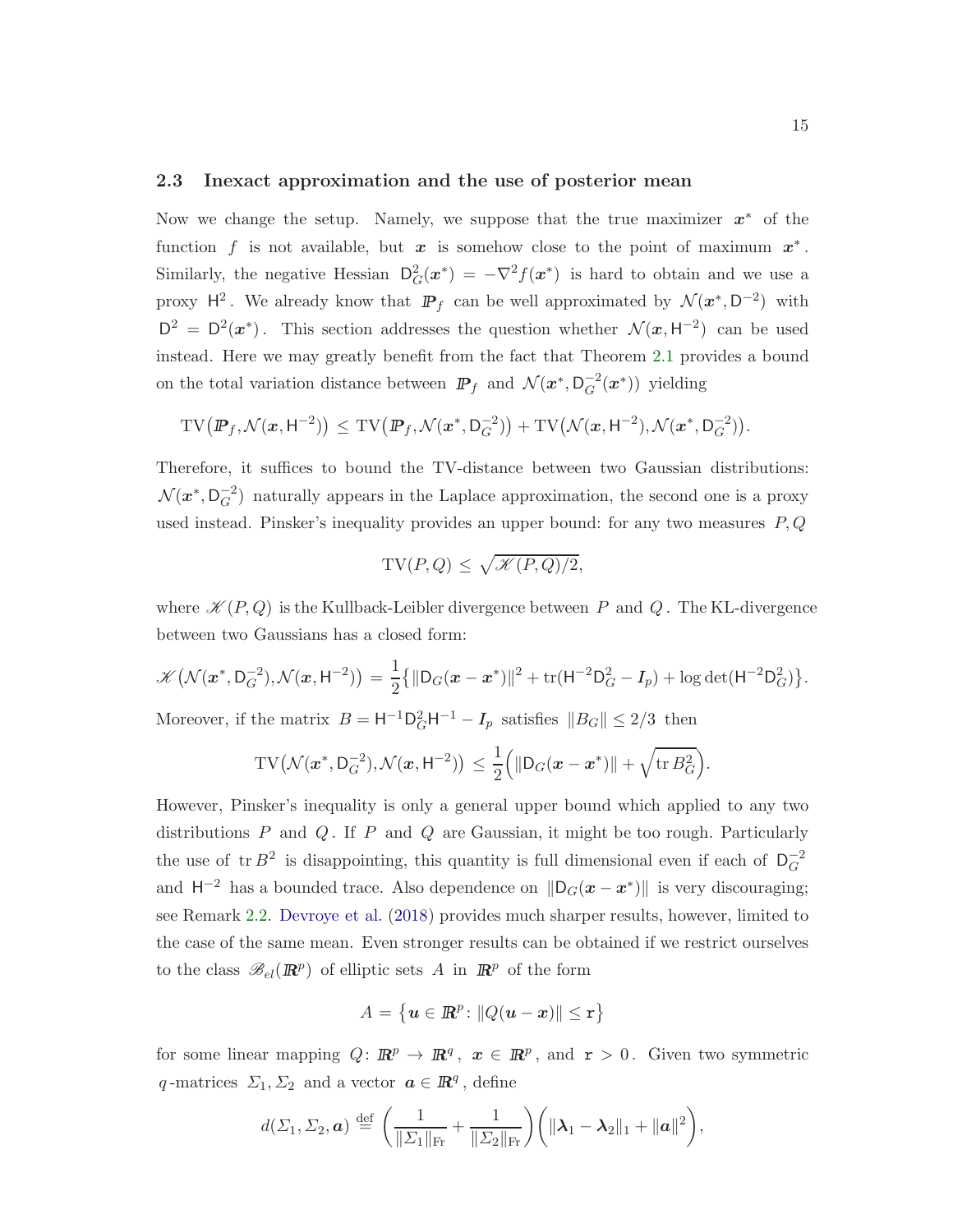where  $\lambda_1$  is the vector of eigenvalues of  $\Sigma_1$  arranged in the non-increasing order and similarly for  $\lambda_2$ . Götze et al. [\(2019](#page-43-7)) stated the following bound for  $\gamma_1 \sim \mathcal{N}(0, \Sigma_1)$  and  $\gamma_2 \sim \mathcal{N}(0, \Sigma_2)$ : with an absolute constant C

$$
\sup_{\mathbf{r}>0} \Big| \mathbf{P} \big( \|\boldsymbol{\gamma}_1 + \boldsymbol{a}\| \leq \mathbf{r} \big) - \mathbf{P} \big( \|\boldsymbol{\gamma}_2\| \leq \mathbf{r} \big) \Big| \leq C d(\varSigma_1, \varSigma_2, \boldsymbol{a})
$$

provided that  $||\Sigma_k||^2 \le ||\Sigma_k||_{\text{Fr}}^2/3$ ,  $k = 1, 2$ . By the Weilandt–Hoffman inequality,  $\|\lambda_1-\lambda_2\|_1\leq\|\Sigma_1-\Sigma_2\|_1$ , see e.g. [Markus](#page-44-11) [\(1964](#page-44-11)). Here  $\|M\|_1 = \text{tr}\,|M| = \sum_j |\lambda_j(M)|$ for a symmetric matrix M with eigenvalues  $\lambda_j(M)$ .

<span id="page-15-1"></span>**Theorem 2.9.** Assume the conditions of Theorem [2.1](#page-10-1) with  $x^*$  being the maximizer of f and  $D_G^2 = -\nabla^2 f(x^*)$ . For any x and H, it holds with  $\gamma_H \sim \mathcal{N}(0, H^{-2})$ 

$$
\sup_{A \in \mathcal{B}(\mathbb{R}^p)} \left| \mathbb{P}_f(\mathbf{X} - \mathbf{x}^* \in A) - \mathbb{P}(\gamma_{\mathsf{H}} \in A) \right|
$$
  
\$\leq 4(\diamondsuit + e^{-\mathbf{x}}) + \text{TV}(\mathcal{N}(\mathbf{x}, \mathsf{H}^{-2}), \mathcal{N}(\mathbf{x}^\*, \mathsf{D}\_G^{-2}))\$

with  $\diamondsuit = \diamondsuit_2$ , see [\(2.11\)](#page-10-2), or  $\diamondsuit = \diamondsuit_3$ , see [\(2.14\)](#page-10-6).

Furthermore, for  $X \sim \mathbb{P}_f$  and  $\gamma \sim \mathcal{N}(0, I_p)$ , any linear mapping  $Q: \mathbb{R}^p \to \mathbb{R}^q$ , it holds under  $3||Q D_G^{-2} Q^\top ||^2 \leq ||Q D_G^{-2} Q^\top ||_{\text{Fr}}^2$ 

$$
\sup_{\mathbf{r}>0} \left| \mathbf{P}_f \left( \left\| Q(\mathbf{X} - \mathbf{x}) \right\| \leq \mathbf{r} \right) - \mathbf{P} \left( \left\| Q \mathsf{H}^{-1} \gamma \right\| \leq \mathbf{r} \right) \right| \\ \leq 4(\Diamond_3 + e^{-\mathbf{x}}) + \frac{c}{\| Q \mathsf{D}_G^{-2} Q^\top \|_{\text{Fr}}} \left( \| Q(\mathsf{D}_G^{-2} - \mathsf{H}^{-2}) Q^\top \|_1 + \| Q(\mathbf{x} - \mathbf{x}^*) \|^2 \right).
$$

As a special case, we consider the use of the posterior mean

$$
\overline{x} \stackrel{\text{def}}{=} \frac{\int x e^{f(x)} dx}{\int e^{f(x)} dx}
$$

in place of  $x^* = \operatorname{argmax}_x f(x)$ .

<span id="page-15-0"></span>Theorem 2.10. Assume the conditions of Theorem [2.7](#page-13-2) and Theorem [2.9.](#page-15-1) Then it holds for any linear mapping  $Q: \mathbb{R}^p \to \mathbb{R}^q$ 

$$
\sup_{\mathbf{r}>0} \left| \mathbb{P}_f ( \| Q(\mathbf{X}-\overline{\mathbf{x}})\| \leq \mathbf{r} ) - \mathbb{P} \left( \| Q\gamma_G \| \leq \mathbf{r} \right) \right| \leq 4(\Diamond_3 + e^{-\mathbf{x}}) + \frac{C \| Q(\overline{\mathbf{x}}-\mathbf{x}^*)\|^2}{\| Q\, \mathsf{D}_G^{-2} Q^\top \|_{\mathrm{Fr}}},
$$

where  $||Q(\overline{x} - x^*)||$  follows [\(2.20\)](#page-13-4) and [\(2.21\)](#page-13-6).

The case  $Q = D$  is particularly transparent. The obtained bound and  $(2.21)$  of Corollary [2.8](#page-13-3) yield in view of  $||Q D_G^{-2} Q^\top||_{\text{Fr}}^2 = \text{tr}(D D_G^{-2} D^\top)^2 \approx p_G$  the following result.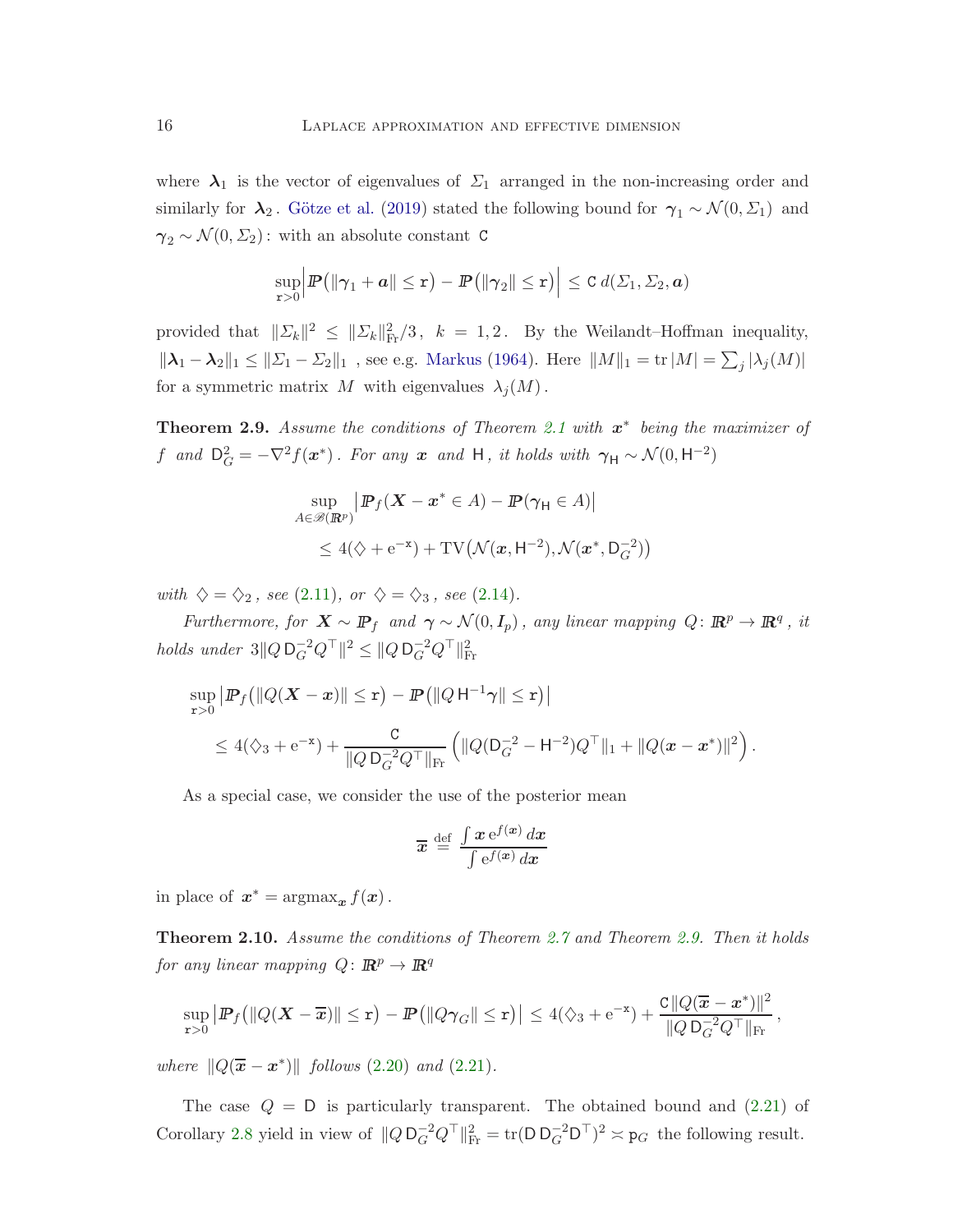Corollary 2.11. Under the conditions of Corollary [2.8,](#page-13-3) it holds for  $X \sim \mathbb{P}_f$ 

$$
\sup_{\mathbf{r}>0} \Big| \mathbf{P}_f \big( \| \mathsf{D} (\boldsymbol{X} - \overline{\boldsymbol{x}}) \| \leq \mathbf{r} \big) - \mathbf{P} \big( \| \mathsf{D} \, \boldsymbol{\gamma}_G \| \leq \mathbf{r} \big) \Big| \leq \mathtt{C} \bigg( \sqrt{\frac{\mathtt{p}_G^3}{n}} + \mathrm{e}^{-\mathbf{x}} \bigg) \, .
$$

The same bound holds with  $Q = n^{1/2}I_p$  in place of D provided that  $D^2 \ge C_0 n I_p$  for some fixed  $C_0 > 0$ . We may conclude that the use of posterior mean  $\bar{x}$  in place of the posterior mode  $x^*$  is justified under the same condition on critical dimension  $p_G^3 \ll n$ as required for the main result about Gaussian approximation.

#### <span id="page-16-0"></span>2.4 Bayesian optimization and iterated Laplace approximation

Suppose that the point of maximum  $x^*$  of the function  $\ell(x)$  is not known and has to be evaluated numerically. We also assume that the function  $\ell(\cdot)$  is sufficiently smooth and can be efficiently computed at any point  $x$ , however, its gradient is not available. [Nesterov and Spokoiny](#page-44-9) [\(2017](#page-44-9)) offered a powerful gradient free method based on averaging the exponent  $e^{\ell(x)}$  w.r.t. to some Gaussian distribution for x. Inspired by the results of previous sections, we propose here a modified version of [Nesterov and Spokoiny](#page-44-9) [\(2017](#page-44-9)) based on iterated Laplace approximations. Starting from some  $\pi_0 = \mathcal{N}(x_0, G_0^{-2})$ , we iteratively update the Gaussian prior  $\pi_k \sim \mathcal{N}(x_k, G_k^{-2})$  and try to numerically assess the corresponding posterior obtained by normalization of  $e^{f_k(x)}$  for  $f_k(x) = \ell(x)$  $||G_k(x - x_k)||^2/2$ . This posterior is known to be nearly Gaussian by Theorem [2.1,](#page-10-1) its mean  $x_{k+1}$  can be efficiently estimated by Monte-Carlo or quasi Monte-Carlo sampling; see e.g. [Schillings et al.](#page-45-2) [\(2020\)](#page-45-2). We use  $x_{k+1}$  for building the Gaussian prior for the step  $k + 1$ . Moreover, due to our results, the value  $x_{k+1}$  is nearly the maximizer of the corresponding quadratic approximation of  $f_k(x)$  in the vicinity of  $x_k$ . One can say that computing the posterior mean  $x_{k+1}$  mimics well a step of the second order Newton-Raphson optimization method but does not require computing the gradient and the inverse Hessian matrix. The prior precision matrix  $G_k^2$  can be taken in the form  $\lambda_k^{-1} G_0^2$ , where  $\lambda_k$  replaces the step size,  $\lambda_k \to 0$  as k increases. The procedure can be written as follows.

The starting guess is important as well the choice of the step multiplier  $a$ . Moreover, one can use the variable multiplier  $a_k$  and incorporate the posterior covariance for variance reduction schemes. One can make a rigorous analysis of the convergence of this algorithm similarly to [Nesterov and Spokoiny](#page-44-9) [\(2017](#page-44-9)).

The proposed procedure is closely related to ensemble Kalman filtering technique; see e.g. [Schillings and Stuart](#page-45-4) [\(2017](#page-45-4)), [Reich](#page-44-12) [\(2022](#page-44-12)) and references therein.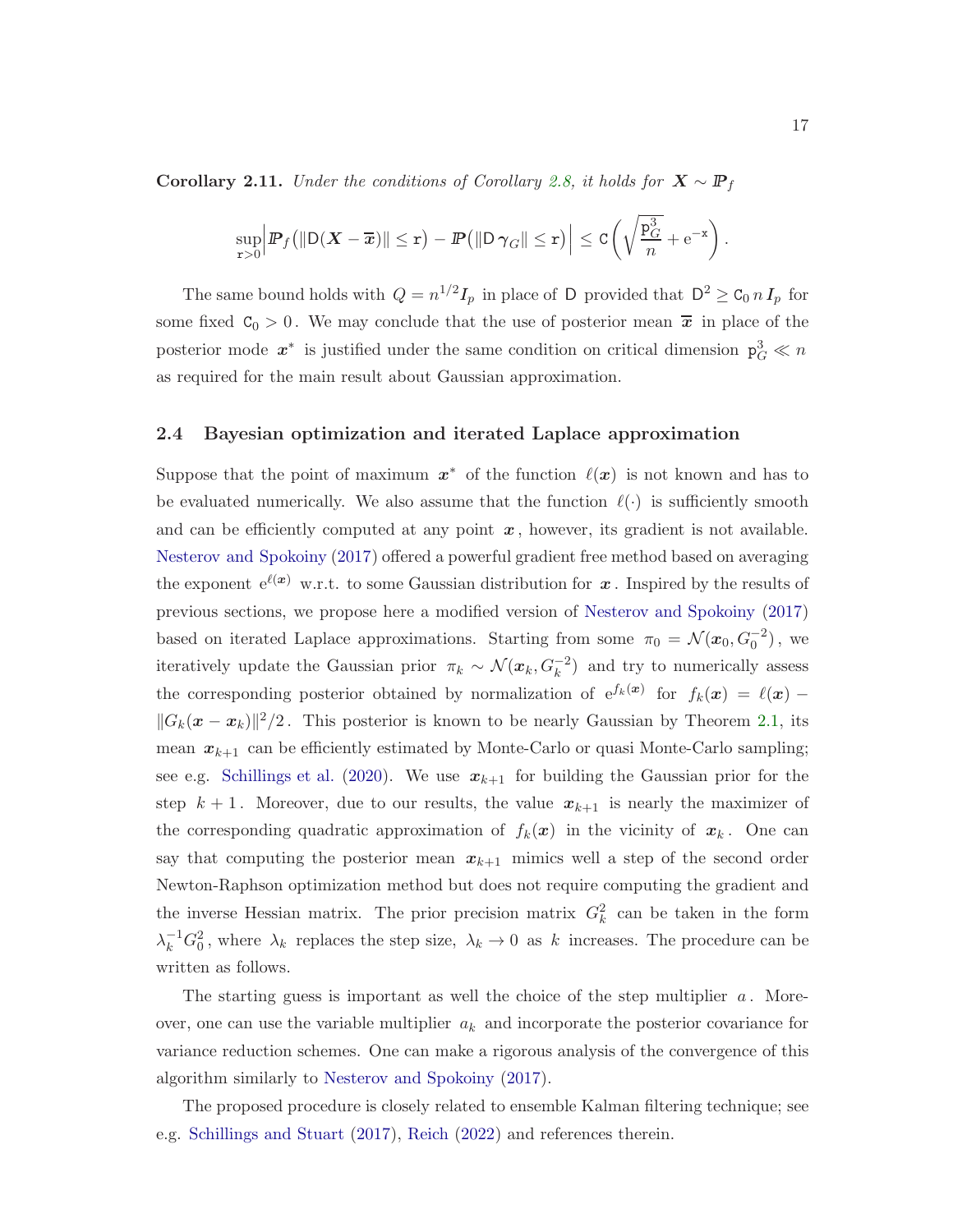#### Algorithm 1 Laplace iterations

1. Start with  $k = 0$ ; Fix  $x_0$  and  $G_0^2$ ;

2. Draw a sample  $(\boldsymbol{x}^{(m)})_{m \leq M}$  from  $\mathcal{N}(\boldsymbol{x}_k, G_k^{-2})$ . For each  $m \leq M$ , compute  $w^{(m)} =$  $e^{\ell(\boldsymbol{x}^{(m)})}$  and update the sums  $W_k = \sum_m w^{(m)}$  and  $S_k = \sum_m w^{(m)} \boldsymbol{x}^{(m)}$ .

3. Compute the value  $x_{k+1} = S_k/W_k$  as the next prior mean; update the posterior precision matrix  $G_{k+1}^2 = aG_k^2$ .

- 4. Increase k by one and repeat from Step 2.
- 5. Iterate until convergence.

### <span id="page-17-0"></span>3 Laplace approximation for non-linear inverse problem

Let  $m(x) = (m_i(x), i \leq n) \in \mathbb{R}^n$  be a nonlinear mapping (operator) of the source signal  $x \in \mathbb{R}^p$  to the target space  $\mathbb{R}^n$ . We consider the problem of inverting the relation  $z = m(x)$ : given an image vector  $z \in \mathbb{R}^n$ , recover the corresponding source  $x \in \mathbb{R}^p$ . This leads to the nonlinear least square problem of maximizing the function  $\ell(\cdot)$  of the form

<span id="page-17-3"></span><span id="page-17-2"></span>
$$
\ell(\bm{x}) = -\frac{1}{2}\|\bm{z} - \bm{m}(\bm{x})\|^2.
$$

Given a Gaussian prior  $\mathcal{N}(x_0, G^{-2})$ , we consider Laplace's approximation for the penalized function

<span id="page-17-1"></span>
$$
f(\boldsymbol{x}) = -\frac{1}{2} ||\boldsymbol{z} - \boldsymbol{m}(\boldsymbol{x})||^2 - \frac{1}{2} ||G(\boldsymbol{x} - \boldsymbol{x}_0)||^2.
$$
 (3.1)

Define

$$
x_G^* \stackrel{\text{def}}{=} \underset{x}{\text{argmax}} f(x) = \underset{x}{\text{argmin}} \{ \|z - m(x)\|^2 + \|G(x - x_0)\|^2 \}.
$$
 (3.2)

Laplace's approximation requires weak concavity of  $\ell(x)$ ; see  $(\mathscr{C}_0)$  $(\mathscr{C}_0)$  $(\mathscr{C}_0)$ . A sufficient condition is  $F(x) \geq 0$ , where

$$
\mathsf{F}(\boldsymbol{x}) \stackrel{\text{def}}{=} -\nabla^2 \ell(\boldsymbol{x}) = \sum_{i=1}^n \nabla m_i(\boldsymbol{x}) \nabla m_i(\boldsymbol{x})^\top + \sum_{i=1}^n \{m_i(\boldsymbol{x}) - z_i\} \nabla^2 m_i(\boldsymbol{x}). \tag{3.3}
$$

However, such a condition seems can be hard to ensure for all  $x \in \mathbb{R}^p$  unless  $m(\cdot)$ is linear. Instead we restrict ourselves to some subset  $\mathcal{X}_0 \subset \mathbb{R}^p$  which can be viewed as a concentration set of the Gaussian measure  $\mathcal{N}(x_0, G^{-2})$ . As the prior mass of the complement of  $\mathcal{X}_0$  is exponentially small, when sampling from the prior  $\mathcal{N}(x_0, G^{-2})$ , one would need exponentially many samples to hit any set A outside of  $\mathcal{X}_0$ . Therefore,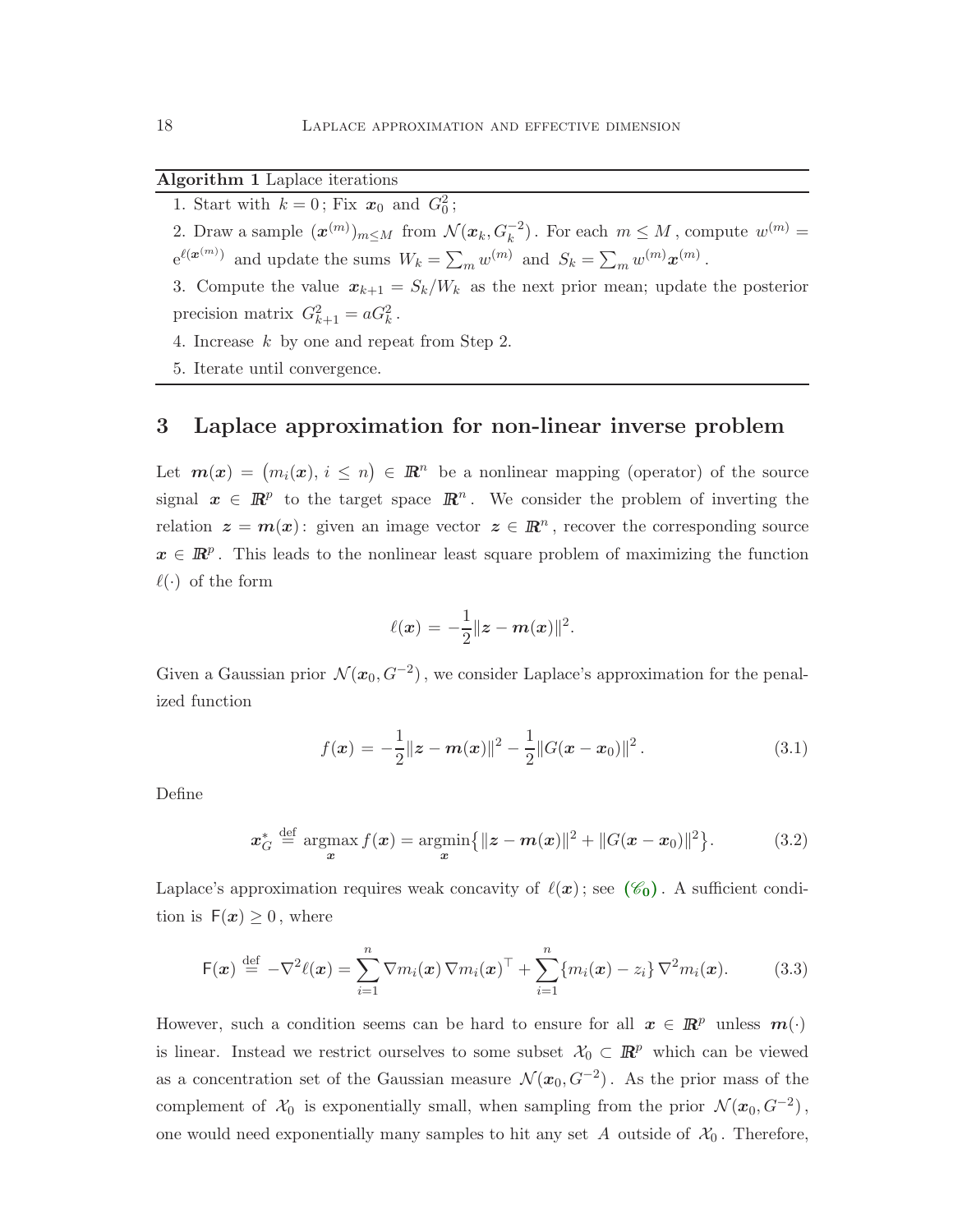we restrict the prior to the set  $\mathcal{X}_0$  by skipping all draws of x with  $x \notin \mathcal{X}_0$ . In what follows we also assume that  $x_0$  is a reasonable guess ensuring that the target  $x_G^*$  belongs to  $\mathcal{X}_0$ . Then the result about Laplace approximation applies even after restricting the parameter space to  $\mathcal{X}_0$ . This local set  $\mathcal{X}_0$  is defined as elliptic concentration set for the Gaussian prior  $\mathcal{N}(x_0, G^{-2})$  in the form

<span id="page-18-1"></span>
$$
\mathcal{X}_0 = \{x : ||Q(x - x_0)|| \le r_0\},\tag{3.4}
$$

where Q is a linear operator in  $\mathbb{R}^p$  and  $r_0$  is fixed to ensure that the most of prior mass is within  $\mathcal{X}_0$ . Theorem [B.4](#page-40-1) suggests

<span id="page-18-0"></span>
$$
\mathbf{r}_0 = \sqrt{\text{tr}(Q^2 G^{-2})} + \sqrt{2\mathbf{x} ||Q G^{-2} Q||}
$$
\n(3.5)

yielding  $\mathbb{P}(G^{-1}\gamma \notin \mathcal{X}_0) \leq e^{-x}$  with  $\gamma$  standard normal. A simple choice  $Q = I_p$  yields  $\mathcal{X}_0$  in form of a ball around  $x_0$  with the radius of order  $\sqrt{\text{tr }G^{-2}}$ . A proper choice of  $G^2 \geq I_p$  has to ensure a small value of  $tr(G^{-2})$ . Note that the operator  $Q$  can be scaled by any factor. Then the radius  $r_0$  in [\(3.5\)](#page-18-0) will be scaled correspondingly.

Introduce for any  $x \in \mathcal{X}_0$  a p-symmetric matrix

$$
\breve{\mathsf{D}}^2(\boldsymbol{x}) = \nabla \boldsymbol{m}(\boldsymbol{x}) \, \nabla \boldsymbol{m}(\boldsymbol{x})^\top = \sum_{i=1}^n \nabla m_i(\boldsymbol{x}) \, \nabla m_i(\boldsymbol{x})^\top \, .
$$

This is the first term in expansion [\(3.3\)](#page-17-1) corresponding to a linear approximation of  $m(\cdot)$ at  $x$ . Injectivity of  $m(\cdot)$  means that  $\mathbb{D}^2(x)$  is positive definite and well conditioned. If  $n^{-1}D^2(x_0) \leq G^2$  then the choice  $Q = D(x_0)$  in [\(3.4\)](#page-18-1) is our alternative to  $Q = I_p$ .

Below we assume the following regularity condition.

 $(\nabla m)$  Let the local set  $\mathcal{X}_0$  be defined by [\(3.4\)](#page-18-1) and [\(3.5\)](#page-18-0) with  $Q = \check{D}_0 \stackrel{\text{def}}{=} \check{D}(x_0)$ . For some fixed  $C_2$ ,  $C_n$ , and any  $\boldsymbol{x} \in \mathcal{X}_0$ ,  $\boldsymbol{u} \in \mathbb{R}^p$ , it holds

<span id="page-18-2"></span>
$$
\sum_{i=1}^{n} |\langle \nabla^2 m_i(\boldsymbol{x}), \boldsymbol{u}^{\otimes 2} \rangle| \leq C_2 \sum_{i=1}^{n} \langle \nabla m_i(\boldsymbol{x}), \boldsymbol{u} \rangle^2 = C_2 ||\breve{D}(\boldsymbol{x}) \boldsymbol{u}||^2, \qquad (3.6)
$$

$$
\max_{i\leq n} \nabla m_i(\boldsymbol{x}) \nabla m_i(\boldsymbol{x})^\top \leq \frac{\mathcal{C}_n^2}{n} \sum_{i=1}^n \nabla m_i(\boldsymbol{x}) \nabla m_i(\boldsymbol{x})^\top = \frac{\mathcal{C}_n^2}{n} \breve{\mathcal{D}}^2(\boldsymbol{x}), \qquad (3.7)
$$

and with some  $C_0 \geq 1$ 

<span id="page-18-4"></span><span id="page-18-3"></span>
$$
\breve{\mathsf{D}}^2(x) \leq \mathsf{C}_0^2 \breve{\mathsf{D}}_0^2. \tag{3.8}
$$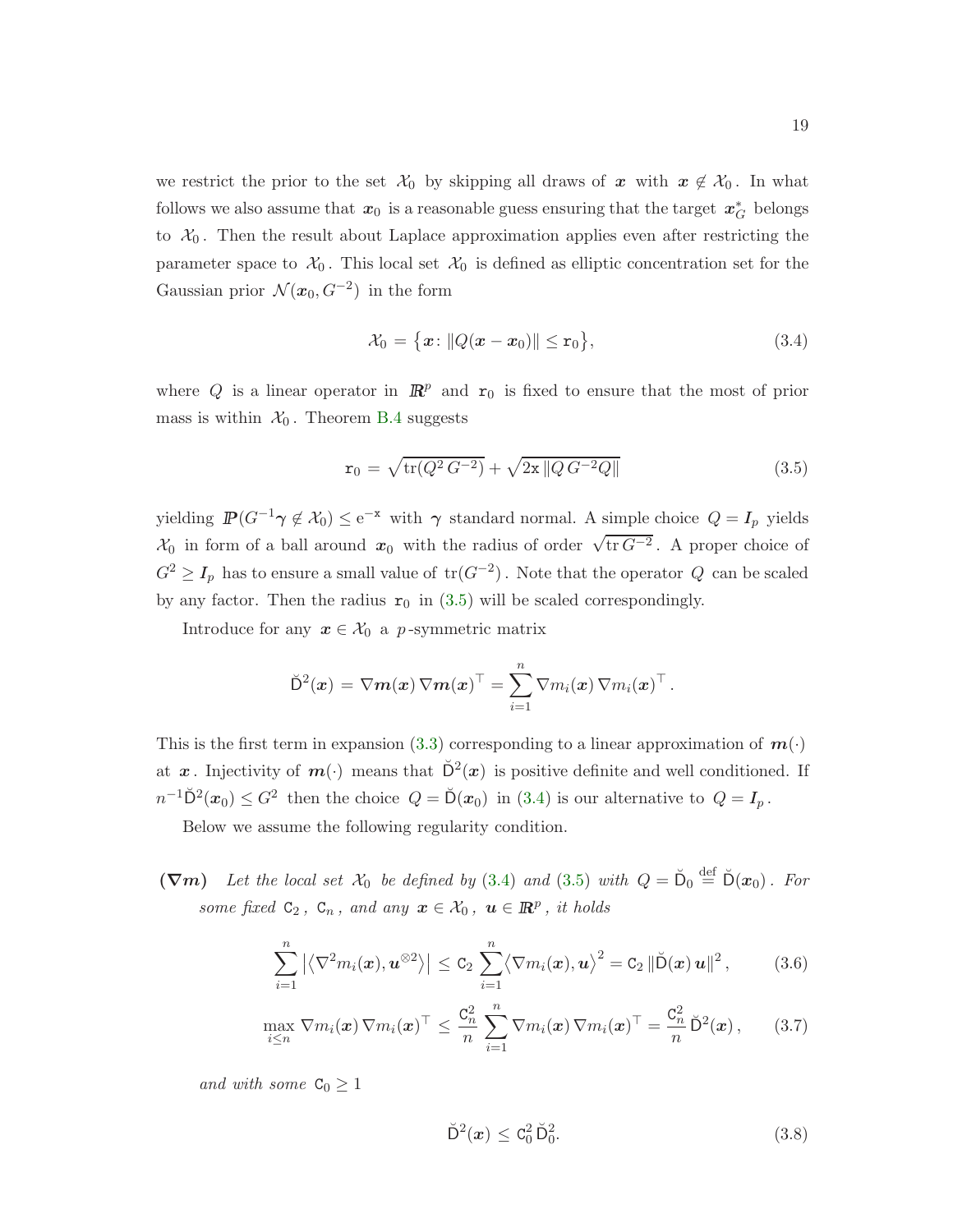Condition ( $\nabla$ [m](#page-18-0)) only requires some local regularity of the  $m_i(x)$ 's and injectivity of the gradient mapping  $\nabla m(x)$  within  $\mathcal{X}_0$ . The shape of  $\mathcal{X}_0$  is defined by the prior covariance  $G^{-2}$  which has to be selected to ensure that the set  $\mathcal{X}_0$  is a local set. More precisely, we connect the size of  $\mathcal{X}_0$  and local regularity of  $m(\cdot)$  by the following condition.

 $(r_0)$  With  $\mathcal{X}_0$  $\mathcal{X}_0$  $\mathcal{X}_0$  defined by [\(3.4\)](#page-18-1) and [\(3.5\)](#page-18-0) and  $C_n$ ,  $C_0$ , and  $C_2$  from  $(\nabla m)$ , it holds

<span id="page-19-0"></span>
$$
\frac{2C_n C_0 C_2 r_0}{\sqrt{n}} \le \frac{1}{4} \,. \tag{3.9}
$$

To get a feeling of this condition, consider the case with  $\tilde{D}^2 = nI_p$ . Then [\(3.5\)](#page-18-0) yields  $\mathbf{r}_0^2 \approx n \, \text{tr} \, G^{-2}$  and [\(3.9\)](#page-19-0) requires  $\text{tr} \, G^{-2} \ll 1$ , that is, the prior  $\mathcal{N}(x_0, G^2)$  is supported to a small vicinity of  $x_0$ .

Now we introduce the key condition of "warm start" which informally means a good choice of the starting point  $x_0$  ensuring that the local vicinity  $\mathcal{X}_0$  of  $x_0$  contains a point x with  $\|\mathbf{m}(\mathbf{x}) - \mathbf{z}\|_{\infty}$  is small.

 $(x_0)$  With  $\mathcal{X}_0$  from [\(3.4\)](#page-18-1) and [\(3.5\)](#page-18-0) for  $Q = \tilde{D}_0$ , and  $C_2$  from [\(3.6\)](#page-18-2), it holds

$$
\inf_{\bm{x}\in\mathcal{X}_0} \|\bm{m}(\bm{x}) - \bm{z}\|_{\infty} = \inf_{\bm{x}\in\mathcal{X}_0} \max_{i\leq n} |m_i(\bm{x}) - z_i| \leq \rho_0, \qquad C_2 \,\rho_0 \leq 1/4.
$$

Late[r](#page-18-3) we show that  $(\nabla m)$  $(\nabla m)$  $(\nabla m)$ ,  $(\mathbf{r}_0)$ , and  $(\mathbf{x}_0)$  $(\mathbf{x}_0)$  $(\mathbf{x}_0)$  ensure

<span id="page-19-1"></span>
$$
\mathsf{F}(\boldsymbol{x}) \ge (1-\delta) \breve{\mathsf{D}}^2(\boldsymbol{x}), \qquad \boldsymbol{x} \in \mathcal{X}_0, \tag{3.10}
$$

for some  $\delta \leq 3/4$ , and hence,  $\ell(x)$  is strongly concave for  $x \in \mathcal{X}_0$ .

Now we consider the point  $x_G^*$  from [\(3.2\)](#page-17-2) and its local vicinity. It is important to secure that  $x_G^*$  is within  $\mathcal{X}_0$ . This appears to be automatically fulfilled if the true solution  $x^* = m^{-1}(z)$  is within  $\mathcal{X}_0$ ; see Lemma [A.14.](#page-35-1) Now we are back to the setup with a strongly concave function  $\ell(x)$  for  $x \in \mathcal{X}_0$ . Similarly to the general case, define  $D^2 = D^2(\boldsymbol{x}_G^*) = F(\boldsymbol{x}_G^*)$  and  $D_G^2 = D_G^2(\boldsymbol{x}_G^*) = F_G(\boldsymbol{x}_G^*)$ ; see [\(3.3\)](#page-17-1). The effective dimension is given by  $p_G = \text{tr}(D^2 D_G^{-2})$ ; see [\(2.7\)](#page-8-3). The local vicinity  $\mathcal{U}_G$  of  $\mathbf{x}_G^*$  can be defined by the rule [\(2.8\)](#page-8-2). Alternatively one can use  $\check{D}^2 = \check{D}^2(\boldsymbol{x}_{\boldsymbol{G}}^*)$  instead of  $D^2$ :

$$
\mathcal{U} = \big\{x \colon \lVert \breve{\mathsf{D}}(x_G^* - x) \rVert \leq \mathtt{r} \big\}.
$$

The radius r has to be adjusted to ensure that the such defined vicinity of  $x^*$  is not smaller than U from [\(2.8\)](#page-8-2):  $U_G \subseteq U$ . Relation [\(3.10\)](#page-19-1) suggests using  $\mathbf{r} = 2\mathbf{r}_G$ .

For applying the general results of Theorems [2.1](#page-10-1) through [2.4,](#page-11-1) the function  $\ell(x)$  =  $-\|\mathbf{m}(\mathbf{x})-\mathbf{z}\|^2/2$  has to be sufficiently smooth. We now present some sufficient conditions in ter[m](#page-18-0)s of the functions  $m_i(x)$ . These conditions extend  $(\nabla m)$ .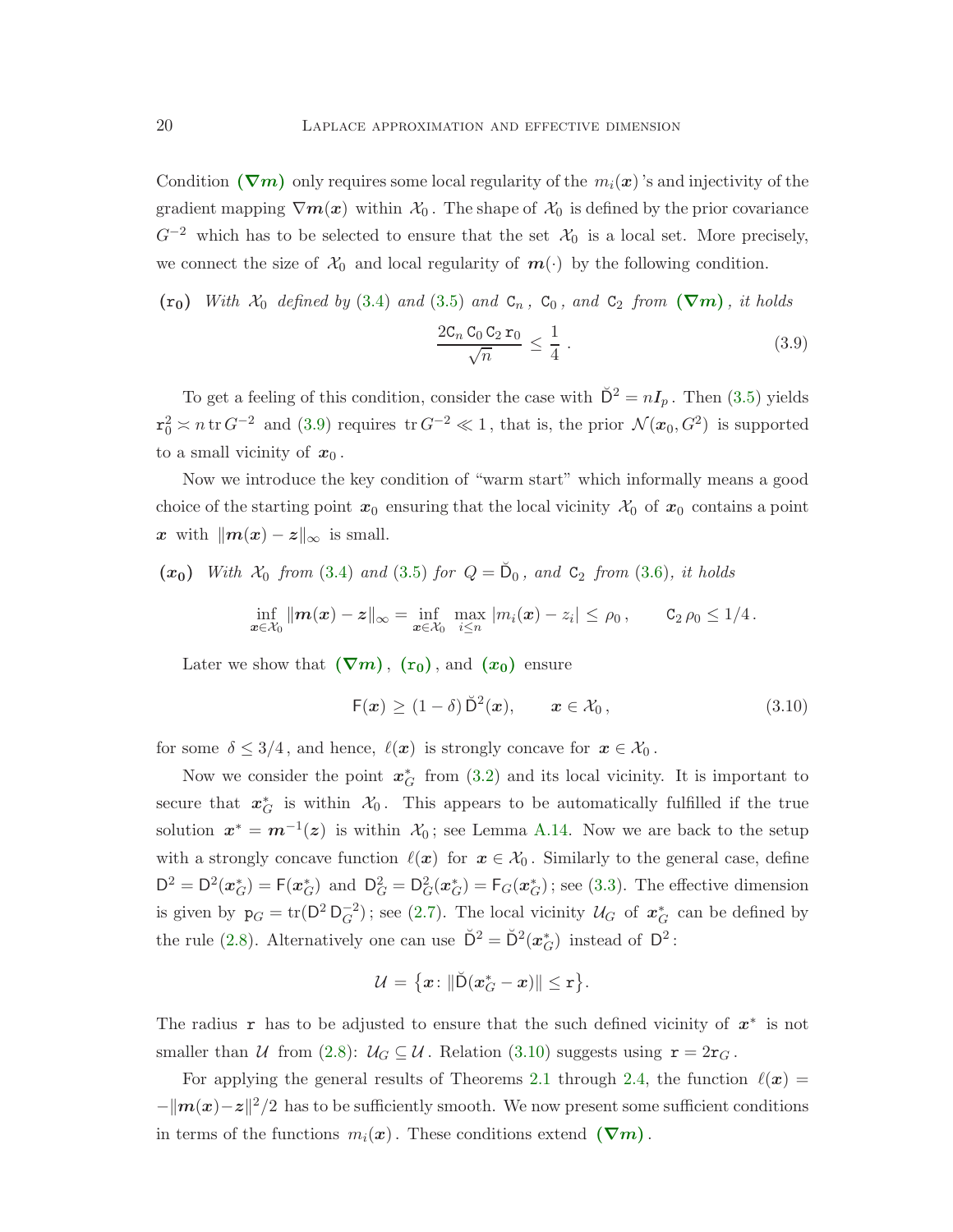$(\nabla^3 m)$  For some C<sub>G</sub> and  $\breve{\mathsf{D}}^2 = \breve{\mathsf{D}}^2(\boldsymbol{x}_{G}^*)$ 

<span id="page-20-1"></span>
$$
\breve{\mathsf{D}}^2(\boldsymbol{x}) \leq \mathtt{C}_G \breve{\mathsf{D}}^2, \qquad \boldsymbol{x} \in \mathcal{U};\tag{3.11}
$$

cf. [\(3.8\)](#page-18-3). Furthermore, for  $C_3 \geq 0$ , it holds uniformly over  $x \in \mathcal{U}$  and  $u \in \mathbb{R}^p$ 

$$
\sum_{i=1}^n \left| \left\langle \nabla^3 m_i(\boldsymbol{x}), \boldsymbol{u}^{\otimes 3} \right\rangle \right| \leq C_3 \sum_{i=1}^n \left| \left\langle \nabla m_i(\boldsymbol{x}), \boldsymbol{u} \right\rangle \right|^3,
$$
  

$$
\sum_{i=1}^n \left| \left\langle \nabla m_i(\boldsymbol{x}), \boldsymbol{u} \right\rangle \left\langle \nabla^2 m_i(\boldsymbol{x}), \boldsymbol{u}^{\otimes 2} \right\rangle \right| \leq C_3 \sum_{i=1}^n \left| \left\langle \nabla m_i(\boldsymbol{x}), \boldsymbol{u} \right\rangle \right|^3.
$$

 $(\nabla^4 m)$  For some  $C_4$ , it holds uniformly over  $x \in \mathcal{U}$  and  $u \in \mathbb{R}^p$ 

$$
\sum_{i=1}^n \left| \left\langle \nabla^4 m_i(\boldsymbol{x}), \boldsymbol{u}^{\otimes 4} \right\rangle \right| \leq C_4 \sum_{i=1}^n \left| \left\langle \nabla m_i(\boldsymbol{x}), \boldsymbol{u} \right\rangle \right|^4,
$$
  

$$
\sum_{i=1}^n \left| \left\langle \nabla m_i(\boldsymbol{x}), \boldsymbol{u} \right\rangle \left\langle \nabla^3 m_i(\boldsymbol{x}), \boldsymbol{u}^{\otimes 3} \right\rangle \right| \leq C_4 \sum_{i=1}^n \left| \left\langle \nabla m_i(\boldsymbol{x}), \boldsymbol{u} \right\rangle \right|^k,
$$
  

$$
\sum_{i=1}^n \left\langle \nabla^2 m_i(\boldsymbol{x}), \boldsymbol{u}^{\otimes 2} \right\rangle^2 \leq C_4 \sum_{i=1}^n \left| \left\langle \nabla m_i(\boldsymbol{x}), \boldsymbol{u} \right\rangle \right|^4.
$$

We are now prepared to state the main result about Laplace's approximation which is a straightforward application of Theorem [2.1](#page-10-1) to the measure  $\mathbb{P}_f$  restricted to  $\mathcal{X}_0$ .

<span id="page-20-0"></span>**Theorem 3.1.** Consider the function  $\ell(x) = -||m(x) - z||^2/2$ ; see [\(3.1\)](#page-17-3). Given  $(x_0, G^2)$ , let  $\mathcal{X}_0$  $\mathcal{X}_0$  $\mathcal{X}_0$  be defined by [\(3.4\)](#page-18-1) and [\(3.5\)](#page-18-0) with  $Q = \breve{D}_0$  $Q = \breve{D}_0$  $Q = \breve{D}_0$ . Assume  $(\nabla m)$ ,  $(r_0)$ , ([x](#page-19-0)<sub>0</sub>) with  $\rho_0 = 0$ , and  $(\nabla^3 m)$  $(\nabla^3 m)$  $(\nabla^3 m)$ . Let  $x_G^*$  be from [\(3.2\)](#page-17-2),  $D^2 = F(x_G^*)$ ; see [\(3.3\)](#page-17-1), and  $D_G^2 = D^2 + G^2$ . If also  $c_3 r_G n^{-1/2} \leq 3/4$  with

<span id="page-20-2"></span>
$$
\mathsf{c}_3 \stackrel{\text{def}}{=} 4\mathsf{C}_G^{3/2} \mathsf{C}_3 \mathsf{C}_n
$$

then with  $\gamma_G \sim \mathcal{N}(0, \mathsf{D}_G^{-2})$ 

$$
\sup_{A\in\mathscr{B}(\mathbb{R}^p)}\left|\mathbb{P}_{f}(\mathbf{X}-\mathbf{x}_G^*\in A\,\big|\,\mathcal{X}_0)-\mathbb{P}(\gamma_G\in A)\right|\leq 2\mathsf{c}_3\sqrt{\frac{(\mathsf{p}_G+1)^3}{n}}+4\mathrm{e}^{-\mathsf{x}}\,. \tag{3.12}
$$

If also  $(\nabla^4 m)$  $(\nabla^4 m)$  $(\nabla^4 m)$  is satisfied then

$$
\sup_{A \in \mathcal{B}_s(\mathbb{R}^p)} \left| \mathbb{P}_f(\mathbf{X} - \mathbf{x}_G^* \in A \, \big| \, \mathcal{X}_0) - \mathbb{P}(\gamma_G \in A) \right| \le \frac{c_3^2 (p_G + 2)^3 + 2c_4 (p_G + 1)^2}{2n} + 4e^{-x}
$$

with

$$
\mathsf{c}_4 \stackrel{\text{def}}{=} 8\mathsf{C}_G^2 \mathsf{C}_4 \mathsf{C}_n \,.
$$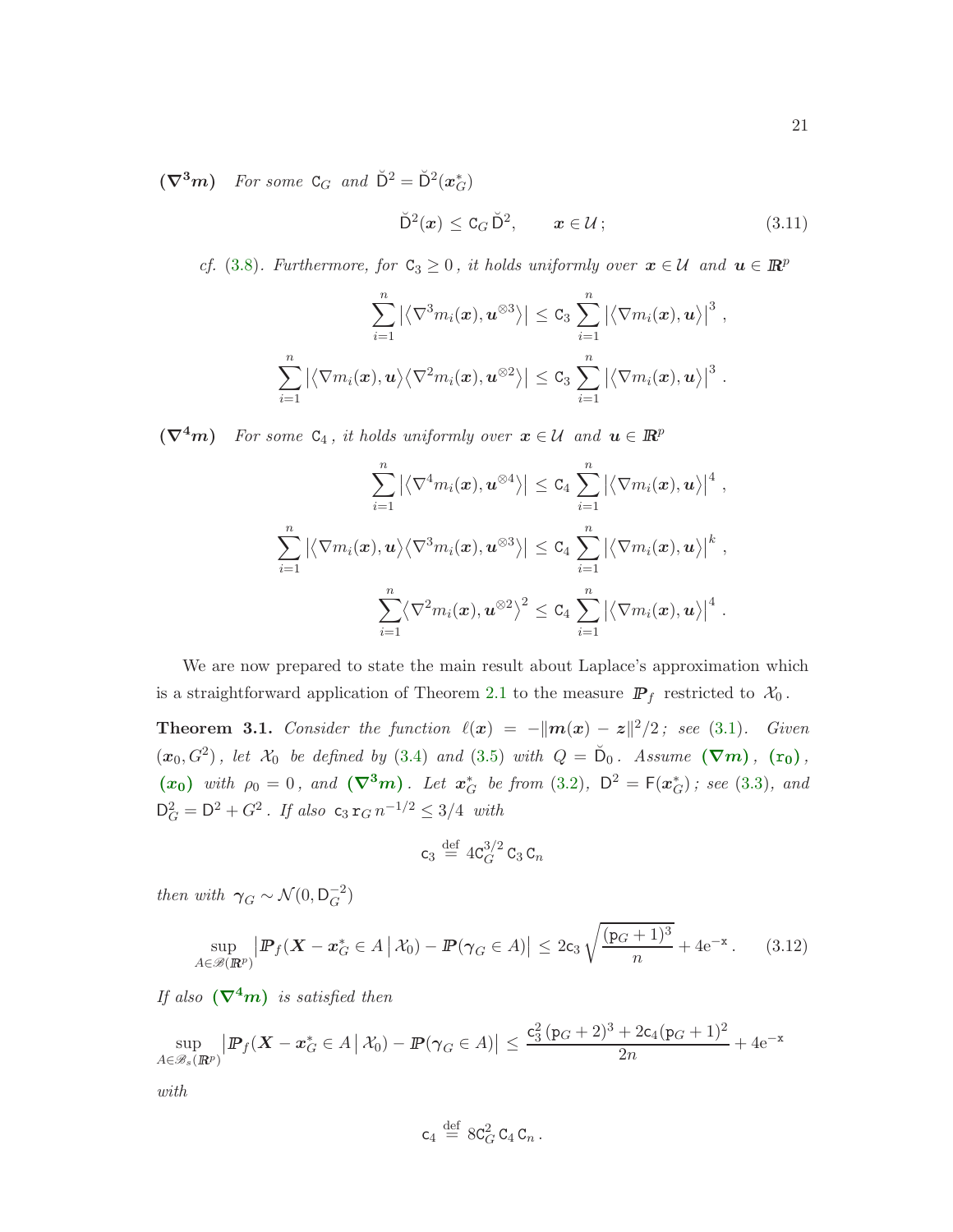# <span id="page-21-0"></span>A Tools and proofs

Here we collect the proofs of the main results and some useful technical statements about the error of Laplace approximation. Below we write  $x$  instead of  $x^*$ . Note that after passing to representation  $(2.3)$ , many results below apply to any  $x$ , not necessarily for  $x = x^*$ . We only use  $D_G^2 = -\nabla^2 f(x)$  and  $\omega$  instead of  $\omega(x)$ . Everywhere we assume the local set  $U$  to be fixed by [\(2.8\)](#page-8-2). We separately study the integrals over  $U$  and over its complement. The local error of approximation is measured by

$$
\diamondsuit = \diamondsuit(\mathcal{U}) \stackrel{\text{def}}{=} \left| \frac{\int_{\mathcal{U}} e^{f(\boldsymbol{x}; \boldsymbol{u})} g(\boldsymbol{u}) \, d\boldsymbol{u} - \int_{\mathcal{U}} e^{-\|\mathbf{D}_{G}\boldsymbol{u}\|^2/2} g(\boldsymbol{u}) \, d\boldsymbol{u}}{\int e^{-\|\mathbf{D}_{G}\boldsymbol{u}\|^2/2} d\boldsymbol{u}} \right|.
$$
 (A.1)

As a special case with  $g(u) \equiv 1$  we obtain an approximation of the denominator in [\(2.3\)](#page-7-3). In addition, we have to bound the tail integrals

<span id="page-21-6"></span><span id="page-21-2"></span>
$$
\rho = \rho(\mathcal{U}) \stackrel{\text{def}}{=} \frac{\int \mathbb{I}(\boldsymbol{u} \notin \mathcal{U}) e^{f(\boldsymbol{x}; \boldsymbol{u})} d\boldsymbol{u}}{\int e^{-\|\mathbf{D}_{G}\boldsymbol{u}\|^{2}/2} d\boldsymbol{u}},
$$
\n
$$
\rho_{G} = \rho_{G}(\mathcal{U}) \stackrel{\text{def}}{=} \frac{\int \mathbb{I}(\boldsymbol{u} \notin \mathcal{U}) e^{-\|\mathbf{D}_{G}\boldsymbol{u}\|^{2}/2} d\boldsymbol{u}}{\int e^{-\|\mathbf{D}_{G}\boldsymbol{u}\|^{2}/2} d\boldsymbol{u}}.
$$
\n(A.2)

<span id="page-21-1"></span>The analysis will be split into several steps.

#### A.1 Overall error of Laplace approximation

First we show how to seam together the error  $\diamondsuit$  of local approximation and the bounds for the tail integrals  $\rho$  and  $\rho_G$ ; see [\(A.2\)](#page-21-2).

**Proposition A.1.** Suppose that for a function  $g(u)$  with  $g(u) \in [0,1]$  and some  $\diamondsuit, \diamondsuit_g$ 

<span id="page-21-4"></span><span id="page-21-3"></span>
$$
\left| \frac{\int_{\mathcal{U}} e^{f(\boldsymbol{x}; \boldsymbol{u})} d\boldsymbol{u} - \int_{\mathcal{U}} e^{-\|\mathsf{D}_{G}\boldsymbol{u}\|^2/2} d\boldsymbol{u}}{\int e^{-\|\mathsf{D}_{G}\boldsymbol{u}\|^2/2} d\boldsymbol{u}} \right| \leq \diamondsuit ,\tag{A.3}
$$

<span id="page-21-5"></span>
$$
\left| \frac{\int_{\mathcal{U}} g(\boldsymbol{u}) e^{f(\boldsymbol{x};\boldsymbol{u})} d\boldsymbol{u} - \int_{\mathcal{U}} g(\boldsymbol{u}) e^{-\|\mathsf{D}_{G}\boldsymbol{u}\|^2/2} d\boldsymbol{u}}{\int e^{-\|\mathsf{D}_{G}\boldsymbol{u}\|^2/2} d\boldsymbol{u}} \right| \leq \hat{\diamondsuit}_g.
$$
 (A.4)

Then with  $\rho$  and  $\rho_G$  from  $(A.2)$ 

$$
\frac{\int g(\mathbf{u}) e^{f(\mathbf{x};\mathbf{u})} d\mathbf{u}}{\int e^{f(\mathbf{x};\mathbf{u})} d\mathbf{u}} \leq \frac{1}{1 - \rho_G - \diamondsuit} \frac{\int g(\mathbf{u}) e^{-\|\mathbf{D}_G \mathbf{u}\|^2/2} d\mathbf{u}}{\int e^{-\|\mathbf{D}_G \mathbf{u}\|^2/2} d\mathbf{u}} + \frac{\rho + \diamondsuit_g}{1 - \rho_G - \diamondsuit},
$$
\n(A.5)\n
$$
\frac{\int g(\mathbf{u}) e^{f(\mathbf{x};\mathbf{u})} d\mathbf{u}}{\int e^{f(\mathbf{x};\mathbf{u})} d\mathbf{u}} \geq \frac{1}{1 + \rho + \diamondsuit} \frac{\int g(\mathbf{u}) e^{-\|\mathbf{D}_G \mathbf{u}\|^2/2} d\mathbf{u}}{\int e^{-\|\mathbf{D}_G \mathbf{u}\|^2/2} d\mathbf{u}} - \frac{\rho_G + \diamondsuit_g}{1 + \rho + \diamondsuit}.
$$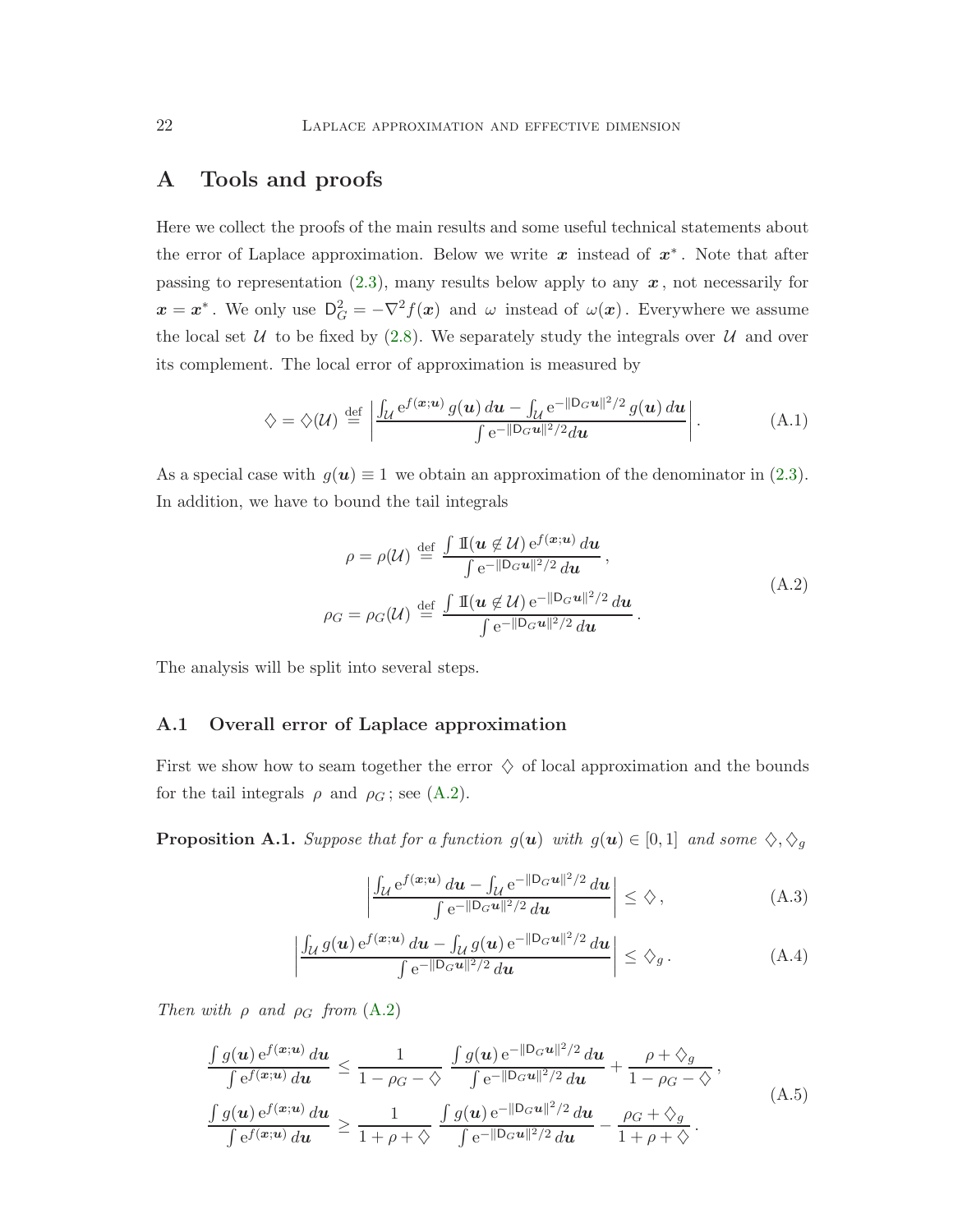Proof. It follows from [\(A.3\)](#page-21-3)

<span id="page-22-0"></span>
$$
\int e^{f(\boldsymbol{x};\boldsymbol{u})} d\boldsymbol{u} \ge \int_{\mathcal{U}} e^{f(\boldsymbol{x};\boldsymbol{u})} d\boldsymbol{u} \ge \int_{\mathcal{U}} e^{-\|\mathbf{D}_{G}\boldsymbol{u}\|^{2}/2} d\boldsymbol{u} - \diamondsuit \int e^{-\|\mathbf{D}_{G}\boldsymbol{u}\|^{2}/2} d\boldsymbol{u}
$$
  
\n
$$
\ge (1 - \diamondsuit - \rho_{G}) \int e^{-\|\mathbf{D}_{G}\boldsymbol{u}\|^{2}/2} d\boldsymbol{u}, \tag{A.6}
$$
  
\n
$$
\int e^{f(\boldsymbol{x};\boldsymbol{u})} d\boldsymbol{u} \le \int_{\mathcal{U}} e^{f(\boldsymbol{x};\boldsymbol{u})} d\boldsymbol{u} + \rho \int e^{-\|\mathbf{D}_{G}\boldsymbol{u}\|^{2}/2} d\boldsymbol{u}
$$
  
\n
$$
\le (1 + \diamondsuit + \rho) \int e^{-\|\mathbf{D}_{G}\boldsymbol{u}\|^{2}/2} d\boldsymbol{u}. \tag{A.7}
$$

Similarly for  $g(\boldsymbol{u}) \geq 0$ 

<span id="page-22-1"></span>
$$
\int g(\mathbf{u}) e^{f(\mathbf{x}; \mathbf{u})} d\mathbf{u} \ge \int_{\mathcal{U}} g(\mathbf{u}) e^{-\|\mathbf{D}_{G}\mathbf{u}\|^{2}/2} d\mathbf{u} - \diamondsuit_{g} \int e^{-\|\mathbf{D}_{G}\mathbf{u}\|^{2}/2} d\mathbf{u}
$$
\n
$$
\ge \int g(\mathbf{u}) e^{-\|\mathbf{D}_{G}\mathbf{u}\|^{2}/2} d\mathbf{u} - (\rho_{G} + \diamondsuit_{g}) \int e^{-\|\mathbf{D}_{G}\mathbf{u}\|^{2}/2} d\mathbf{u},
$$
\n
$$
\int g(\mathbf{u}) e^{f(\mathbf{x}; \mathbf{u})} d\mathbf{u} \le \int_{\mathcal{U}} g(\mathbf{u}) e^{f(\mathbf{x}; \mathbf{u})} d\mathbf{u} + \rho \int e^{-\|\mathbf{D}_{G}\mathbf{u}\|^{2}/2} d\mathbf{u}
$$
\n
$$
\le \int g(\mathbf{u}) e^{-\|\mathbf{D}_{G}\mathbf{u}\|^{2}/2} d\mathbf{u} + (\rho + \diamondsuit_{g}) \int e^{-\|\mathbf{D}_{G}\mathbf{u}\|^{2}/2} d\mathbf{u}.
$$

Putting together all these bounds yields [\(A.5\)](#page-21-4).

The next corollary is straightforward.

<span id="page-22-2"></span>**Corollary A.2.** Let  $\rho_G \leq \rho^*$ ,  $\rho \leq \rho^*$ ; see [\(A.2\)](#page-21-2). Let also for a function  $g(\boldsymbol{u})$  with  $|g(\boldsymbol{u})| \leq 1$ , [\(A.3\)](#page-21-3), [\(A.4\)](#page-21-5) hold with  $\Diamond_g \leq \Diamond$ . If  $\Diamond + \rho^* \leq 1/2$  then

$$
\left|\frac{\int g(\boldsymbol{u})\,\mathrm{e}^{f(\boldsymbol{x};\boldsymbol{u})}\,d\boldsymbol{u}}{\int \mathrm{e}^{f(\boldsymbol{x};\boldsymbol{u})}\,d\boldsymbol{u}}-\frac{\int g(\boldsymbol{u})\,\mathrm{e}^{-\|\mathsf{D}_G\boldsymbol{u}\|^2/2}\,d\boldsymbol{u}}{\int \mathrm{e}^{-\|\mathsf{D}_G\boldsymbol{u}\|^2/2}\,d\boldsymbol{u}}\right|\leq \frac{2(\rho^*+\diamondsuit)}{1-\rho^*-\diamondsuit}\leq 4(\rho^*+\diamondsuit)\,.
$$

Sometimes we need an extension to the case of an unbounded function  $g$ . This particularly arises when evaluating the moment of the posterior; see Theorem [2.7.](#page-13-2) The next result corresponds to estimation of posterior mean with a linear function g and posterior variance with g quadratic.

**Proposition A.3.** Given a function  $g(u)$ , assume  $(A.3)$ ,  $(A.4)$ , and define

$$
\rho_g \stackrel{\text{def}}{=} \frac{\int \mathbb{I}(\boldsymbol{u} \not\in \mathcal{U}) |g(\boldsymbol{u})| e^{f(\boldsymbol{x}; \boldsymbol{u})} d\boldsymbol{u}}{\int e^{-\|\mathcal{D}_G \boldsymbol{u}\|^2/2} d\boldsymbol{u}},
$$

$$
\rho_{G,g} \stackrel{\text{def}}{=} \frac{\int \mathbb{I}(\boldsymbol{u} \not\in \mathcal{U}) |g(\boldsymbol{u})| e^{-\|\mathcal{D}_G \boldsymbol{u}\|^2/2} d\boldsymbol{u}}{\int e^{-\|\mathcal{D}_G \boldsymbol{u}\|^2/2} d\boldsymbol{u}},
$$

$$
\Box
$$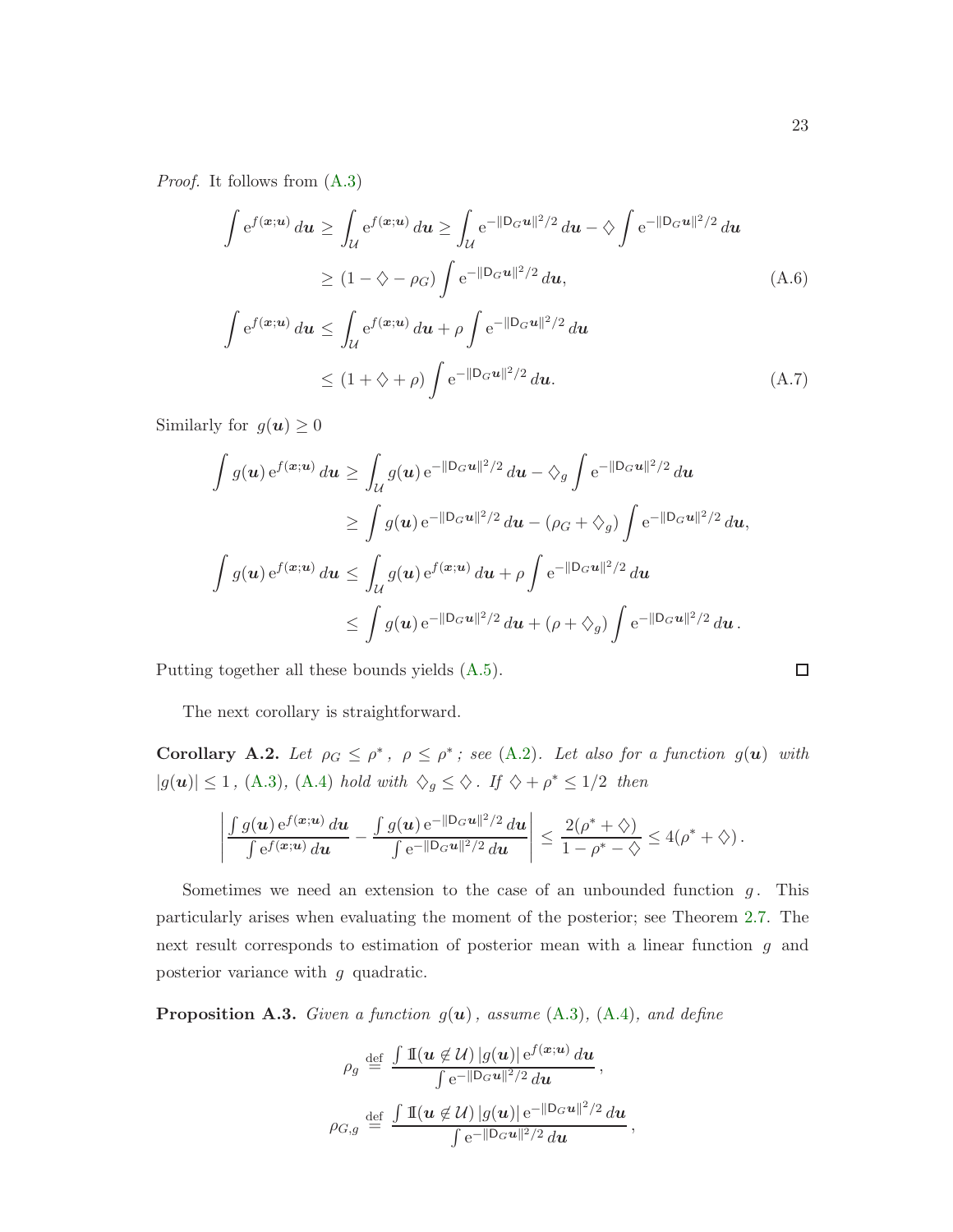while  $\rho$  and  $\rho_G$  are given in [\(A.2\)](#page-21-2). Then with  $\mathcal{I}_G(g) = \mathbb{E}g(\gamma_G)$ ,  $\gamma_G \sim \mathcal{N}(0, \mathsf{D}_G^{-2})$ ,

$$
\left|\frac{\int g(\boldsymbol{u}) e^{f(\boldsymbol{x};\boldsymbol{u})} d\boldsymbol{u}}{\int e^{f(\boldsymbol{x};\boldsymbol{u})} d\boldsymbol{u}} - \frac{\int g(\boldsymbol{u}) e^{-\|\mathsf{D}_G \boldsymbol{u}\|^2/2} d\boldsymbol{u}}{\int e^{-\|\mathsf{D}_G \boldsymbol{u}\|^2/2} d\boldsymbol{u}}\right| \leq \frac{\rho_g + \rho_{G,g} + \diamondsuit_g}{1 - \rho_G - \diamondsuit} + \frac{|\mathcal{I}_G(g)|\left(\rho + \diamondsuit\right)}{1 - \rho_G - \diamondsuit}.
$$

In particular, if  $\int g(\boldsymbol{u}) e^{-\|\mathsf{D}_G\boldsymbol{u}\|^2/2} d\boldsymbol{u} = 0$  then

<span id="page-23-1"></span>
$$
\left| \frac{\int g(\boldsymbol{u}) e^{f(\boldsymbol{x};\boldsymbol{u})} d\boldsymbol{u}}{\int e^{f(\boldsymbol{x};\boldsymbol{u})} d\boldsymbol{u}} \right| \leq \frac{\rho_g + \rho_{G,g} + \diamondsuit_g}{1 - \rho_G - \diamondsuit}.
$$
\n(A.8)

*Proof.* Suppose that  $\mathcal{I}_G(g) \geq 0$ . Then

$$
\frac{\int g(\boldsymbol{u}) e^{f(\boldsymbol{x};\boldsymbol{u})} d\boldsymbol{u}}{\int e^{f(\boldsymbol{x};\boldsymbol{u})} d\boldsymbol{u}} - \frac{\int g(\boldsymbol{u}) e^{-\|\mathbf{D}_{G}\boldsymbol{u}\|^{2}/2} d\boldsymbol{u}}{\int e^{-\|\mathbf{D}_{G}\boldsymbol{u}\|^{2}/2} d\boldsymbol{u}}\n\n\leq \left| \frac{\int g(\boldsymbol{u}) e^{f(\boldsymbol{x};\boldsymbol{u})} d\boldsymbol{u}}{\int e^{f(\boldsymbol{x};\boldsymbol{u})} d\boldsymbol{u}} - \frac{\int g(\boldsymbol{u}) e^{-\|\mathbf{D}_{G}\boldsymbol{u}\|^{2}/2} d\boldsymbol{u}}{\int e^{f(\boldsymbol{x};\boldsymbol{u})} d\boldsymbol{u}} \right| + \mathcal{I}_{G}(g) \left| \frac{\int e^{-\|\mathbf{D}_{G}\boldsymbol{u}\|^{2}/2} d\boldsymbol{u}}{\int e^{f(\boldsymbol{x};\boldsymbol{u})} d\boldsymbol{u}} - 1 \right|.
$$

By definitions

 $\overline{\phantom{a}}$ I I I  $\overline{\phantom{a}}$ 

$$
\left| \int g(\mathbf{u}) e^{f(\mathbf{x}; \mathbf{u})} d\mathbf{u} - \int g(\mathbf{u}) e^{-\|\mathbf{D}_{G}\mathbf{u}\|^{2}/2} d\mathbf{u} \right|
$$
  
\n
$$
\leq \left| \int_{\mathcal{U}} g(\mathbf{u}) e^{f(\mathbf{x}; \mathbf{u})} d\mathbf{u} - \int_{\mathcal{U}} g(\mathbf{u}) e^{-\|\mathbf{D}_{G}\mathbf{u}\|^{2}/2} d\mathbf{u} \right|
$$
  
\n
$$
+ \left| \int \mathbb{I}(\mathbf{u} \notin \mathcal{U}) g(\mathbf{u}) e^{f(\mathbf{x}; \mathbf{u})} d\mathbf{u} \right| + \left| \int \mathbb{I}(\mathbf{u} \notin \mathcal{U}) g(\mathbf{u}) e^{-\|\mathbf{D}_{G}\mathbf{u}\|^{2}/2} d\mathbf{u} \right|
$$
  
\n
$$
\leq (\rho_{g} + \rho_{G,g} + \diamondsuit_{g}) \int e^{-\|\mathbf{D}_{G}\mathbf{u}\|^{2}/2} d\mathbf{u}
$$

<span id="page-23-0"></span>and the assertion follows by  $(A.6)$  and  $(A.7)$ .

#### A.2 Lower and upper Gaussian measures

This section introduces the lower and upper Gaussian measure which locally sandwich the measure  $\mathbb{P}_f$  using the decomposition from condition  $(\mathscr{C}_0)$  $(\mathscr{C}_0)$  $(\mathscr{C}_0)$ . Denote  $-\nabla^2 f(x) = D_G^2$ . Definition [\(2.9\)](#page-9-2) enables us to bound with  $\omega = \omega(\boldsymbol{x})$ 

$$
\frac{1}{2}(\|\mathsf{D}_G\mathbf{u}\|^2 - \omega \|\mathsf{D}\mathbf{u}\|^2) \leq f(\mathbf{x}; \mathbf{u}) \leq \frac{1}{2}(\|\mathsf{D}_G\mathbf{u}\|^2 + \omega \|\mathsf{D}\mathbf{u}\|^2)
$$

yielding two Gaussian measures which bounds  $\mathbb{P}_f$  locally from above and from below. The next technical result provides sufficient conditions for their contiguity.

 $\Box$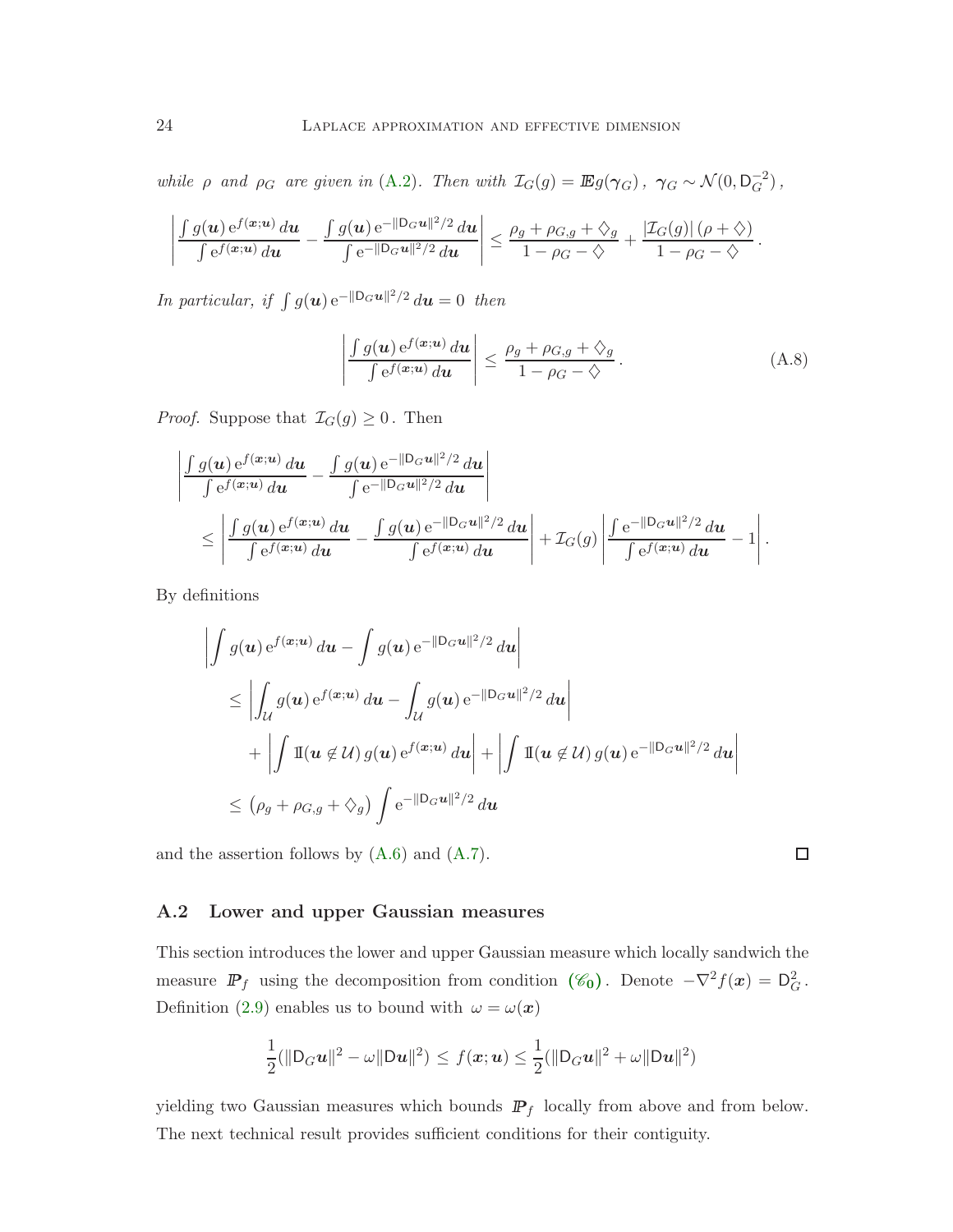**Proposition A.4.** Let  $\omega$  from [\(2.9\)](#page-9-2) satisfy  $\omega \leq 1/3$ . Then with p<sub>G</sub> from [\(2.7\)](#page-8-3)

<span id="page-24-2"></span>
$$
\det(I + \omega \mathsf{D}_G^{-1} \mathsf{D}^2 \mathsf{D}_G^{-1}) \le \exp(\omega \, \mathsf{p}_G),\tag{A.9}
$$

$$
\det(I - \omega \mathsf{D}_G^{-1} \mathsf{D}^2 \mathsf{D}_G^{-1})^{-1/2} \le \exp\{3/2 \log(3/2) \omega \mathsf{p}_G\}.
$$
 (A.10)

*Proof.* Without loss of generality assume that  $D_G^{-1}D^2D_G^{-1}$  is diagonal with eigenvalues  $\lambda_j \in [0,1]$ . As  $-x^{-1} \log(1-x) \leq 3 \log(3/2)$  for  $x \in [0,1/3]$ , it holds by  $(2.9)$ 

$$
\log \det(I - \omega \mathsf{D}_G^{-1} \mathsf{D}^2 \mathsf{D}_G^{-1})^{-1} = -\sum_{j=1}^p \log(1 - \omega \lambda_j) \le 3 \log(3/2) \sum_{j=1}^p \omega \lambda_j
$$
  
=  $3 \log(3/2) \omega \operatorname{tr}(\mathsf{D}_G^{-1} \mathsf{D}^2 \mathsf{D}_G^{-1}) = 3 \log(3/2) \omega \mathsf{p}_G$ 

<span id="page-24-0"></span>yielding [\(A.10\)](#page-24-1). The proof of [\(A.9\)](#page-24-2) is similar using  $\log(1 + x) \leq x$  for  $x \geq 0$ .

# <span id="page-24-1"></span> $\Box$

#### A.3 Local approximation

This section presents the bounds on the error  $\diamondsuit$  of local approximation [\(A.1\)](#page-21-6). The first result only uses  $\omega p_G < 1$  while the second one also assumes  $(\mathscr{L}_3)$  $(\mathscr{L}_3)$  $(\mathscr{L}_3)$ . These two results allow to bound the total variation distance between  $\mathbb{P}_f$  and  $\mathcal{N}(x, \mathsf{D}_G^{-2})$ . The third result is finer and is based on  $(\mathscr{L}_4)$  $(\mathscr{L}_4)$  $(\mathscr{L}_4)$ . It allows to improve the error term of Gaussian approximation over the class of centrally symmetric sets. We also present some extensions for the moments of  $\mathbb{P}_f$ .

<span id="page-24-6"></span>**Proposition A.5.** Let  $\omega = \omega(x)$  from [\(2.9\)](#page-9-2) and p<sub>G</sub> from [\(2.7\)](#page-8-3) satisfy

<span id="page-24-5"></span><span id="page-24-4"></span><span id="page-24-3"></span>
$$
\omega p_G \le 2/3. \tag{A.11}
$$

Then for any function  $g(\mathbf{u})$  with  $|g(\mathbf{u})| \leq 1$ 

$$
\left| \frac{\int_{\mathcal{U}} e^{f(\bm{x};\bm{u})} g(\bm{u}) d\bm{u} - \int_{\mathcal{U}} e^{-\|\mathbf{D}_{G}\bm{u}\|^{2}/2} g(\bm{u}) d\bm{u}}{\int e^{-\|\mathbf{D}_{G}\bm{u}\|^{2}/2} d\bm{u}} \right| \leq \hat{\gamma} = \hat{\gamma}_{2} = \frac{0.75 \,\omega \,\mathbf{p}_{G}}{1-\omega} \, . \tag{A.12}
$$

Moreover, under  $(\mathscr{L}_3)$  $(\mathscr{L}_3)$  $(\mathscr{L}_3)$ , the bound applies with  $\diamondsuit = \diamondsuit_3$ ; see [\(2.14\)](#page-10-6).

Proof. Under [\(A.11\)](#page-24-3), bound [\(A.10\)](#page-24-1) implies

$$
\det(I - \omega \mathsf{D}_G^{-1} \mathsf{D}^2 \mathsf{D}_G^{-1})^{-1/2} \le \exp\{3/2 \log(3/2) \omega \mathsf{p}_G\} \le 3/2. \tag{A.13}
$$

Define for  $\,t\geq 0\,$ 

<span id="page-24-7"></span>
$$
\mathcal{R}(t) = \int_{\mathcal{U}} e^{-\|\mathsf{D}_{G}\boldsymbol{u}\|^{2}/2 + t\delta_{3}(\boldsymbol{x}, \boldsymbol{u})} g(\boldsymbol{u}) d\boldsymbol{u}.
$$
 (A.14)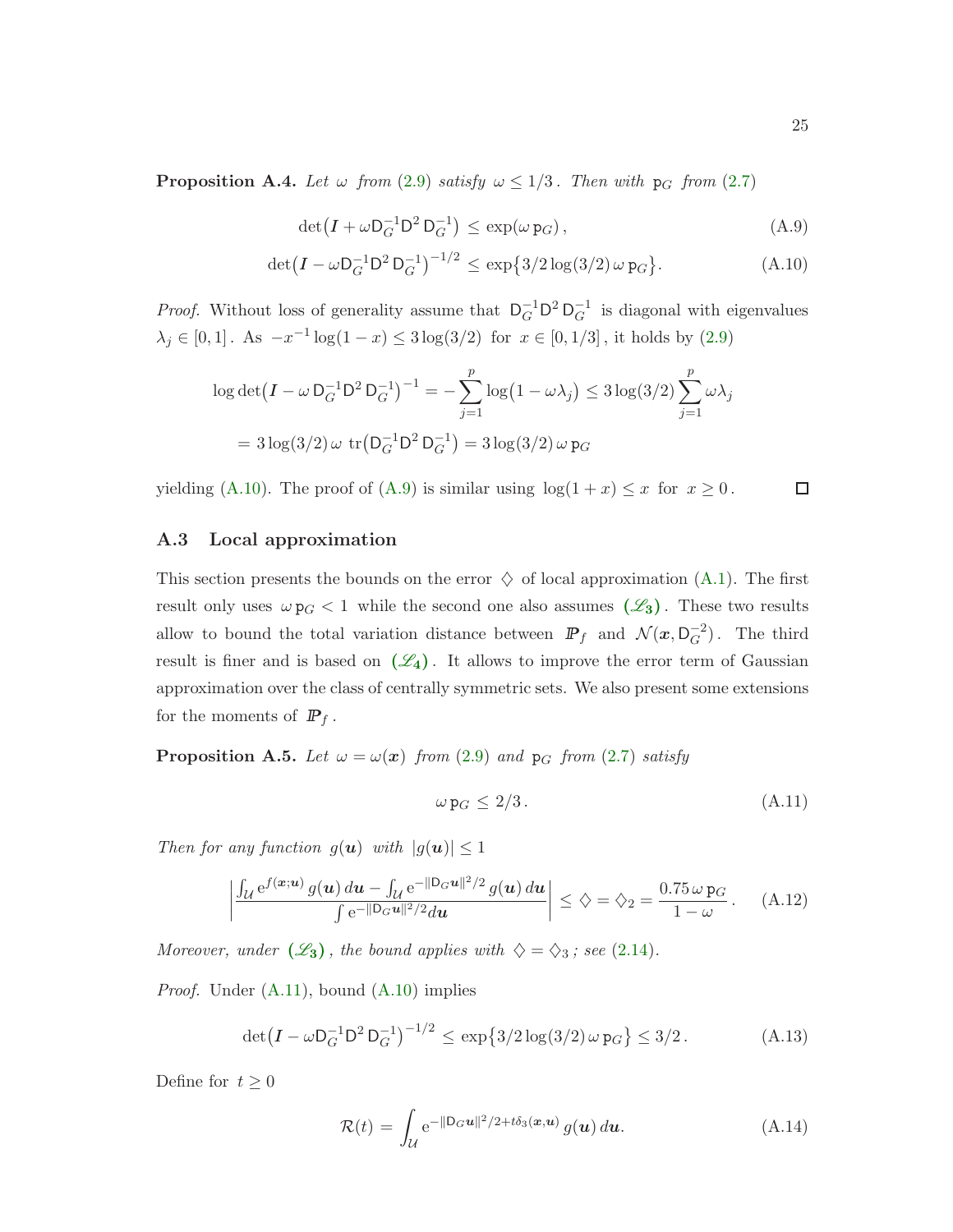Then for  $t \in [0,1]$  by  $(2.9)$ 

<span id="page-25-2"></span>
$$
\left| \mathcal{R}'(t) \right| = \left| \int_{\mathcal{U}} \delta_3(\mathbf{x}, \mathbf{u}) e^{-\|\mathbf{D}_G \mathbf{u}\|^2 / 2 + t \delta_3(\mathbf{x}, \mathbf{u})} g(\mathbf{u}) d\mathbf{u} \right|
$$
  
\n
$$
\leq \int_{\mathcal{U}} \left| \delta_3(\mathbf{x}, \mathbf{u}) e^{-\left( \|\mathbf{D}_G \mathbf{u}\|^2 - \omega \|\mathbf{D} \mathbf{u}\|^2 \right) / 2} d\mathbf{u}.
$$
 (A.15)

Now we make change of variable  $\Gamma u$  to w with  $\Gamma^2 = I - \omega \mathsf{D}_G^{-1} \mathsf{D}^2 \mathsf{D}_G^{-1}$ . By [\(A.13\)](#page-24-4) det  $\Gamma^{-1} \leq 3/2$  and also  $||\Gamma^{-1}|| \leq (1 - \omega)^{-1/2}$ . By [\(2.9\)](#page-9-2)

$$
\begin{aligned} \left| \mathcal{R}(1) - \mathcal{R}(0) \right| &\leq \sup_{t \in [0,1]} \left| \mathcal{R}'(t) \right| \leq \frac{\omega}{2} \int_{\mathcal{U}} \| \mathbf{D} \mathbf{u} \|^2 e^{-(\|\mathbf{D}_G \mathbf{u}\|^2 - \omega \|\mathbf{D} \mathbf{u}\|^2)/2} \, d\mathbf{u} \\ &\leq \frac{3\omega}{4} \int \| \mathbf{D} \Gamma^{-1} \mathbf{w} \|^2 e^{-\|\mathbf{D}_G \mathbf{w}\|^2/2} \, d\mathbf{w} \leq \frac{3\omega}{4(1-\omega)} \int \| \mathbf{D} \mathbf{w} \|^2 e^{-\|\mathbf{D}_G \mathbf{w}\|^2/2} \, d\mathbf{w} . \end{aligned}
$$

In view of  $\mathbb{E} \|\mathsf{D}\,\gamma_G\|^2 = \text{tr}(\mathsf{D}^2\,\mathsf{D}_G^{-2})$  for a standard normal  $\gamma$ , we derive

$$
\frac{\big| \mathcal{R}(1) - \mathcal{R}(0) \big|}{\int e^{-\|D_G u\|^2/2} d\bm{u}} \leq \frac{3\omega}{4(1-\omega)} \frac{\int \|D\bm{w}\|^2 e^{-\|D_G \bm{w}\|^2/2} \, d\bm{w}}{\int e^{-\|D_G \bm{w}\|^2/2} \, d\bm{w}} \leq \frac{3\omega}{4(1-\omega)}
$$

and  $(A.12)$  follows. Under  $(\mathscr{L}_3)$  $(\mathscr{L}_3)$  $(\mathscr{L}_3)$ 

$$
\left| \mathcal{R}(1) - \mathcal{R}(0) \right| \le \frac{\det(\Gamma^{-1})}{6} \int \tau_3(\Gamma^{-1} \mathbf{w}) e^{-\|\mathbf{D}_G \mathbf{w}\|^2/2} d\mathbf{w}
$$
  
 
$$
\le \frac{1}{4(1-\omega)^{3/2}} \int \tau_3(\mathbf{u}) e^{-\|\mathbf{D}_G \mathbf{u}\|^2/2} d\mathbf{u}
$$
 (A.16)

<span id="page-25-3"></span><span id="page-25-0"></span> $\Box$ 

yielding the second statement.

The result can be extended to the case with a homogeneous function  $g(u)$ , e.g.  $g(u) = ||Q\boldsymbol{u}||^m$ .

<span id="page-25-1"></span>**Proposition A.6.** Suppose the conditions of Proposition [A.5](#page-24-6) and  $(\mathscr{L}_3)$  $(\mathscr{L}_3)$  $(\mathscr{L}_3)$ . Then for  $m \geq 1$  and any m-homogeneous function  $g(\cdot)$  with  $g(t\mathbf{u}) = t^m g(\mathbf{u})$ 

$$
\left| \frac{\int_{\mathcal{U}} e^{f(\mathbf{x}; \mathbf{u})} g(\mathbf{u}) d\mathbf{u} - \int_{\mathcal{U}} e^{-\|\mathbf{D}_G \mathbf{u}\|^2/2} g(\mathbf{u}) d\mathbf{u}}{\int e^{-\|\mathbf{D}_G \mathbf{u}\|^2/2} d\mathbf{u}} \right| \le \frac{\mathbb{E}\{|g(\gamma_G)| \tau_3(\gamma_G)\}}{4(1-\omega)^{(m+3)/2}}, \tag{A.17}
$$

where  $\gamma_G \sim \mathcal{N}(0, \mathsf{D}_G^{-2})$  is a Gaussian element in  $\mathbb{R}^p$ .

*Proof.* Similarly to the proof of Proposition [A.5,](#page-24-6) under  $(2.12)$  for  $\mathcal{R}(t)$  from  $(A.14)$ 

$$
\left| \mathcal{R}(1) - \mathcal{R}(0) \right| \leq \frac{\det(\Gamma^{-1})}{6} \int \tau_3(\Gamma^{-1} \mathbf{w}) \left| g(\Gamma^{-1} \mathbf{w}) \right| e^{-\|\mathbf{D}_G \mathbf{w}\|^2/2} d\mathbf{w}
$$
  

$$
\leq \frac{1}{4(1-\omega)^{(m+3)/2}} \int \tau_3(\mathbf{w}) \left| g(\mathbf{w}) \right| e^{-\|\mathbf{D}_G \mathbf{w}\|^2/2} d\mathbf{w}
$$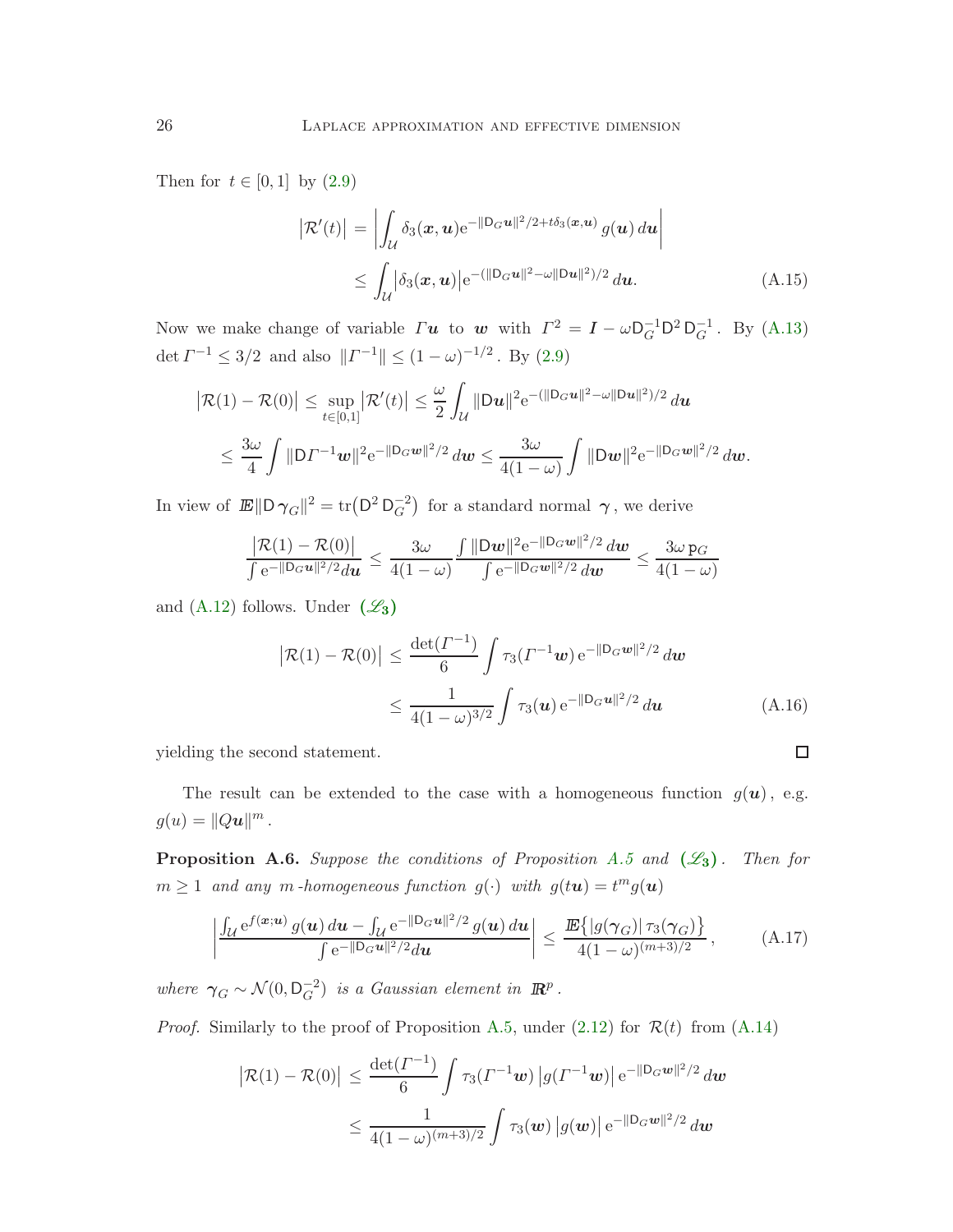yielding

$$
\frac{|\mathcal{R}(1) - \mathcal{R}(0)|}{\int e^{-\|\mathbf{D}_{G}\mathbf{u}\|^{2}/2} d\mathbf{u}} \leq \frac{1}{4(1-\omega)^{(m+3)/2}} \frac{\int \tau_{3}(\mathbf{w}) |g(\mathbf{w})| e^{-\|\mathbf{D}_{G}\mathbf{w}\|^{2}/2} d\mathbf{w}}{\int e^{-\|\mathbf{D}_{G}\mathbf{w}\|^{2}/2} d\mathbf{w}}.
$$
\n(A.17).

This yields [\(A.17\)](#page-25-0).

Important special cases correspond to  $m = 1$ .

<span id="page-26-2"></span>**Proposition A.7.** Suppose the conditions of Proposition [A.6.](#page-25-1) Then with  $\gamma_G \sim \mathcal{N}(0, \mathsf{D}_G^{-2})$ , it holds for any linear mapping  $Q: \mathbb{R}^p \to \mathbb{R}^q$  and any vector  $\mathbf{a} \in \mathbb{R}^q$ 

$$
\frac{\left|\int_{\mathcal{U}} e^{f(\boldsymbol{x};\boldsymbol{u})} \left\langle Q\boldsymbol{u},\boldsymbol{a}\right\rangle d\boldsymbol{u} - \int_{\mathcal{U}} e^{-\|\mathbf{D}_{G}\boldsymbol{u}\|^{2}/2} \left\langle Q\boldsymbol{u},\boldsymbol{a}\right\rangle d\boldsymbol{u}\right|}{\int e^{-\|\mathbf{D}_{G}\boldsymbol{u}\|^{2}/2} d\boldsymbol{u}} \leq \frac{\mathbb{E}\left\{\left|\left\langle Q\boldsymbol{\gamma}_{G},\boldsymbol{a}\right\rangle\right|\tau_{3}(\boldsymbol{\gamma}_{G})\right\}}{4(1-\omega)^{2}}. (A.18)
$$

Now we state a sharper result based on  $(\mathscr{L}_4)$  $(\mathscr{L}_4)$  $(\mathscr{L}_4)$ .

**Proposition A.8.** Suppose the conditions of Proposition [A.5](#page-24-6) and  $(\mathscr{L}_4)$  $(\mathscr{L}_4)$  $(\mathscr{L}_4)$ . Then for any function  $g(\mathbf{u})$  with  $|g(\mathbf{u})| \leq 1$  and  $g(\mathbf{u}) = g(-\mathbf{u})$ 

<span id="page-26-3"></span><span id="page-26-0"></span>
$$
\left| \frac{\int_{\mathcal{U}} e^{f(\boldsymbol{x}; \boldsymbol{u})} g(\boldsymbol{u}) d\boldsymbol{u} - \int_{\mathcal{U}} e^{-\|\mathbf{D}_G \boldsymbol{u}\|^2/2} g(\boldsymbol{u}) d\boldsymbol{u}}{\int e^{-\|\mathbf{D}_G \boldsymbol{u}\|^2/2} d\boldsymbol{u}} \right| \leq \zeta_4,
$$
\n(A.19)

where for a Gaussian element  $\gamma_G \sim \mathcal{N}(0, \mathsf{D}_G^{-2})$  in  $\mathbb{R}^p$ 

<span id="page-26-1"></span>
$$
\diamondsuit_4 \stackrel{\text{def}}{=} \frac{1}{16(1-\omega)^2} \Big\{ \mathbb{E} \langle \nabla^3 f(x), \gamma_G^{\otimes 3} \rangle^2 + 2 \mathbb{E} \tau_4(\gamma_G) \Big\} \, .
$$

If the function  $g(\cdot)$  is not bounded by one but it is symmetric and  $2m$ -homogeneous, i.e.  $g(t\boldsymbol{u}) = t^{2m} g(\boldsymbol{u})$ , then [\(A.19\)](#page-26-0) still applies with

$$
\diamondsuit_4 \stackrel{\text{def}}{=} \frac{1}{16(1-\omega)^{2+m}} \mathbb{E}\left\{ \left\langle \nabla^3 f(\boldsymbol{x}), \gamma_G^{\otimes 3} \right\rangle^2 g(\boldsymbol{\gamma}_G) + 2\tau_4(\boldsymbol{\gamma}_G) g(\boldsymbol{\gamma}_G) \right\}.
$$
 (A.20)

*Proof.* Below we write  $f^{(3)}$  instead of  $\nabla^3 f(x)$  and  $\delta_k(\boldsymbol{u})$  in place of  $\delta_k(\boldsymbol{x}, \boldsymbol{u})$ ,  $k = 3, 4$ . It holds

$$
\int_{\mathcal{U}} e^{f(\boldsymbol{x}; \boldsymbol{u})} g(\boldsymbol{u}) d\boldsymbol{u} = \int_{\mathcal{U}} \exp \left\{-\frac{\|\mathsf{D}_G \boldsymbol{u}\|^2}{2} + \delta_3(\boldsymbol{u})\right\} g(\boldsymbol{u}) d\boldsymbol{u}.
$$

Define for  $t \in [0,1]$ 

$$
\mathcal{R}(t) \stackrel{\text{def}}{=} \int_{\mathcal{U}} \exp\left\{-\frac{\|\mathsf{D}_G \boldsymbol{u}\|^2}{2} + t \delta_3(\boldsymbol{u})\right\} g(\boldsymbol{u}) d\boldsymbol{u}.
$$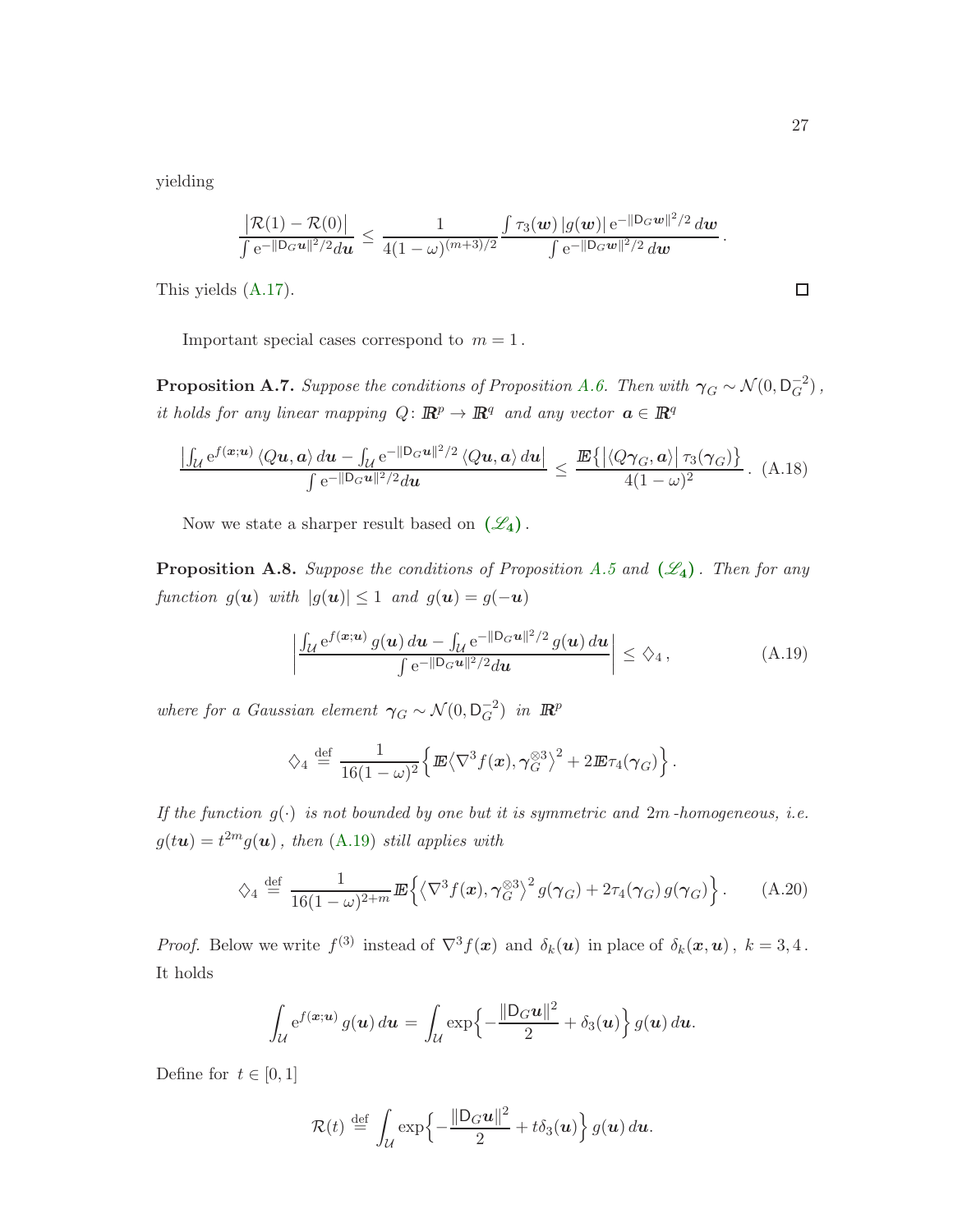Symmetricity of  $\mathcal U$  and  $g(u) = g(-u)$  implies that

<span id="page-27-0"></span>
$$
\mathcal{R}'(0) = \frac{1}{2} \int_{\mathcal{U}} \exp\left(-\frac{\|\mathcal{D}_G \mathbf{u}\|^2}{2}\right) \left\{\delta_3(\mathbf{u}) + \delta_3(-\mathbf{u})\right\} g(\mathbf{u}) d\mathbf{u}
$$

$$
= \int_{\mathcal{U}} \exp\left(-\frac{\|\mathcal{D}_G \mathbf{u}\|^2}{2}\right) \overline{\delta}_4(\mathbf{u}) g(\mathbf{u}) d\mathbf{u}
$$
(A.21)

with  $\overline{\delta}_4(\boldsymbol{u}) = {\delta_4(\boldsymbol{u}) + \delta_4(-\boldsymbol{u})}/2$ . Moreover, as  $|\delta_3(\boldsymbol{u})| \leq \omega ||\mathsf{D}\boldsymbol{u}||^2/2$ , it holds for  $t \in [0, 1]$ 

$$
|\mathcal{R}''(t)| \leq \int_{\mathcal{U}} \delta_3^2(\boldsymbol{u}) \exp\left\{-\frac{\|\mathsf{D}_G\boldsymbol{u}\|^2}{2} + t\delta_3(\boldsymbol{u})\right\} |g(\boldsymbol{u})| d\boldsymbol{u}
$$
  
\$\leq \int\_{\mathcal{U}} \delta\_3^2(\boldsymbol{u}) \exp\left(-\frac{\|\mathsf{D}\_G\boldsymbol{u}\|^2 - \omega \|\mathsf{D}\boldsymbol{u}\|^2}{2}\right) d\boldsymbol{u}\$.

As  $\delta_3(\boldsymbol{u}) = \langle f^{(3)}, \boldsymbol{u}^{\otimes 3} \rangle / 6 + \delta_4(\boldsymbol{u})$  and  $|\delta_4(\boldsymbol{u})| \le 1$ , one can bound for  $t \in [0, 1]$ 

$$
|\mathcal{R}''(t)| \leq 2\int_{\mathcal{U}} \left\{ \overline{\delta}_4^2(\boldsymbol{u}) + \left| \left\langle f^{(3)}, \boldsymbol{u}^{\otimes 3} \right\rangle / 6 \right|^2 \right\} \exp\left(-\frac{\|\mathsf{D}_G\boldsymbol{u}\|^2 - \omega \|\mathsf{D}\boldsymbol{u}\|^2}{2}\right) d\boldsymbol{u}
$$
  
\$\leq 2 \int\_{\mathcal{U}} \left\{ \left| \overline{\delta}\_4(\boldsymbol{u}) \right| + \left\langle f^{(3)}, \boldsymbol{u}^{\otimes 3} \right\rangle^2 / 36 \right\} \exp\left(-\frac{\|\mathsf{D}\_G\boldsymbol{u}\|^2 - \omega \|\mathsf{D}\boldsymbol{u}\|^2}{2}\right) d\boldsymbol{u}\$.

This and [\(A.21\)](#page-27-0) yield

$$
\left| \mathcal{R}(1) - \mathcal{R}(0) \right| \leq \left| \mathcal{R}'(0) \right| + \frac{1}{2} \sup_{t \in [0,1]} \left| \mathcal{R}''(t) \right| \leq 2 \int_{\mathcal{U}} |\overline{\delta}_4(u)| \, \exp\left( -\frac{\|D_G u\|^2 - \omega \|Du\|^2}{2} \right) du + \frac{1}{36} \int_{\mathcal{U}} \left\langle f^{(3)}, u^{\otimes 3} \right\rangle^2 \exp\left( -\frac{\|D_G u\|^2 - \omega \|Du\|^2}{2} \right) du.
$$

Change of variable  $(I - \omega D_G^{-1} D^2 D_G^{-1})^{1/2} u$  to w yields by [\(A.13\)](#page-24-4) in view of  $\omega \le 1/3$ 

$$
\frac{1}{36} \int_{\mathcal{U}} \langle f^{(3)}, \boldsymbol{u}^{\otimes 3} \rangle^2 \exp\left(-\frac{\|\mathsf{D}_G\boldsymbol{u}\|^2 - \omega \|\mathsf{D}\boldsymbol{u}\|^2}{2}\right) d\boldsymbol{u}
$$
  
\$\leq \frac{3/2}{36(1-\omega)^3} \int \langle f^{(3)}, \boldsymbol{w}^{\otimes 3} \rangle^2 \exp\left(-\frac{\|\mathsf{D}\_G\boldsymbol{w}\|^2}{2}\right) d\boldsymbol{w}\$.

Similarly by [\(2.13\)](#page-10-7)

$$
\int_{\mathcal{U}} |\overline{\delta}_4(\boldsymbol{u})| \, \exp\left(-\frac{\|\mathsf{D}_G\boldsymbol{u}\|^2 - \omega \|\mathsf{D}\boldsymbol{u}\|^2}{2}\right) d\boldsymbol{u}
$$
\n
$$
\leq \frac{3/2}{24(1-\omega)^2} \int \tau_4(\boldsymbol{w}) \, \exp\left(-\frac{\|\mathsf{D}_G\boldsymbol{w}\|^2}{2}\right) d\boldsymbol{w}.
$$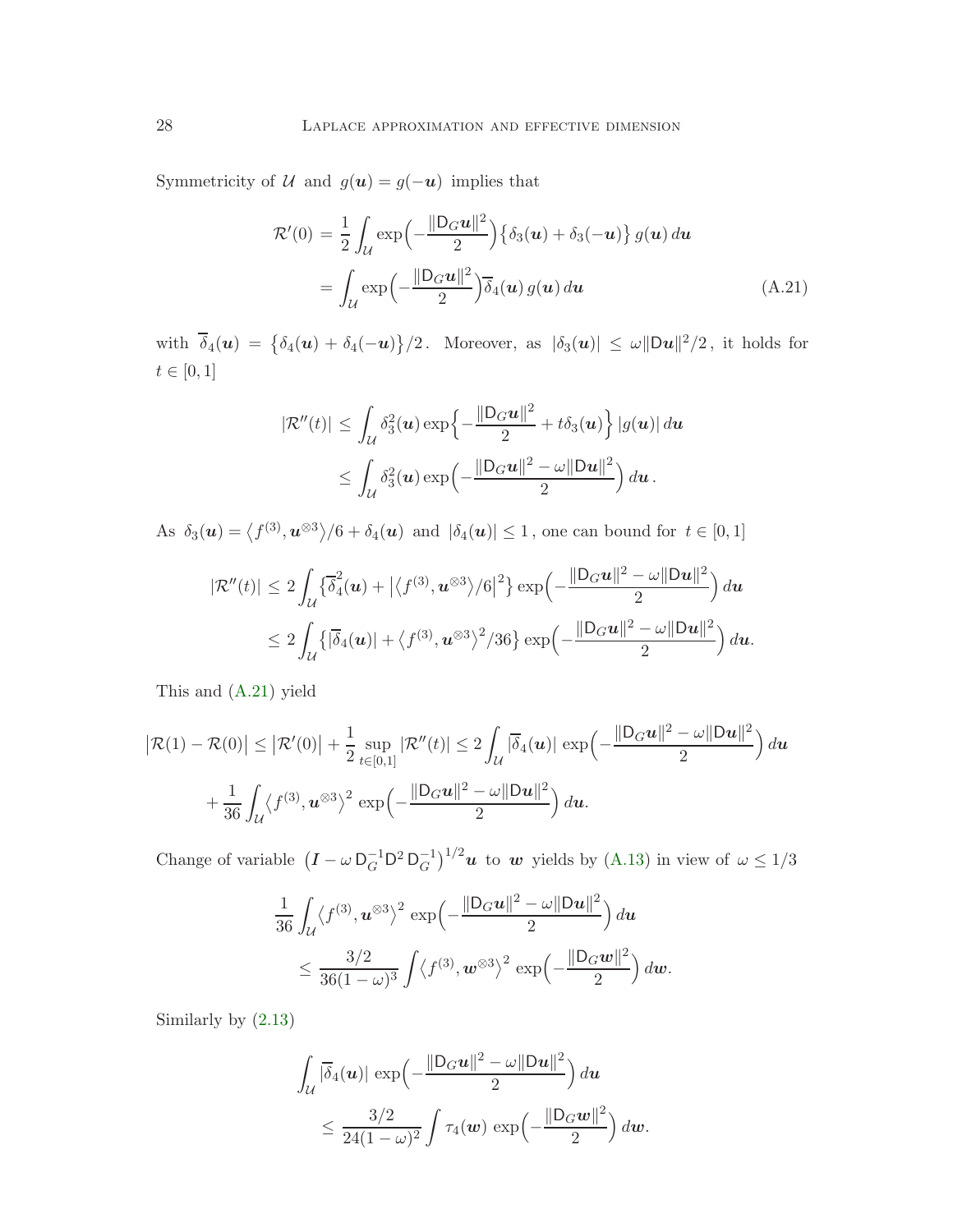The use of  $\omega \leq 1/3$  implies that

$$
\frac{\big|\mathcal{R}(1)-\mathcal{R}(0)\big|}{\int_{\mathcal{U}} e^{-\|D_G u\|^2/2} du} \leq \frac{3/2}{24(1-\omega)^2} \Big\{ \mathbb{E}\big\langle f^{(3)}, \gamma_G^{\otimes 3}\big\rangle^2 + 2\mathbb{E} \tau_4(\gamma_G) \Big\} \leq \diamondsuit_4
$$

<span id="page-28-0"></span>and  $(A.19)$  follows. The proof of  $(A.20)$  is similar.

#### A.4 Tail integrals

In this section we also write  $x$  in place of  $x^*$ . Below we evaluate  $\rho$  from  $(A.2)$  which bounds the integral of  $e^{f(x;u)}$  over the complement of the local set U of a special form  $\mathcal{U} = \{u : ||Du|| \leq \nu^{-1}r_G\}$  for D from  $(\mathscr{C}_0)$  $(\mathscr{C}_0)$  $(\mathscr{C}_0)$ . Our results help to understand how the radius  $r_G$  should be fixed to ensure  $\rho$  sufficiently small. The main tools for the analysis are deviation probability bounds for Gaussian quadratic forms; see Section [B.1.](#page-37-1)

<span id="page-28-4"></span>**Proposition A.9.** Suppose  $(\mathscr{C}_0)$  $(\mathscr{C}_0)$  $(\mathscr{C}_0)$ . Given  $\nu < 1$  and  $x > 0$ , let U and  $r_G$  be defined by  $(2.8)$ . Let also  $\omega$  from  $(2.9)$  satisfy

<span id="page-28-3"></span>
$$
\omega\leq 1-\nu.
$$

Then

<span id="page-28-2"></span>
$$
\frac{\int \mathbb{I}(u \notin \mathcal{U}) e^{f(x;u)} du}{\int e^{-\|\mathsf{D}_G u\|^2/2} du} \le 4e^{-x - \mathsf{p}_G/2}, \tag{A.22}
$$

$$
\frac{\int \mathbb{1}(u \notin \mathcal{U}) e^{-\|\mathsf{D}_G u\|^2/2} du}{\int e^{-\|\mathsf{D}_G u\|^2/2} du} \le e^{-x - p_G/2}.
$$
\n(A.23)

*Proof.* Let  $u \notin \mathcal{U}$ , i.e.  $\|\mathbf{D}u\| > r$  with  $\mathbf{r} = \nu^{-1}\mathbf{r}_G$ . Define  $u^c = r\|\mathbf{D}u\|^{-1}u$  yielding  $\|\mathbf{D}\mathbf{u}^c\| = \mathbf{r}$ . We also write  $\mathbf{u} = (1+\tau)\mathbf{u}^c$  for  $\tau > 0$ . By [\(2.9\)](#page-9-2) and  $\nabla^2 \ell(0) = -\mathbf{D}^2$ 

$$
\ell(\mathbf{u}^c) - \ell(0) - \langle \nabla \ell(0), \mathbf{u}^c \rangle \le -(1 - \omega) \|\mathbf{D}\mathbf{u}^c\|^2 / 2,
$$
  

$$
\langle \nabla \ell(\mathbf{u}^c) - \nabla \ell(0), \mathbf{u} - \mathbf{u}^c \rangle \le -(1 - \omega) \langle \mathbf{D}^2 \mathbf{u}^c, \mathbf{u} - \mathbf{u}^c \rangle.
$$
 (A.24)

Concavity of  $\ell(\boldsymbol{u})$  implies for  $\boldsymbol{u} = (1+\tau)\boldsymbol{u}^c$ ,

<span id="page-28-1"></span>
$$
\ell(\boldsymbol{u}) \leq \ell(\boldsymbol{u}^c) + \left\langle \nabla \ell(\boldsymbol{u}^c), \boldsymbol{u} - \boldsymbol{u}^c \right\rangle
$$

 $\Box$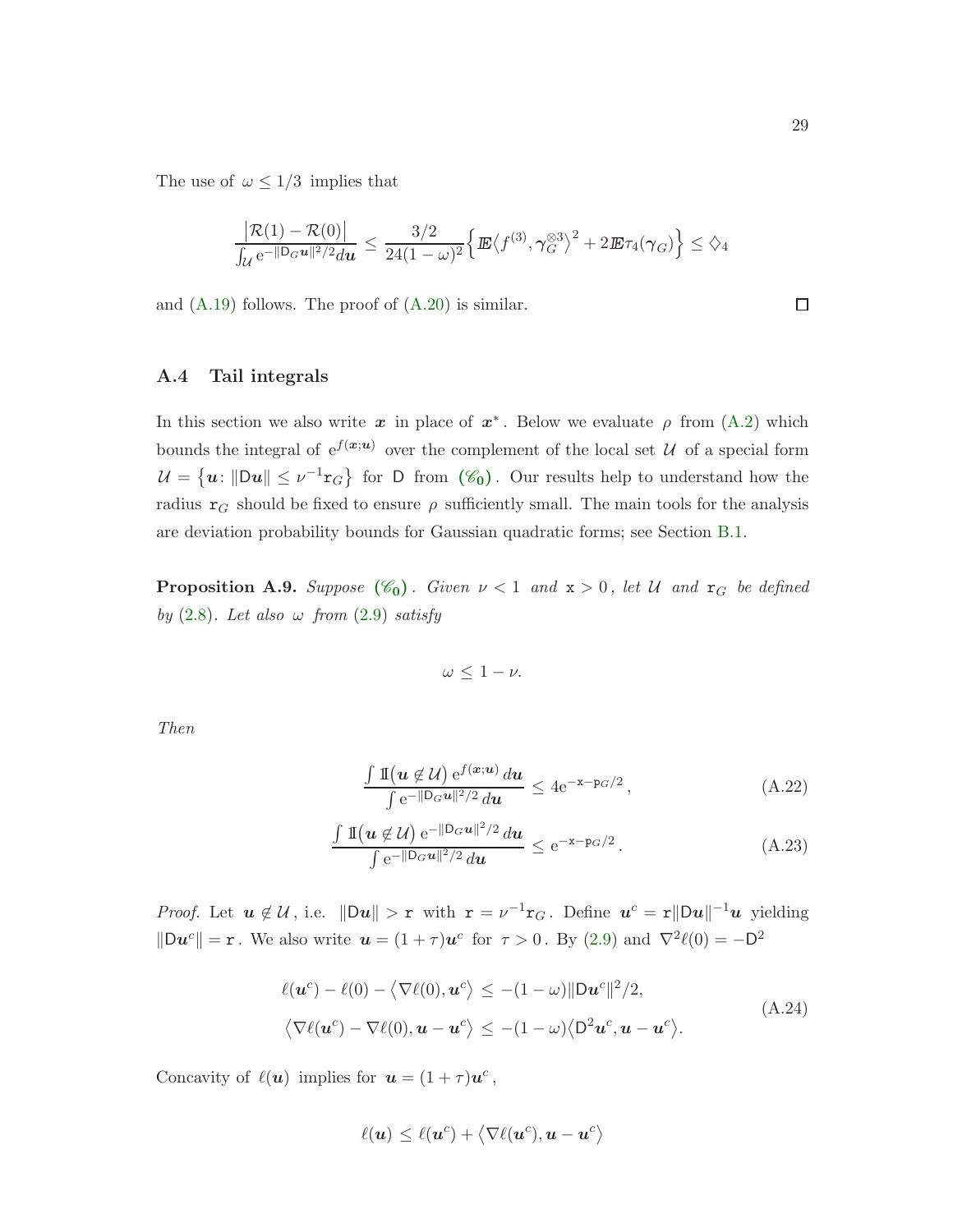yielding by [\(A.24\)](#page-28-1) in view of  $\langle Du^c, Du \rangle = ||Du^c|| ||Du||$ 

$$
\ell(\mathbf{u}) - \ell(0) - \langle \nabla \ell(0), \mathbf{u} \rangle
$$
  
=  $\ell(\mathbf{u}) - \ell(\mathbf{u}^c) - \langle \nabla \ell(\mathbf{u}^c), \mathbf{u} - \mathbf{u}^c \rangle$   
+  $\ell(\mathbf{u}^c) - \ell(0) - \langle \nabla \ell(0), \mathbf{u}^c \rangle + \langle \nabla \ell(\mathbf{u}^c) - \nabla \ell(0), \mathbf{u} - \mathbf{u}^c \rangle$   
 $\leq (1 - \omega) \|\mathbf{D}\mathbf{u}^c\|^2 / 2 - (1 - \omega) \langle \mathbf{D}\mathbf{u}^c, \mathbf{D}\mathbf{u} \rangle \leq -(1 - \omega) \|\mathbf{D}\mathbf{u}^c\| \|\mathbf{D}\mathbf{u}\| / 2.$ 

We now use that  $\|\mathbf{D}\mathbf{u}^c\| = \mathbf{r}$ ,  $\mathbf{u}^c = \mathbf{u}/(1+\tau)$ , and thus,

$$
f(\mathbf{x} + \mathbf{u}) - f(0) - \langle \nabla f(\mathbf{x}), \mathbf{u} \rangle
$$
  
=  $\ell(\mathbf{u}) - \ell(0) - \langle \nabla \ell(0), \mathbf{u} \rangle - ||\mathbf{D}_G \mathbf{u}||^2 / 2 + ||\mathbf{D}\mathbf{u}||^2 / 2$   
 $\leq -(1 - \omega)\mathbf{r}||\mathbf{D}\mathbf{u}||/2 - ||\mathbf{D}_G \mathbf{u}||^2 / 2 + ||\mathbf{D}\mathbf{u}||^2 / 2.$ 

This yields by  $\mathbf{r}_G = \nu \mathbf{r} \le (1 - \omega)\mathbf{r}$  with  $T = \mathsf{DD}_G^{-1}$ 

$$
\frac{\int \mathbb{I}\left(\boldsymbol{u} \notin \mathcal{U}\right) \exp\left\{f(\boldsymbol{x} + \boldsymbol{u}) - f(\boldsymbol{x}) - \langle \nabla f(\boldsymbol{x}), \boldsymbol{u} \rangle\right\} d\boldsymbol{u}}{\int \exp\left(-\|\mathbf{D}_G \boldsymbol{u}\|^2/2\right) d\boldsymbol{u}}\n\leq \frac{\int \mathbb{I}\left(\|\mathbf{D}\boldsymbol{u}\| > \mathbf{r}\right) \exp\left\{-\left(1 - \omega\right)\mathbf{r}\|\mathbf{D}\boldsymbol{u}\|/2 - \|\mathbf{D}_G \boldsymbol{u}\|^2/2 + \|\mathbf{D}\boldsymbol{u}\|^2/2\right\} d\boldsymbol{u}}{\int \exp\left(-\|\mathbf{D}_G \boldsymbol{u}\|^2/2\right) d\boldsymbol{u}}\n\leq \mathbb{E} \exp\left\{-\frac{\mathbf{r}_G}{2}\|\mathbf{T}\boldsymbol{\gamma}\| + \frac{1}{2}\|\mathbf{T}\boldsymbol{\gamma}\|^2\right\} \mathbb{I}\left(\|\mathbf{T}\boldsymbol{\gamma}\| > \mathbf{r}_G\right)
$$

with  $\gamma$  standard normal in  $\mathbb{R}^p$ . Next, define

$$
\mathscr{R}_0(\mathbf{r}) \stackrel{\text{def}}{=} \mathbb{E} \exp\left(-\frac{\mathbf{r}}{2} \|\mathsf{D}\boldsymbol{\gamma}\| + \frac{1}{2} \|\mathsf{D}\boldsymbol{\gamma}\|^2\right) \mathbb{I}(\|\mathsf{D}\boldsymbol{\gamma}\| > \mathbf{r}).
$$

Integration by parts allows to represent the last integral as

$$
\mathscr{R}_0(\mathbf{r}) = -\int_{\mathbf{r}}^{\infty} \exp\left(-\frac{\mathbf{r} \, z}{2} + \frac{z^2}{2}\right) d\mathbf{P}\left(\|T\gamma\| > z\right)
$$
  
=  $\mathbf{P}\left(\|T\gamma\| > \mathbf{r}\right) + \int_{\mathbf{r}}^{\infty} (z - \mathbf{r}/2) \exp\left(-\frac{\mathbf{r} \, z}{2} + \frac{z^2}{2}\right) \mathbf{P}\left(\|T\gamma\| > z\right) dz$ .

By Theorem [B.4,](#page-40-1) for any  $z \ge \sqrt{p_G}$  for  $p_G = \text{tr}(TT^\top) = \text{tr}(D^2 D_G^{-2})$ 

$$
\mathbb{P}\left(\|T\gamma\| > z\right) \le \exp\left\{-(z-\sqrt{\mathbf{p}_G})^2/2\right\}
$$

yielding for  $z \ge \mathbf{r}_G = 2\sqrt{\mathbf{p}_G} + \sqrt{2\mathbf{x}}$ 

$$
\mathbb{P}\left(\|T\gamma\| > z\right) \le \exp\left\{-(z-\sqrt{\mathbf{p}_G})^2/2\right\} \le e^{-x-\mathbf{p}_G/2}
$$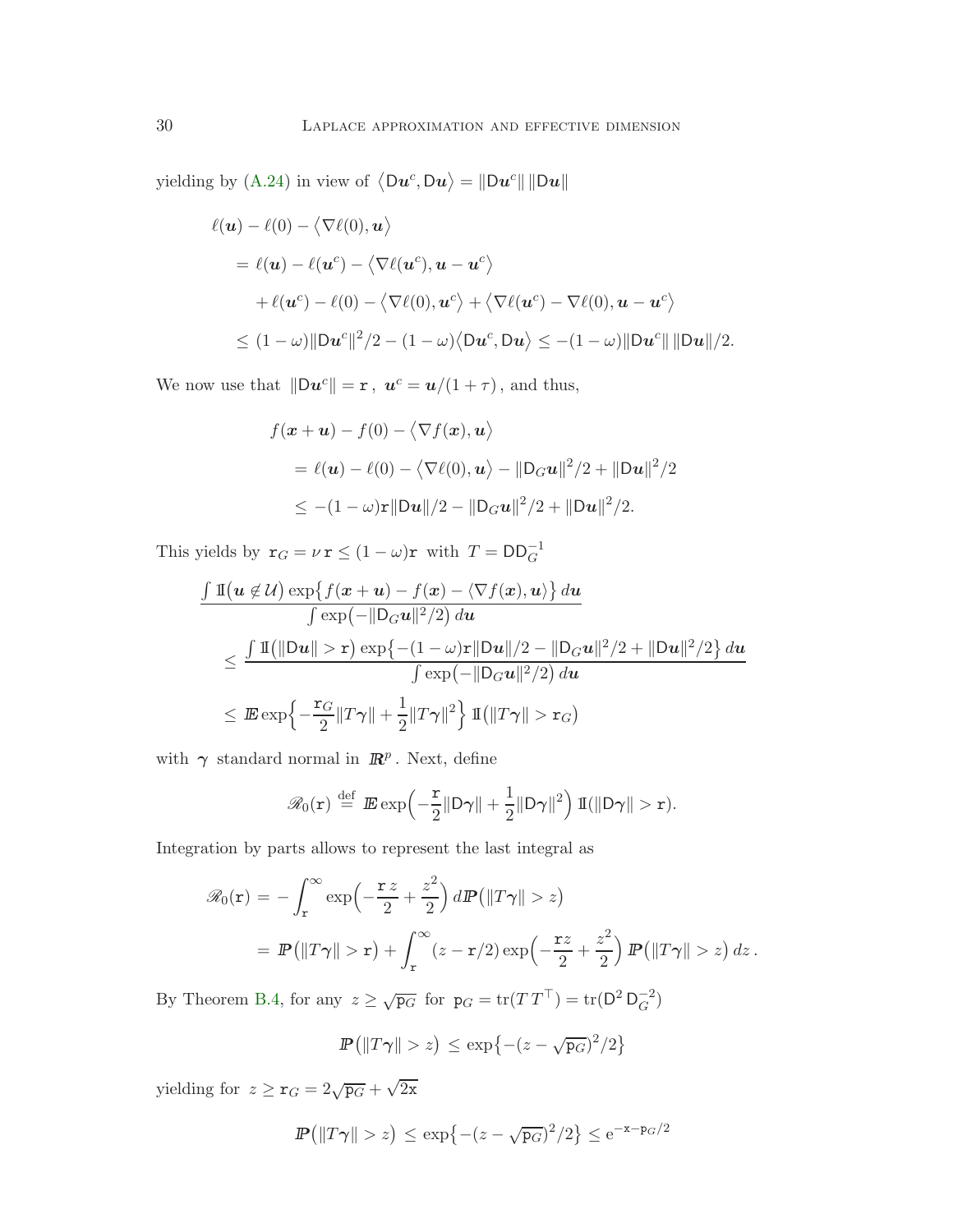and for  $\mathbf{r} \ge 2\sqrt{\mathbf{p}_G} + \sqrt{2\mathbf{x}}$  and  $\mathbf{x} \ge 2$ 

$$
\mathcal{R}_0(\mathbf{r}) \le e^{-\mathbf{x} - \mathbf{p}_G/2} + \int_{\mathbf{r}}^{\infty} (z - \mathbf{r}/2) \exp\left\{-\frac{\mathbf{r}z}{2} + \frac{z^2}{2} - \frac{(z - \sqrt{\mathbf{p}_G})^2}{2}\right\} dz
$$
  
\n
$$
\le e^{-\mathbf{x} - \mathbf{p}_G/2} + \exp\left(-\frac{(\mathbf{r} - \sqrt{\mathbf{p}_G})^2}{2}\right) \int_0^{\infty} \left(z + \frac{\mathbf{r}}{2}\right) \exp\left\{-\frac{(\mathbf{r} - 2\sqrt{\mathbf{p}_G})z}{2}\right\} dz
$$
  
\n
$$
\le 2e^{-\mathbf{x} - \mathbf{p}_G/2}.
$$

This completes the proof of the result  $(A.22)$ . The second statement  $(A.23)$  is about Gaussian probability  $\mathbb{P}(|T\gamma| \geq r_G)$  for a standard normal element  $\gamma$ , and we derive

$$
\mathbb{P}\left(\|T\gamma\| \ge 2\sqrt{\mathbf{p}_G} + \sqrt{2\mathbf{x}}\right) \le \exp\left\{-\left(\sqrt{\mathbf{p}_G} + \sqrt{2\mathbf{x}}\right)^2/2\right\} \le \exp(-\mathbf{x} - \mathbf{p}_G/2)
$$

and [\(A.23\)](#page-28-3) follows.

The next result extends [\(A.22\)](#page-28-2).

<span id="page-30-4"></span>Proposition A.10. Assume the conditions of Proposition [A.9](#page-28-4) with

$$
\mathtt{r}_G \geq 2\sqrt{\mathtt{p}_G} + \sqrt{2\mathtt{x}} + m
$$

for some  $m \geq 0$ . Then  $(A.22)$  can be extended to

$$
\frac{\int \mathbb{I}(u \notin \mathcal{U}) \|\mathsf{D}u\|^{m} e^{f(x;u)} du}{\int e^{-\|\mathsf{D}_G u\|^2/2} du} \leq 4e^{-x-\mathsf{p}_G/2},
$$
  

$$
\frac{\int \mathbb{I}(u \notin \mathcal{U}) \|\mathsf{D}u\|^{m} e^{-\|\mathsf{D}_G u\|^2/2} du}{\int e^{-\|\mathsf{D}_G u\|^2/2} du} \leq e^{-x-\mathsf{p}_G/2}.
$$

<span id="page-30-0"></span>*Proof.* The case  $m > 0$  can be proved similarly to  $m = 0$  using  $m \log z \leq mz$ .

#### A.5 Local concentration

Here we show that the measure  $\mathbb{P}_f$  well concentrates on the local set U from [\(2.8\)](#page-8-2). Again we fix  $x = x^*$ .

<span id="page-30-1"></span>**Proposition A.11.** Assume  $\omega \leq 1/3$ . Then

$$
\int_{\mathcal{U}} e^{f(\boldsymbol{x}; \boldsymbol{u})} d\boldsymbol{u} \ge e^{-\omega_{\mathbf{p}_G}/2} \int_{\mathcal{U}} e^{-\|\mathbf{D}_G \boldsymbol{u}\|^2/2} d\boldsymbol{u}.
$$
\n(A.25)

Moreover,

<span id="page-30-3"></span>
$$
\frac{\int_{\mathcal{U}^c} e^{f(\boldsymbol{x}; \boldsymbol{u})} d\boldsymbol{u}}{\int e^{f(\boldsymbol{x}; \boldsymbol{u})} d\boldsymbol{u}} \le 4e^{-\mathbf{x} - (1-\omega)\,\mathrm{p}_G/2} \le e^{-\mathbf{x}}.
$$
\n(A.26)

 $\Box$ 

<span id="page-30-2"></span> $\Box$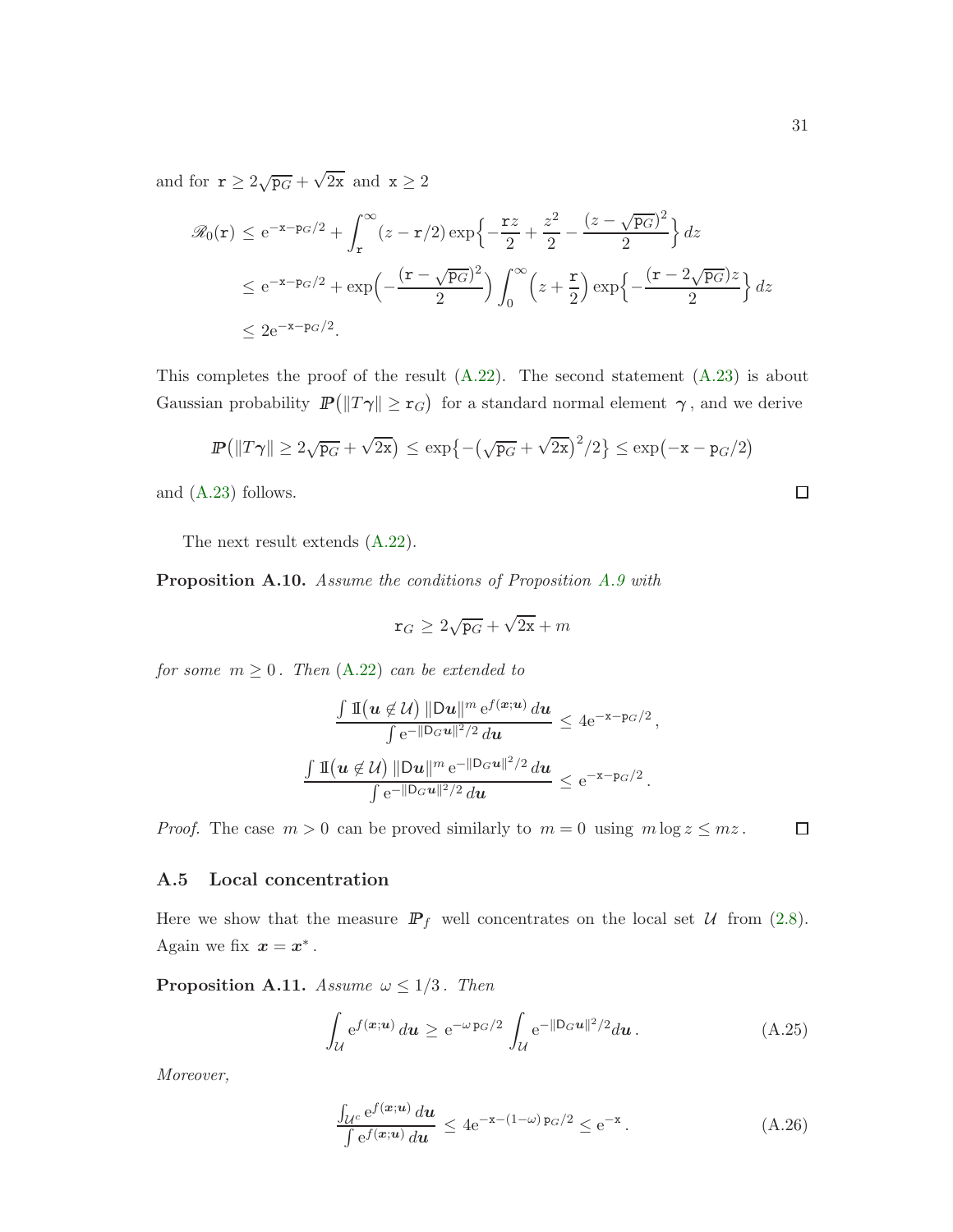Proof. By [\(2.9\)](#page-9-2)

$$
\int_{\mathcal{U}} \mathrm{e}^{f({\bm x}; {\bm u})} \, d{\bm u} = \int_{\mathcal{U}} \mathrm{e}^{-\|{\mathsf D}_{G}{\bm u}\|^2/2 + \delta_3({\bm x},{\bm u})} \, d{\bm u} \geq \int_{\mathcal{U}} \mathrm{e}^{-\|{\mathsf D}_{G}{\bm u}\|^2/2 - \omega \|{\mathsf D}{\bm u}\|^2/2} \, d{\bm u} \, .
$$

Change of variable  $(I + \omega \, D_G^{-1} D^2 D_G^{-1})^{1/2} u$  to w yields by [\(A.9\)](#page-24-2)

$$
\int_{\mathcal{U}} e^{f(\mathbf{x}; \mathbf{u})} d\mathbf{u} \ge \det \left( I + \omega \, \mathsf{D}_G^{-1} \mathsf{D}^2 \, \mathsf{D}_G^{-1} \right)^{-1/2} \int_{\mathcal{U}} e^{-\|\mathsf{D}_G \mathbf{w}\|^2/2} \, d\mathbf{w}
$$
\n
$$
\ge e^{-\omega \, \mathsf{p}_G/2} \int_{\mathcal{U}} e^{-\|\mathsf{D}_G \mathbf{w}\|^2/2} \, d\mathbf{w},
$$

and  $(A.25)$  follows. This and  $(A.22)$ ,  $(A.23)$  of Proposition [A.9](#page-28-4) imply

$$
\frac{\int_{\mathcal{U}^c} e^{f(\mathbf{x}; \mathbf{u})} d\mathbf{u}}{\int e^{f(\mathbf{x}; \mathbf{u})} d\mathbf{u}} = \frac{\int_{\mathcal{U}^c} e^{f(\mathbf{x}; \mathbf{u})} d\mathbf{u}}{\int_{\mathcal{U}} e^{f(\mathbf{x}; \mathbf{u})} d\mathbf{u} + \int_{\mathcal{U}^c} e^{f(\mathbf{x}; \mathbf{u})} d\mathbf{u}}
$$
\n
$$
\leq \frac{4e^{-x - p_G/2} \int e^{-\|\mathbf{D}_G \mathbf{u}\|^2/2} d\mathbf{u}}{e^{-\omega p_G/2} \int_{\mathcal{U}} e^{-\|\mathbf{D}_G \mathbf{u}\|^2/2} d\mathbf{u} + 4e^{-x - p_G/2} \int e^{-\|\mathbf{D}_G \mathbf{u}\|^2/2} d\mathbf{u}} \leq 4e^{-x - (1 - \omega)p_G/2}
$$

<span id="page-31-0"></span>as required in [\(A.26\)](#page-30-3).

#### A.6 Finalizing the proof of Theorem [2.1](#page-10-1)

Theorem [2.1](#page-10-1) is proved by compiling the previous technical statements. Proposition [A.9](#page-28-4) provides some upper bounds for the quantities  $\rho$  and  $\rho_G$ , while Proposition [A.5](#page-24-6) and Proposition [A.7](#page-26-2) bound the local errors  $\Diamond$  and  $\Diamond_g$ . The final bound [\(2.10\)](#page-10-3) follows from Corollary [A.2.](#page-22-2)

#### <span id="page-31-1"></span>A.7 Proof of Theorem [2.4](#page-11-1)

We make use of the following lemma.

<span id="page-31-2"></span>**Lemma A.12.** Assume  $(\mathscr{S}_3)$  $(\mathscr{S}_3)$  $(\mathscr{S}_3)$ . Then

$$
\omega \leq \alpha/3 \leq \mathsf{c}_3 \mathsf{r}_G n^{-1/2}/3
$$

and  $(\mathscr{L}_3)$  $(\mathscr{L}_3)$  $(\mathscr{L}_3)$  holds with

$$
\tau_3(\bm{u}) = c_3 n^{-1/2} ||D\bm{u}||^3.
$$

Moreover,  $(\mathscr{S}_4)$  $(\mathscr{S}_4)$  $(\mathscr{S}_4)$  implies  $(\mathscr{L}_4)$  $(\mathscr{L}_4)$  $(\mathscr{L}_4)$  with  $\tau_4(\mathbf{u}) = c_4 n^{-1} ||\mathbf{D}\mathbf{u}||^4$ , and

<span id="page-31-3"></span>
$$
\mathbb{E}\tau_3(\gamma_G) \le c_3 n^{-1/2} (p_G + 1)^{3/2},
$$
  

$$
\mathbb{E}\tau_4(\gamma_G) \le c_4 n^{-1} (p_G + 1)^2.
$$
 (A.27)

 $\Box$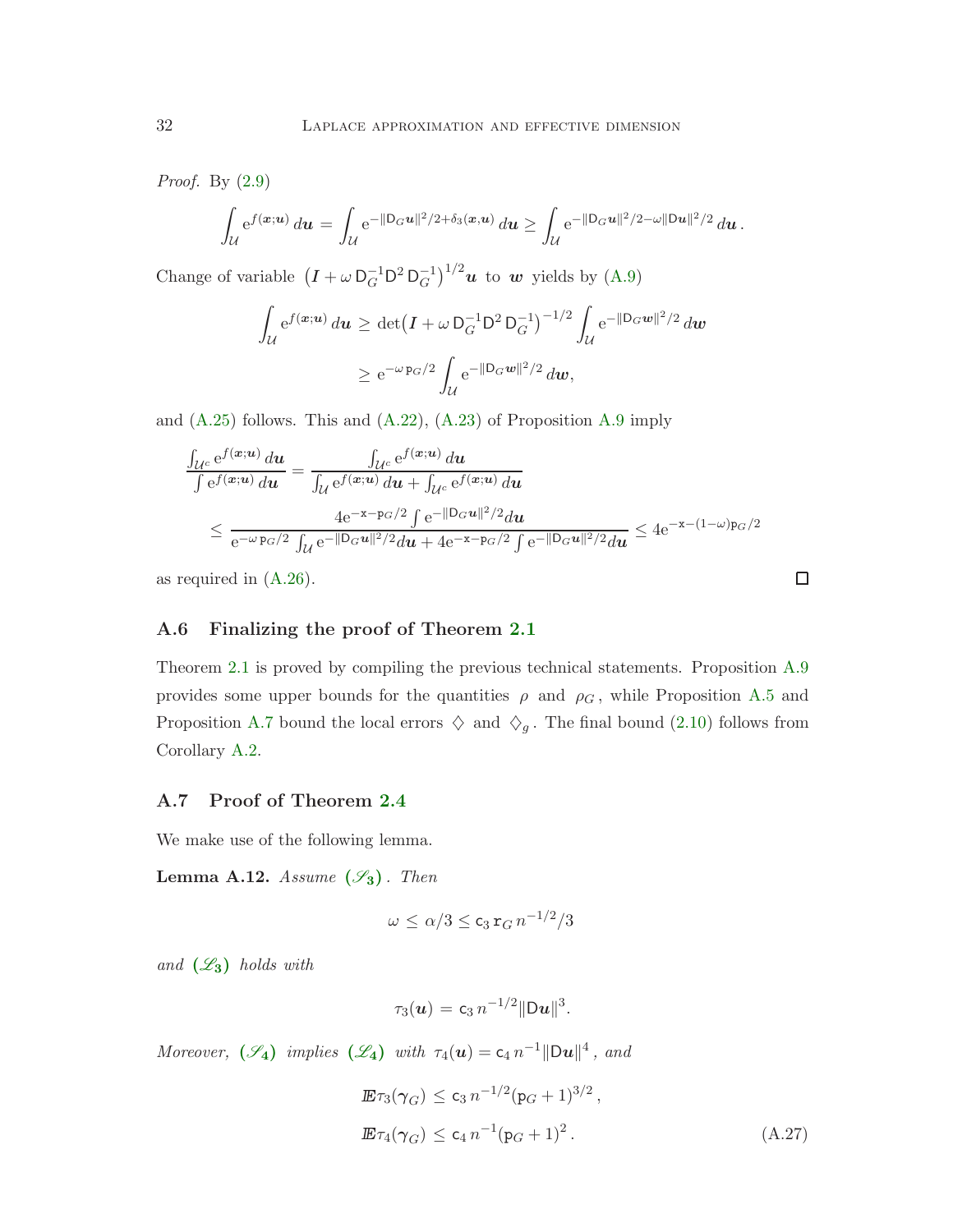*Proof.* By definition, for any  $u \in \mathcal{U}$  and  $t \in [0, 1]$ , it holds

$$
\frac{\left|\langle\nabla^3 \ell(\mathbf{x}^* + t\mathbf{u}), \mathbf{u}^{\otimes 3}\rangle\right|}{\|\mathbf{D}\mathbf{u}\|^2} = \frac{n\left|\langle\nabla^3 h(\mathbf{x}^* + t\mathbf{u}), \mathbf{u}^{\otimes 3}\rangle\right|}{n\langle\nabla^2 h(\mathbf{x}^*), \mathbf{u}^{\otimes 2}\rangle} \leq c_3 \langle\nabla^2 h(\mathbf{x}^*), \mathbf{u}^{\otimes 2}\rangle^{1/2}
$$

$$
= c_3 n^{-1/2} \|\mathbf{D}\mathbf{u}\| \leq c_3 \mathbf{r}_G n^{-1/2}
$$

and the first assertion follows. The second and third ones are proved similarly. Further, by Lemma [B.1](#page-37-2) with  $B_G = \mathsf{D} \mathsf{D}_G^{-2} \mathsf{D} \leq I_p$ 

$$
\mathbb{E} ||D \gamma_G||^3 \le \mathbb{E}^{3/4} ||D \gamma_G||^4 \le \left\{ \text{tr}^2(B_G) + 2 \text{tr}(B_G^2) \right\}^{3/4} \le \left\{ \text{tr}^2(B_G) + 2 \text{tr}(B_G) \right\}^{3/4}
$$

$$
< \left\{ \text{tr}(B_G) + 1 \right\}^{3/2} = (\mathbf{p}_G + 1)^{3/2}
$$

and similarly

$$
\mathbb{E}\tau_4(\gamma_G) = c_4 n^{-1} \mathbb{E} \|D\gamma_G\|^4 \le c_4 n^{-1} (p_G + 1)^2
$$

yielding [\(A.27\)](#page-31-3).

Lemma [A.12](#page-31-2) implies  $\omega \leq c_3 r_G n^{-1/2}/3 \leq 1/4$  and

$$
4\zeta_3 \le \frac{c_3}{(1-\omega)^{3/2}n^{1/2}} \mathbb{E} \|D\gamma_G\|^3
$$

yielding  $4\Diamond_3 \leq 2c_3 \sqrt{(p_G+1)^3/n}$ . [S](#page-11-0)imilarly under  $(\mathscr{S}_4)$ 

$$
\mathbb{E}\left\langle \nabla^3 f(x^*), \gamma_G^{\otimes 3} \right\rangle^2 \le \frac{c_3^2}{n} \mathbb{E} \|D\gamma_G\|^6
$$
  
=  $\frac{c_3^2}{n} \left\{ (\text{tr } B_G)^3 + 6 \text{ tr } B_G \text{ tr } B_G^2 + 8 \text{ tr } B_G^3 \right\} \le \frac{c_3^2 (p_G + 2)^3}{n}$ 

<span id="page-32-0"></span>and statement [\(2.17\)](#page-11-2) follows from [\(2.10\)](#page-10-3) and [\(2.15\)](#page-10-8) with  $\omega \leq 1/4$  and Lemma [A.12.](#page-31-2)

#### A.8 Proof of Theorem [2.5](#page-12-2) and Theorem [2.6](#page-13-1)

Define

$$
\mathtt{C}_G \stackrel{\text{def}}{=} \log \int \mathrm{e}^{-\|\mathtt{D}_G \boldsymbol{u}\|^2/2} \, d\boldsymbol{u} - \log \int \mathrm{e}^{f(\boldsymbol{x}^*; \boldsymbol{u})} \, d\boldsymbol{u} \, .
$$

For  $u = x - x^*$ , it holds as in  $(2.3)$ 

$$
\mathbb{P}_f \sim \frac{e^{f(\mathbf{x})}}{\int e^{f(\mathbf{x})} d\mathbf{u}} = \frac{e^{f(\mathbf{x}) - f(\mathbf{x}^*)}}{\int e^{f(\mathbf{x}) - f(\mathbf{x}^*)} d\mathbf{u}} = \frac{e^{f(\mathbf{x}^*; \mathbf{u})}}{\int e^{f(\mathbf{x}^*; \mathbf{u})} d\mathbf{u}} = \frac{e^{f(\mathbf{x}^*; \mathbf{u}) + C_G}}{\int e^{-\|\mathbf{D}_G \mathbf{u}\|^2/2} d\mathbf{u}}
$$

 $\Box$ 

.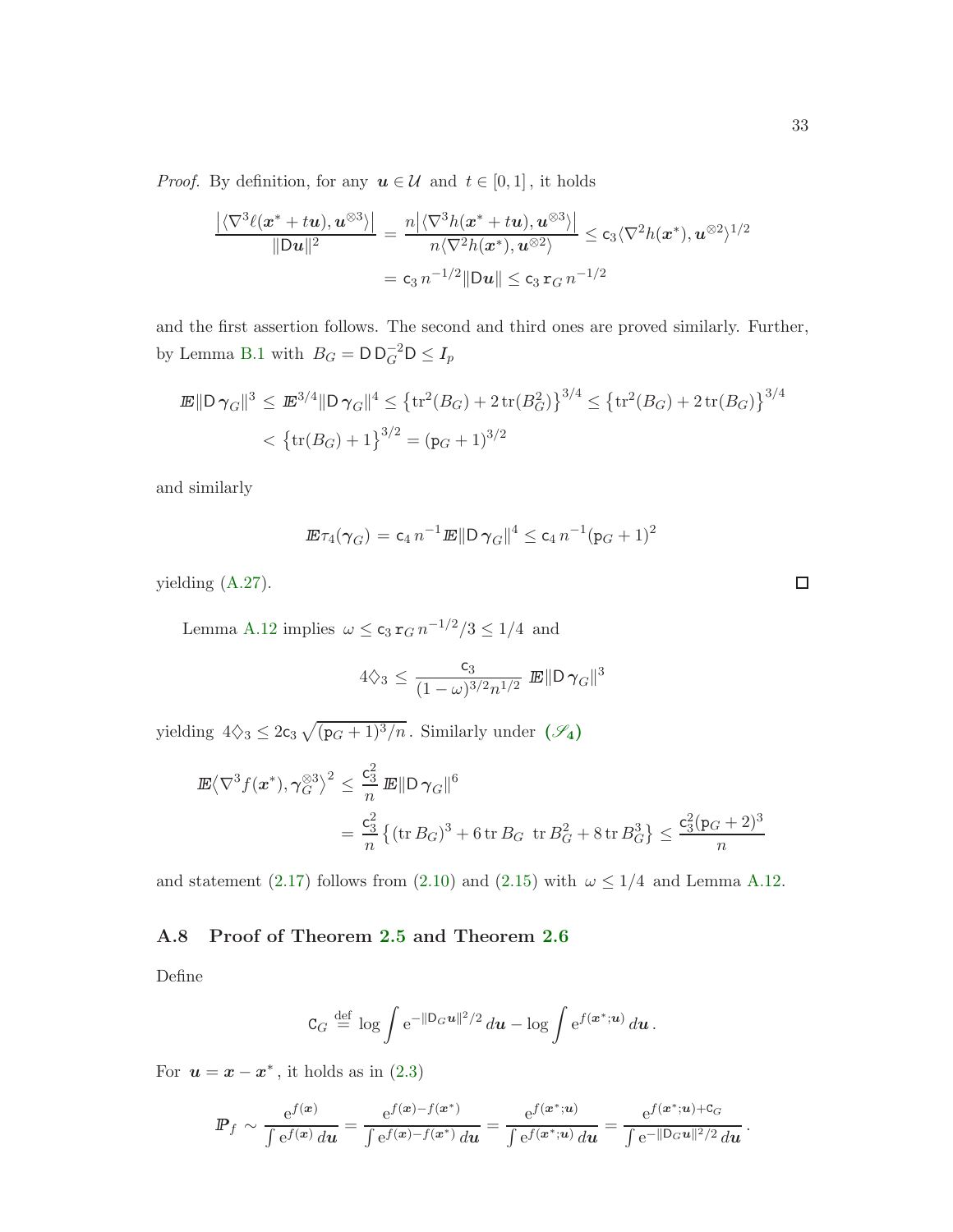Further, with  $\mathbb{P}_G = \mathcal{N}(x^*, \mathsf{D}_G^{-2})$ 

$$
\log \frac{d\mathbf{P}_f}{d\mathbf{P}_G}(\mathbf{x}) = f(\mathbf{x}^*; \mathbf{u}) - ||\mathbf{D}_G \mathbf{u}||^2/2 + \mathbf{C}_G = \delta_3(\mathbf{u}) + \mathbf{C}_G
$$

and

$$
\mathscr{K}(\mathbb{P}_f, \mathbb{P}_G) = e^{c_G} \, \frac{\int \delta_3(\boldsymbol{u}) \, e^{f(\boldsymbol{x}^*;\boldsymbol{u})} \, d\boldsymbol{u}}{\int e^{-\|\mathsf{D}_G \boldsymbol{u}\|^2/2} \, d\boldsymbol{u}} + \mathtt{C}_G \, .
$$

Similarly to  $(A.15)$  and  $(A.16)$ , we can bound

$$
\left| \int_{\mathcal{U}} \delta_3(u) e^{f(\boldsymbol{x}^*; \boldsymbol{u})} du \right| \leq \int_{\mathcal{U}} |\delta_3(u)| e^{-\|\mathsf{D}_G \boldsymbol{u}\|^2/2 - \omega \|\mathsf{D} \boldsymbol{u}\|^2/2} du
$$
  

$$
\leq \frac{1}{4(1-\omega)^{3/2}} \int \tau_3(u) e^{-\|\mathsf{D}_G \boldsymbol{u}\|^2/2} du.
$$

On the complement  $u \in \mathcal{U}^c$ , we use that

<span id="page-33-0"></span>
$$
\delta_3(\mathbf{u}) = f(\mathbf{x}^*; \mathbf{u}) + \frac{1}{2} \|\mathbf{D}_G \mathbf{u}\|^2 = \ell(\mathbf{x}^*; \mathbf{u}) + \frac{1}{2} \|\mathbf{D}\mathbf{u}\|^2 \le \frac{1}{2} \|\mathbf{D}\mathbf{u}\|^2.
$$
 (A.28)

The last inequality is based on concavity of  $\ell(\cdot)$  and local approximation  $\ell(\mathbf{x}^*; \mathbf{u}) \approx$  $-||Du||^2/2$  within U yielding  $\ell(x^*; u) < 0$  for  $u \in U^c$ . By Proposition [A.10](#page-30-4) with  $m=2\,,$ 

$$
\int_{\mathcal{U}^c} \delta_3(u) e^{f(\boldsymbol{x}^*; \boldsymbol{u})} du \leq \frac{1}{2} \int_{\mathcal{U}^c} ||D\boldsymbol{u}||^2 e^{f(\boldsymbol{x}^*; \boldsymbol{u})} du \leq e^{-\boldsymbol{x}} \int e^{-||D_G \boldsymbol{u}||^2/2} du.
$$

We conclude that

$$
\frac{\int \delta_3(\boldsymbol{u}) e^{f(\boldsymbol{x}^*;\boldsymbol{u})} d\boldsymbol{u}}{\int e^{-\|\mathsf{D}_G\boldsymbol{u}\|^2/2} d\boldsymbol{u}} \leq \frac{\mathbf{E} \tau_3(\boldsymbol{\gamma}_G)}{4(1-\omega)^{3/2}} + e^{-\mathbf{x}} \leq \zeta_3 + e^{-\mathbf{x}}.
$$

Similarly

$$
|e^{C_G} - 1| = \left| \frac{\int e^{f(\boldsymbol{x}^*, \boldsymbol{u})} d\boldsymbol{u} - \int e^{-\|\mathbf{D}_G \boldsymbol{u}\|^2/2} d\boldsymbol{u}}{\int e^{-\|\mathbf{D}_G \boldsymbol{u}\|^2/2} d\boldsymbol{u}} \right|
$$
  
\n
$$
\leq \left| \frac{\int_{\mathcal{U}} e^{f(\boldsymbol{x}^*, \boldsymbol{u})} d\boldsymbol{u} - \int_{\mathcal{U}} e^{-\|\mathbf{D}_G \boldsymbol{u}\|^2/2} d\boldsymbol{u}}{\int e^{-\|\mathbf{D}_G \boldsymbol{u}\|^2/2} d\boldsymbol{u}} \right| + \frac{\int_{\mathcal{U}^c} e^{f(\boldsymbol{x}^*, \boldsymbol{u})} d\boldsymbol{u}}{\int e^{-\|\mathbf{D}_G \boldsymbol{u}\|^2/2} d\boldsymbol{u}} + \frac{\int_{\mathcal{U}^c} e^{-\|\mathbf{D}_G \boldsymbol{u}\|^2/2} d\boldsymbol{u}}{\int e^{-\|\mathbf{D}_G \boldsymbol{u}\|^2/2} d\boldsymbol{u}}
$$
  
\n
$$
\leq \frac{\mathbf{E} \tau_3(\gamma_G)}{4(1-\omega)^{3/2}} + 2e^{-\mathbf{x}} \leq \zeta_3 + 2e^{-\mathbf{x}}.
$$

This yields  $e^{C_G} \leq 1 + \zeta_3 + 2e^{-x}$  and  $C_G \leq \zeta_3 + 2e^{-x}$ . Putting all together results in

$$
\mathcal{K}(\mathbb{P}_f, \mathbb{P}_G) \le (1 + \diamondsuit_3 + 2e^{-x})(\diamondsuit_3 + e^{-x}) + \diamondsuit_3 + 2e^{-x} < 4\diamondsuit_3 + 4e^{-x}
$$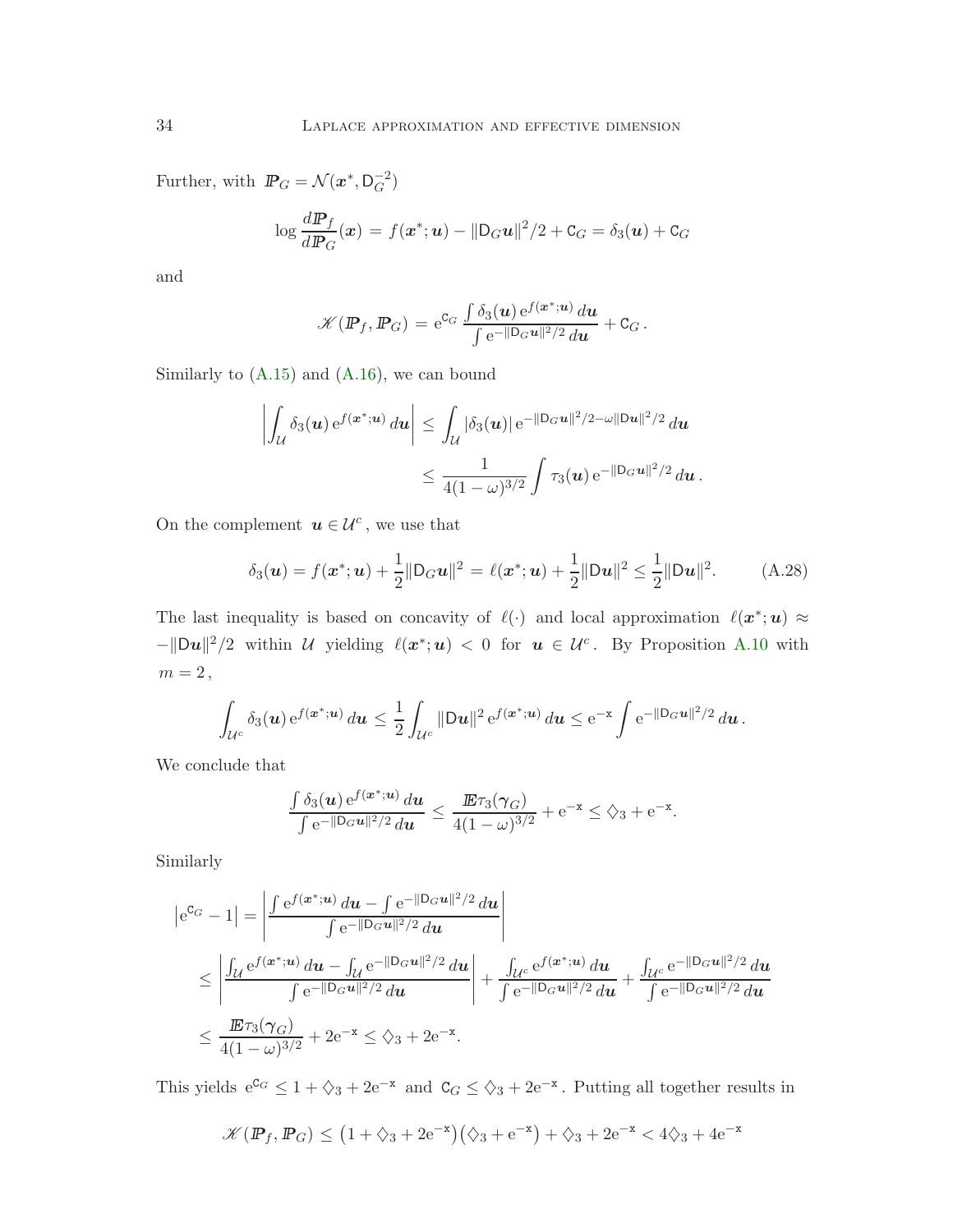provided that  $4\diamondsuit_3 + 4e^{-x} \leq 1$ , and [\(2.18\)](#page-12-3) follows.

The proof of Theorem [2.6](#page-13-1) is similar and even simpler except one special part, namely, the bound for the tail integral of  $-\delta_3(u)$ . By definition  $\|\mathbf{D}u\| \geq r_G$  for  $u \in \mathcal{U}^c$ . This implies by  $(2.19)$  similarly to  $(A.28)$ 

$$
-\int_{\mathcal{U}^c} \delta_3(\mathbf{u}) e^{-\|\mathbf{D}_G\mathbf{u}\|^2/2} d\mathbf{u} \le \int_{\mathcal{U}^c} \left| \ell(\mathbf{x}^*; \mathbf{u}) \right| e^{-\|\mathbf{D}_G\mathbf{u}\|^2/2 + \rho_G \|\mathbf{D}\mathbf{u}\|^2/2} e^{-\rho_G \|\mathbf{D}\mathbf{u}\|^2/2} d\mathbf{u}
$$
  

$$
\le e^{-\rho_G \mathbf{x}_G^2/2} \int \left| \ell(\mathbf{x}^*; \mathbf{u}) \right| e^{-\|\mathbf{D}_G\mathbf{u}\|^2/2 + \rho_G \|\mathbf{D}\mathbf{u}\|^2/2} d\mathbf{u} \le C_\ell e^{-\mathbf{x}},
$$

<span id="page-34-0"></span>and the result follows.

#### A.9 Finalizing the proof of Theorem [2.7](#page-13-2) and Corollary [2.8](#page-13-3)

For Theorem [2.7,](#page-13-2) we follow the same line as for Theorem [2.4.](#page-11-1) Note first that

$$
Q(\overline{\boldsymbol{x}} - \boldsymbol{x}^*) = \frac{\int Q(\boldsymbol{x}^* + \boldsymbol{u}) e^{f(\boldsymbol{x}^* + \boldsymbol{u})} d\boldsymbol{u}}{\int e^{f(\boldsymbol{x}^* + \boldsymbol{u})} d\boldsymbol{u}} - Q\boldsymbol{x}^* = \frac{\int Q\boldsymbol{u} e^{f(\boldsymbol{x}^* + \boldsymbol{u})} d\boldsymbol{u}}{\int e^{f(\boldsymbol{x}^* + \boldsymbol{u})} d\boldsymbol{u}}
$$

and

$$
||Q(\overline{\mathbf{x}} - \mathbf{x}^*)|| = \sup_{\mathbf{a} \in \mathbb{R}^q : ||\mathbf{a}|| = 1} |\langle Q(\overline{\mathbf{x}} - \mathbf{x}^*), \mathbf{a} \rangle| = \sup_{\mathbf{a} \in \mathbb{R}^q : ||\mathbf{a}|| = 1} \left| \frac{\int \langle Q\mathbf{u}, \mathbf{a} \rangle e^{f(\mathbf{x}^*, \mathbf{u})} d\mathbf{u}}{\int e^{f(\mathbf{x}^*, \mathbf{u})} d\mathbf{u}} \right|.
$$

Now fix  $a \in \mathbb{R}^q$  with  $\|\boldsymbol{a}\| = 1$  and  $g(\boldsymbol{u}) = \langle Q\boldsymbol{u}, \boldsymbol{a}\rangle$ . [\(A.8\)](#page-23-1) implies

$$
\left|\frac{\int g(\boldsymbol{u}) e^{f(\boldsymbol{x}^*, \boldsymbol{u})} d\boldsymbol{u}}{\int e^{f(\boldsymbol{x}^*, \boldsymbol{u})} d\boldsymbol{u}}\right| \leq \frac{\rho_g + \rho_{G,g} + \lozenge_{3,g}}{1 - \rho_G - \lozenge_3}.
$$

The bound  $1 - \zeta_3 - \rho_G \geq 1/2$  has been already checked. Proposition [A.10](#page-30-4) for  $m = 1$ helps to bound the values  $\rho_g$  and  $\rho_{G,g}$  by  $Ce^{-x}$ . Next we bound  $\Diamond_{3,g}$ . Under  $(\mathscr{S}_3)$  $(\mathscr{S}_3)$  $(\mathscr{S}_3)$ , [\(A.18\)](#page-26-3) of Proposition [A.7](#page-26-2) combined with Lemma [A.12](#page-31-2) and Lemma [B.1](#page-37-2) yield

$$
4\Diamond_{3,g} = \frac{1}{(1-\omega)^2} \mathbb{E}\left\{ |\langle Q\gamma_G, \mathbf{a} \rangle| \ \tau_3(\gamma_G) \right\} = \frac{c_3 n^{-1/2}}{(1-\omega)^2} \mathbb{E}\left\{ |\langle Q\gamma_G, \mathbf{a} \rangle| \ ||\mathbf{D}\gamma_G\|^3 \right\}
$$
  

$$
\leq \frac{c_3 n^{-1/2}}{(1-\omega)^2} \mathbb{E}^{3/4} \|\mathbf{D}\gamma_G\|^4 \mathbb{E}^{1/4} \langle Q\gamma_G, \mathbf{a} \rangle^4
$$
  

$$
\leq \frac{3^{1/4} c_3 (p_G+1)^{3/2} n^{-1/2}}{(1-\omega)^2} (\mathbf{a}^\top Q \mathbf{D}_G^{-2} Q^\top \mathbf{a})^{1/2}.
$$

Here we used that  $\langle Q \gamma_G, \mathbf{a} \rangle \sim \mathcal{N}(0, \mathbf{a}^\top Q \mathsf{D}_G^{-2} Q^\top \mathbf{a})$  and  $\mathbb{E} \langle Q \gamma_G, \mathbf{a} \rangle^4 = 3(\mathbf{a}^\top Q \mathsf{D}_G^{-2} Q^\top \mathbf{a})^2$ . Now  $(2.20)$  follows from  $3^{1/4}(1-\omega)^{-2} \leq 2.4$  and

$$
\sup_{\bm{a}\in\mathbb{R}^q\colon\|\bm{a}\|=1}\bm{a}^\top Q\,\mathsf{D}_G^{-2} Q^\top \bm{a} = \|Q\,\mathsf{D}_G^{-2} Q^\top\|.
$$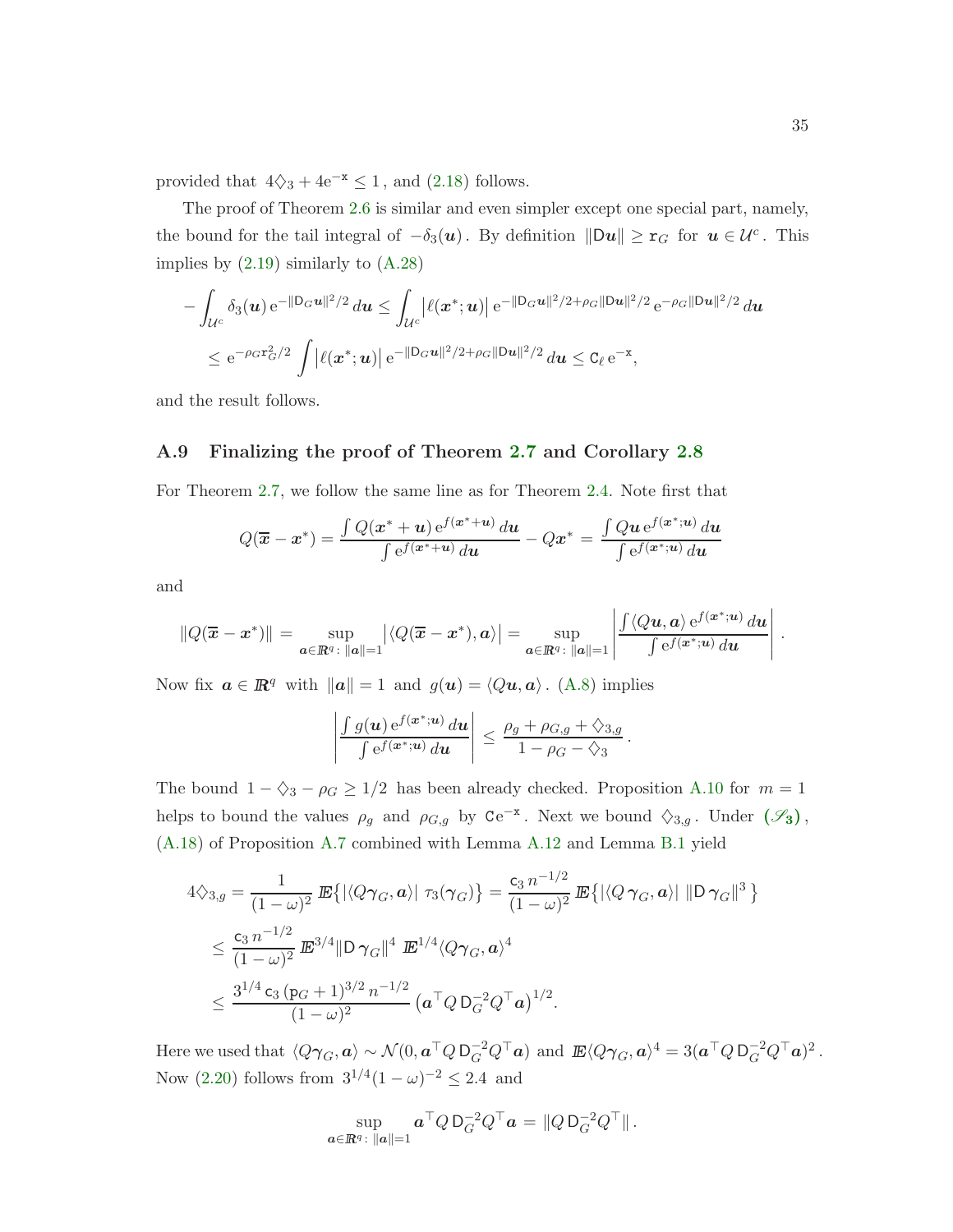<span id="page-35-0"></span>With  $Q = D$ , this implies  $(2.21)$ .

#### A.10 Proof of Theorem [3.1](#page-20-0)

The basic idea of the proof is to reduce the statements of the theorem to the case of Theorem [2.1.](#page-10-1) Conceptually, the most important step of the proof is to show that the function  $f(x)$  is strongly concave on the subset  $\mathcal{X}_0$  which is a concentration set of  $\mathcal{N}(x_0, G^{-2})$ .

<span id="page-35-4"></span>**Le[m](#page-18-0)ma A.13.** Suppose  $(\nabla m)$ ,  $(\mathbf{r}_0)$  $(\mathbf{r}_0)$  $(\mathbf{r}_0)$ , and  $(\mathbf{x}_0)$  $(\mathbf{x}_0)$  $(\mathbf{x}_0)$ . Then for all  $\mathbf{x} \in \mathcal{X}_0$ 

<span id="page-35-2"></span>
$$
\mathsf{F}(\boldsymbol{x}) \geq (1-\delta) \breve{\mathsf{D}}^2(\boldsymbol{x}) \quad \text{with} \quad \delta = \mathsf{C}_2 \left( \rho_0 + 2 \mathsf{r}_0 \mathsf{C}_n \mathsf{C}_0 / \sqrt{n} \right) \leq 3/4 \,. \tag{A.29}
$$

*Proof.* By  $(3.6)$ 

$$
\sum_{i=1}^n \left| \left\{ m_i(\boldsymbol{x}) - z_i \right\} \left\langle \nabla^2 m_i(\boldsymbol{x}), \boldsymbol{u}^{\otimes 2} \right\rangle \right| \leq C_2 \| \boldsymbol{m}(\boldsymbol{x}) - \boldsymbol{z} \|_{\infty} \| \breve{\mathsf{D}}(\boldsymbol{x}) \boldsymbol{u} \|^2. \tag{A.30}
$$

Further, let  $x_*$  and  $\rho_0$  be such that  $\|\boldsymbol{m}(x) - \boldsymbol{m}(x_*)\|_{\infty} \leq \rho_0$ . Then

$$
\|m(x)-z\|_{\infty} \leq \|m(x)-m(x_{*})\|_{\infty} + \|z-m(x_{*})\|_{\infty} \leq \|m(x)-m(x_{*})\|_{\infty} + \rho_{0}.
$$

Given  $x \in \mathcal{X}_0$ , denote  $u = x - x_*$ . The definition of  $\mathcal{X}_0$  implies  $\|\breve{\mathsf{D}}_0 u\| \leq 2\mathsf{r}_0$ . The first order Taylor expansion yields

<span id="page-35-3"></span>
$$
m_i(\bm{x}) - m_i(\bm{x}_*) = \left\langle \nabla m_i(\bm{x}^\circ), \bm{u} \right\rangle
$$

with  $x^{\circ} = x^* + tu$  for  $t \in [0, 1]$ . Hence, by [\(3.7\)](#page-18-4) and [\(3.8\)](#page-18-3)

$$
|m_i(\boldsymbol{x}) - m_i(\boldsymbol{x}_*)| = \left| \langle \nabla m_i(\boldsymbol{x}^\circ), \boldsymbol{u} \rangle \right| = \left| \langle \breve{\mathsf{D}}_0^{-1} \nabla m_i(\boldsymbol{x}^\circ), \breve{\mathsf{D}}_0 \boldsymbol{u} \rangle \right|
$$
  
\$\leq\$ 
$$
\|\breve{\mathsf{D}}_0^{-1} \nabla m_i(\boldsymbol{x}^\circ) \nabla m_i(\boldsymbol{x}^\circ)^\top \breve{\mathsf{D}}_0^{-1} \|^{1/2} \|\breve{\mathsf{D}}_0 \boldsymbol{u}\| \leq 2 \mathsf{r}_0 \, \mathsf{C}_n \, \mathsf{C}_0 / \sqrt{n}
$$

yielding

$$
\|\boldsymbol{m}(\boldsymbol{x})-\boldsymbol{z}\|_{\infty}\leq2\mathtt{r}_{0}\,\mathtt{C}_{n}\,\mathtt{C}_{0}\,/\sqrt{n}+\rho_{0}
$$

and  $(A.29)$  follows by  $(3.3)$  and  $(A.30)$ .

The ne[x](#page-19-0)t step is to show that under  $(x_0)$ , the point  $x_G^*$  is also within  $\mathcal{X}_0$ .

<span id="page-35-1"></span>**Lemma A.14.** Assume  $(x_0)$  $(x_0)$  $(x_0)$  with  $\rho_0 = 0$ . Then  $x_G^* \in \mathcal{X}_0$ .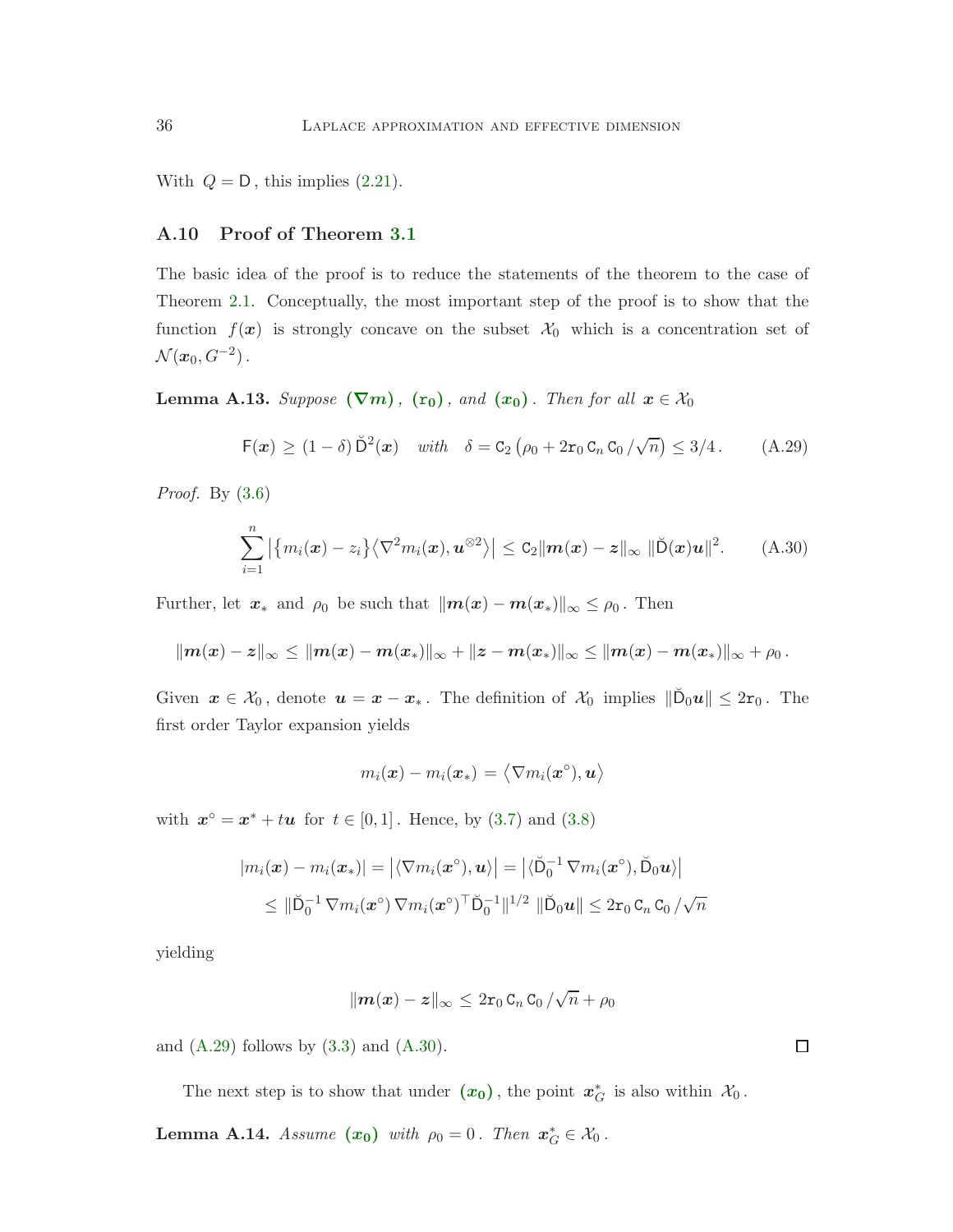*Proof.* Let  $x^* \in \mathcal{X}_0$  solve  $m(x^*) = z$ . By definition,  $\|\breve{D}_0(x^* - x_0)\| \leq r_0$ . As  $x_G^*$ minimizes the criteria  $||G(x - x_0)||^2 + ||z - m(x)||^2$ , it holds

$$
||G(\mathbf{x}_{G}^{*}-\mathbf{x}_{0})||^{2} \leq ||G(\mathbf{x}_{G}^{*}-\mathbf{x}_{0})||^{2} + ||\mathbf{z}-\boldsymbol{m}(\mathbf{x}_{G}^{*})||^{2} \leq ||G(\mathbf{x}^{*}-\mathbf{x}_{0})||^{2}
$$

This implies the assertion in view of  $n^{-1}D_0^2 \leq G^2$ .

Now we explain how local smoothness properties of  $\ell(\mathbf{x}) = -\|\mathbf{m}(\mathbf{x}) - \mathbf{z}\|^2/2$  can be characterized under  $(\nabla m)$  $(\nabla m)$  $(\nabla m)$  and  $(\nabla^3 m)$  or  $(\nabla^4 m)$ .

**Le[m](#page-19-1)ma A.15.** Assume  $(\nabla m)$  and  $(\nabla^3 m)$ . Then for any  $x \in \mathcal{U}$  and any  $u \in \mathbb{R}^p$ 

$$
\left| \langle \nabla^3 \ell(x), \mathbf{u}^{\otimes 3} \rangle \right| \le \frac{4C_G^{3/2} C_3 C_n}{\sqrt{n}} \|\breve{\mathbf{D}}\mathbf{u}\|^3. \tag{A.31}
$$

Moreover, if  $(\nabla^4 m)$  $(\nabla^4 m)$  $(\nabla^4 m)$  is also valid, then

<span id="page-36-1"></span>
$$
\left| \langle \nabla^4 \ell(\boldsymbol{x}), \boldsymbol{u}^{\otimes 4} \rangle \right| \le \frac{8c_G^2 c_4 c_n}{n} \|\breve{\mathbf{D}} \boldsymbol{u}\|^4. \tag{A.32}
$$

*Proof.* Represent  $\ell(x) = -||m(x) - z||^2/2$  as a sum  $\ell(x) = -\sum_{i=1}^n \ell_i(x)$  with  $\ell_i(x) =$  $|m_i(\bm{x}) - z_i|^2/2$ . Then for any direction  $\bm{u} \in \mathbb{R}^p$  and for each summand  $\ell_i(\bm{x})$ , it holds

$$
\langle \nabla^3 \ell_i(\boldsymbol{x}), \boldsymbol{u}^{\otimes 3} \rangle = -3 \langle \nabla m_i(\boldsymbol{x}), \boldsymbol{u} \rangle \langle \nabla^2 m_i(\boldsymbol{x}), \boldsymbol{u}^2 \rangle - \{m_i(\boldsymbol{x}) - z_i\} \langle \nabla^3 m_i(\boldsymbol{x}), \boldsymbol{u}^3 \rangle.
$$

Therefore,

$$
\left|\left\langle \nabla^3 \ell(\boldsymbol{x}), \boldsymbol{u}^{\otimes 3} \right\rangle\right| \leq 3 \left|\sum_{i=1}^n \left\langle \nabla m_i(\boldsymbol{x}), \boldsymbol{u} \right\rangle \left\langle \nabla^2 m_i(\boldsymbol{x}), \boldsymbol{u}^2 \right\rangle + \sum_{i=1}^n \left\{ m_i(\boldsymbol{x}) - z_i \right\} \left\langle \nabla^3 m_i(\boldsymbol{x}), \boldsymbol{u}^3 \right\rangle \right|.
$$

By  $(\nabla^3 m)$  $(\nabla^3 m)$  $(\nabla^3 m)$ 

$$
\left|\sum_{i=1}^n \langle \nabla m_i(\boldsymbol{x}), \boldsymbol{u} \rangle \langle \nabla^2 m_i(\boldsymbol{x}), \boldsymbol{u}^2 \rangle \right| \leq C_3 \sum_{i=1}^n \left| \langle \nabla m_i(\boldsymbol{x}), \boldsymbol{u} \rangle \right|^3.
$$

Similarly

$$
\left|\sum_{i=1}^n \{m_i(\boldsymbol{x})-z_i\}\, \langle \nabla^3 m_i(\boldsymbol{x}),\boldsymbol{u}^3\rangle\right| \leq C_3 \max_{i\leq n} \left|\{m_i(\boldsymbol{x})-z_i\}\right| \, \sum_{i=1}^n \left|\langle \nabla m_i(\boldsymbol{x}),\boldsymbol{u}\rangle\right|^3.
$$

By [\(3.11\)](#page-20-1),

$$
\sum_{i=1}^n \bigl| \langle \nabla m_i(\boldsymbol{x}), \boldsymbol{u} \rangle \bigr|^3 \leq \max_{i \leq n} \bigl| \langle \nabla m_i(\boldsymbol{x}), \boldsymbol{u} \rangle \bigr| \sum_{i=1}^n \langle \nabla m_i(\boldsymbol{x}), \boldsymbol{u} \rangle^2
$$
  
= 
$$
\max_{i \leq n} \bigl| \langle \nabla m_i(\boldsymbol{x}), \boldsymbol{u} \rangle \bigr| \, \|\breve{\mathsf{D}}(\boldsymbol{x})\boldsymbol{u}\|^2 \leq \mathsf{C}_G \max_{i \leq n} \bigl| \langle \nabla m_i(\boldsymbol{x}), \boldsymbol{u} \rangle \bigr| \, \|\breve{\mathsf{D}}\boldsymbol{u}\|^2.
$$

<span id="page-36-0"></span> $\Box$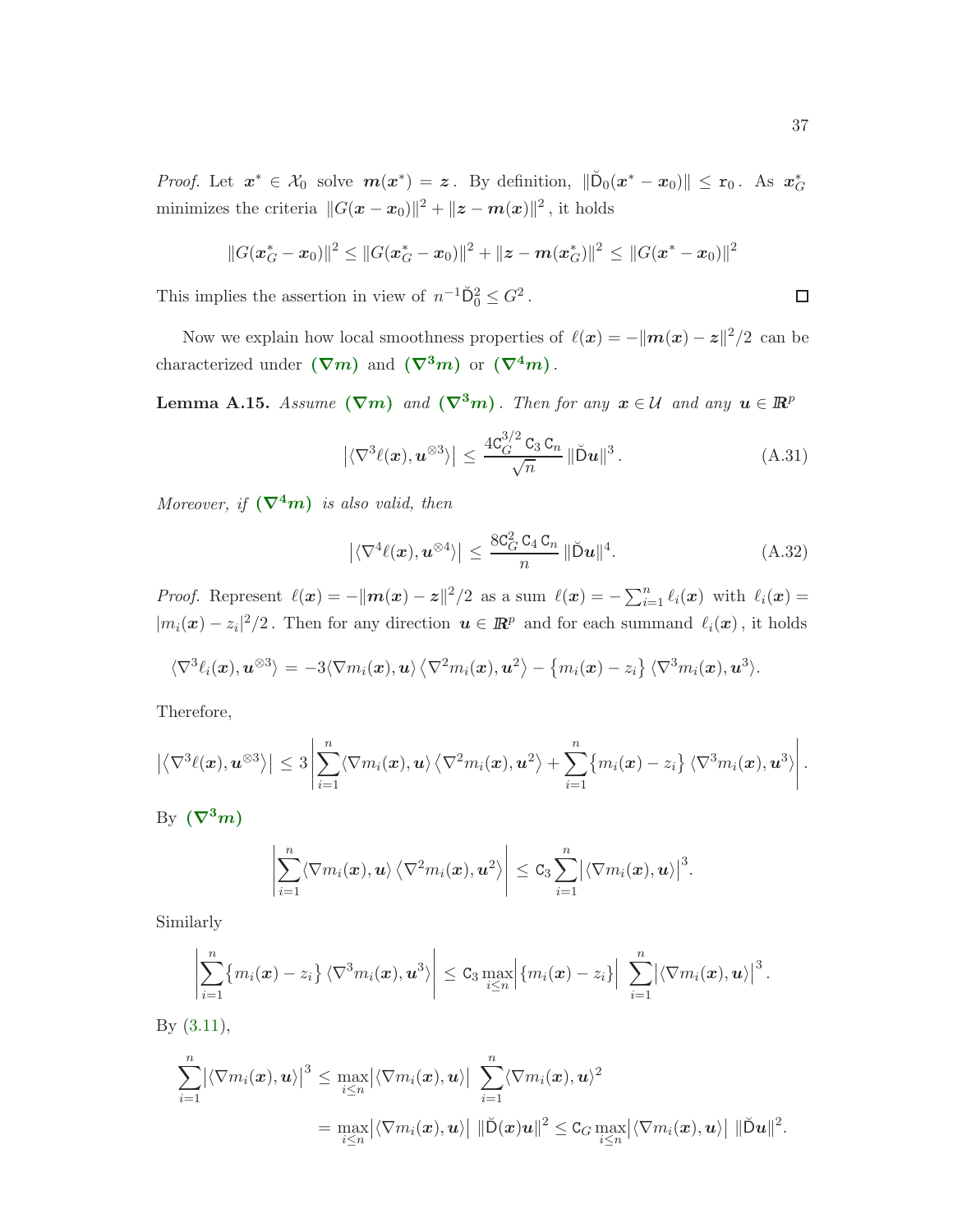Also for any u with  $\|\tilde{D}u\| \leq r$ , by [\(3.7\)](#page-18-4) of  $(\nabla m)$  $(\nabla m)$  $(\nabla m)$  and again by [\(3.11\)](#page-20-1)

$$
\begin{aligned} \left| \langle \nabla m_i(\boldsymbol{x}), \boldsymbol{u} \rangle \right| \,&=\, \left| \langle \breve{\mathsf{D}}^{-1}(\boldsymbol{x}) \, \nabla m_i(\boldsymbol{x}), \breve{\mathsf{D}}(\boldsymbol{x}) \boldsymbol{u} \rangle \right| \\ &\leq \, \left\| \breve{\mathsf{D}}(\boldsymbol{x}) \boldsymbol{u} \right\| \left\| \breve{\mathsf{D}}^{-1}(\boldsymbol{x}) \, \nabla m_i(\boldsymbol{x}) \right\| \leq \frac{\sqrt{\mathtt{C}_G} \, \mathtt{C}_n}{\sqrt{n}} \left\| \breve{\mathsf{D}} \boldsymbol{u} \right\| . \end{aligned}
$$

Furthermore,  $\|\mathbf{m}(x) - z\|_{\infty} \leq 1$  for all  $x \in \mathcal{X}_0$  as in the proof of Lemma [A.13,](#page-35-4) and [\(A.31\)](#page-36-0) The proof of [\(A.32\)](#page-36-1) is similar with the use of

$$
\begin{aligned} \langle \nabla^4 \ell_i(\boldsymbol{x}), \boldsymbol{u}^{\otimes 4} \rangle &= -3 \langle \nabla^2 m_i(\boldsymbol{x}), \boldsymbol{u}^2 \rangle^2 - 4 \langle \nabla m_i(\boldsymbol{x}), \boldsymbol{u} \rangle \langle \nabla^3 m_i(\boldsymbol{x}), \boldsymbol{u}^3 \rangle \\ &- \left\{ m_i(\boldsymbol{x}) - z_i \right\} \langle \nabla^4 m_i(\boldsymbol{x}), \boldsymbol{u}^4 \rangle \end{aligned}
$$

 $\Box$ 

and of  $(\nabla^4 m)$  $(\nabla^4 m)$  $(\nabla^4 m)$ .

Bound [\(A.31\)](#page-36-0) means that [\(2.16\)](#page-11-3) is fulfilled with  $c_3 = 4C_G^{3/2}$  $G<sup>3/2</sup>$  C<sub>3</sub> C<sub>n</sub>. This implies [\(3.12\)](#page-20-2) similarly to Theorem [2.4.](#page-11-1) Moreover, [\(A.32\)](#page-36-1) implies  $(\mathscr{S}_4)$  $(\mathscr{S}_4)$  $(\mathscr{S}_4)$  with  $c_4 = 8C_G^2 C_4 C_n$ , and the second statement of the theorem follows as well.

# <span id="page-37-1"></span><span id="page-37-0"></span>B Some results for Gaussian quadratic forms

#### B.1 Moments of a Gaussian quadratic form

Let  $\gamma$  be standard normal in  $\mathbb{R}^p$  for  $p \leq \infty$ . Given a self-adjoint trace operator B, consider a quadratic form  $\langle B\gamma, \gamma \rangle$ .

<span id="page-37-2"></span>Lemma B.1. It holds

$$
\mathbb{E}\langle B\gamma, \gamma \rangle = \text{tr } B,
$$
  
 
$$
\text{Var}\langle B\gamma, \gamma \rangle = 2 \text{tr } B^2.
$$

Moreover,

$$
\mathbb{E}(\langle B\gamma, \gamma \rangle - \operatorname{tr} B)^2 = 2 \operatorname{tr} B^2,
$$
  
\n
$$
\mathbb{E}(\langle B\gamma, \gamma \rangle - \operatorname{tr} B)^3 = 8 \operatorname{tr} B^3,
$$
  
\n
$$
\mathbb{E}(\langle B\gamma, \gamma \rangle - \operatorname{tr} B)^4 = 48 \operatorname{tr} B^4 + 12(\operatorname{tr} B^2)^2,
$$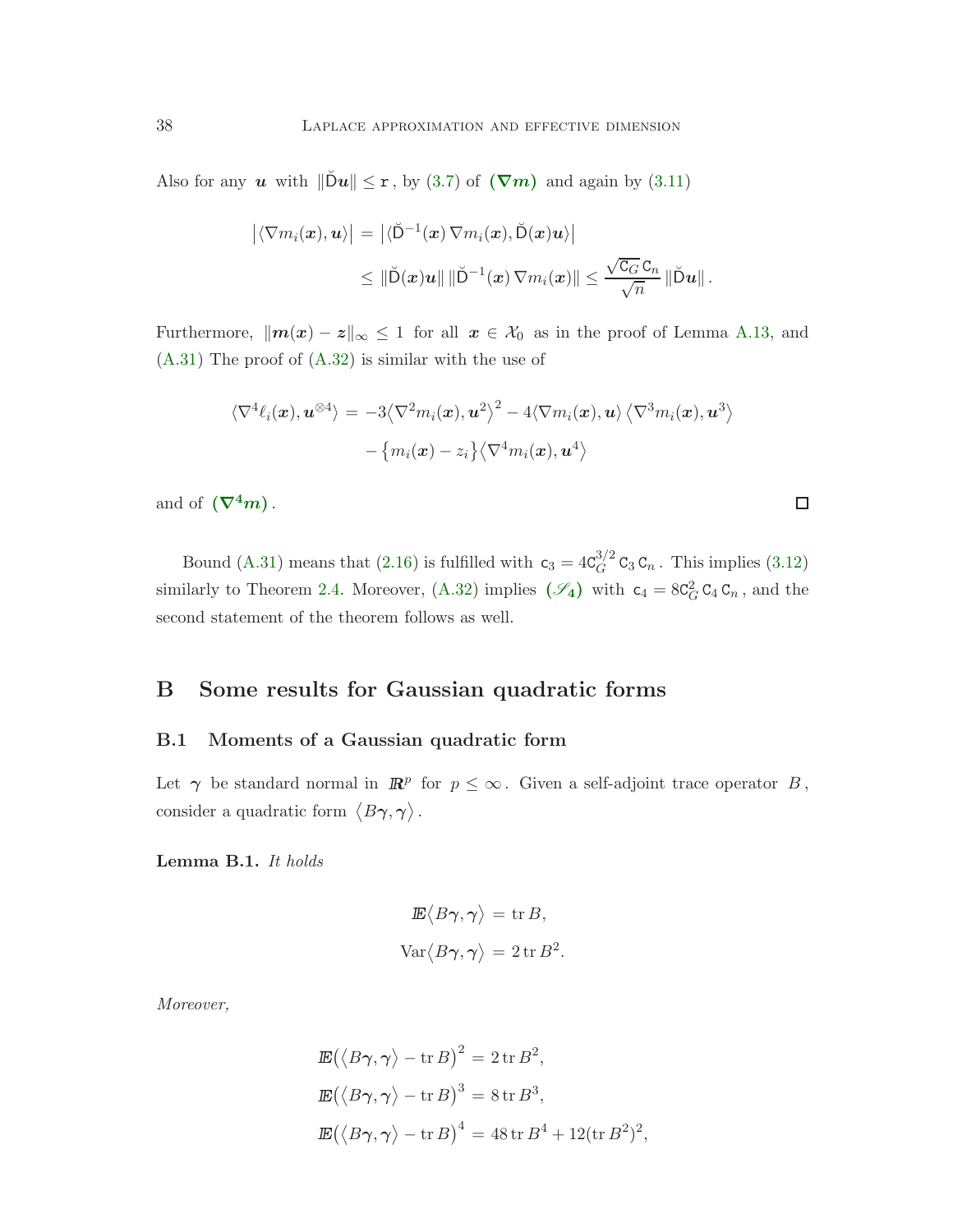and

$$
\mathbb{E}\langle B\gamma,\gamma\rangle^2 = (\text{tr } B)^2 + 2 \,\text{tr } B^2,
$$
  
\n
$$
\mathbb{E}\langle B\gamma,\gamma\rangle^3 = (\text{tr } B)^3 + 6 \,\text{tr } B \text{ tr } B^2 + 8 \,\text{tr } B^3,
$$
  
\n
$$
\mathbb{E}\langle B\gamma,\gamma\rangle^4 = (\text{tr } B)^4 + 12(\text{tr } B)^2 \,\text{tr } B^2 + 32(\text{tr } B) \,\text{tr } B^3 + 48 \,\text{tr } B^4 + 12(\text{tr } B^2)^2,
$$
  
\n
$$
\text{Var}\langle B\gamma,\gamma\rangle^2 = 8(\text{tr } B)^2 \,\text{tr } B^2 + 32(\text{tr } B) \,\text{tr } B^3 + 48 \,\text{tr } B^4 + 8(\text{tr } B^2)^2.
$$

Moreover, if  $B \leq I_p$  and  $p = \text{tr } B$ , then  $\text{tr } B^m \leq p$  for  $m \geq 1$  and

$$
\mathbb{E}\langle B\gamma, \gamma \rangle^2 \leq p^2 + 2p,
$$
  
\n
$$
\mathbb{E}\langle B\gamma, \gamma \rangle^3 \leq p^3 + 6p^2 + 8p,
$$
  
\n
$$
\mathbb{E}\langle B\gamma, \gamma \rangle^4 = p^4 + 12p^3 + 44p^2 + 48p,
$$
  
\n
$$
\text{Var}\langle B\gamma, \gamma \rangle^2 = 8p^3 + 40p^2 + 48p.
$$

*Proof.* Let  $\chi = \gamma^2 - 1$  for  $\gamma$  standard normal. Then  $\mathbb{E}\chi = 0$ ,  $\mathbb{E}\chi^2 = 2$ ,  $\mathbb{E}\chi^3 = 8$ ,  $\mathbb{E}\chi^4 = 60$ . Without loss of generality assume B diagonal:  $B = \text{diag}(\lambda_1, \lambda_2, \dots, \lambda_p)$ . Then

$$
\xi \stackrel{\text{def}}{=} \langle B\gamma, \gamma \rangle - \operatorname{tr} B = \sum_{j=1}^p \lambda_j (\gamma_j^2 - 1),
$$

where  $\, \gamma_j \,$  are i.i.d. standard normal. This easily yields

$$
\mathbb{E}\xi^2 = \sum_{j=1}^p \lambda_j^2 \mathbb{E}(\gamma_j^2 - 1)^2 = \mathbb{E}\chi^2 \text{ tr } B^2 = 2 \text{ tr } B^2,
$$
  
\n
$$
\mathbb{E}\xi^3 = \sum_{j=1}^p \lambda_j^3 \mathbb{E}(\gamma_j^2 - 1)^3 = \mathbb{E}\chi^3 \text{ tr } B^3 = 8 \text{ tr } B^3,
$$
  
\n
$$
\mathbb{E}\xi^4 = \sum_{j=1}^p \lambda_j^4 (\gamma_j^2 - 1)^4 + \sum_{i \neq j} \lambda_i^2 \lambda_j^2 \mathbb{E}(\gamma_i^2 - 1)^2 \mathbb{E}(\gamma_j^2 - 1)^2
$$
  
\n
$$
= (\mathbb{E}\chi^4 - 3(\mathbb{E}\chi^2)^2) \text{ tr } B^4 + 3(\mathbb{E}\chi^2 \text{ tr } B^2)^2 = 48 \text{ tr } B^4 + 12(\text{tr } B^2)^2,
$$

ensuring

$$
\mathbb{E}\langle B\gamma,\gamma\rangle^2 = \left(\mathbb{E}\langle B\gamma,\gamma\rangle\right)^2 + \mathbb{E}\xi^2 = (\text{tr }B)^2 + 2\,\text{tr }B^2,
$$
  

$$
\mathbb{E}\langle B\gamma,\gamma\rangle^3 = \mathbb{E}\left(\xi + \text{tr }B\right)^3 = (\text{tr }B)^3 + \mathbb{E}\xi^3 + 3\,\text{tr }B\ \mathbb{E}\xi^2
$$
  

$$
= (\text{tr }B)^3 + 6\,\text{tr }B\ \text{tr }B^2 + 8\,\text{tr }B^3,
$$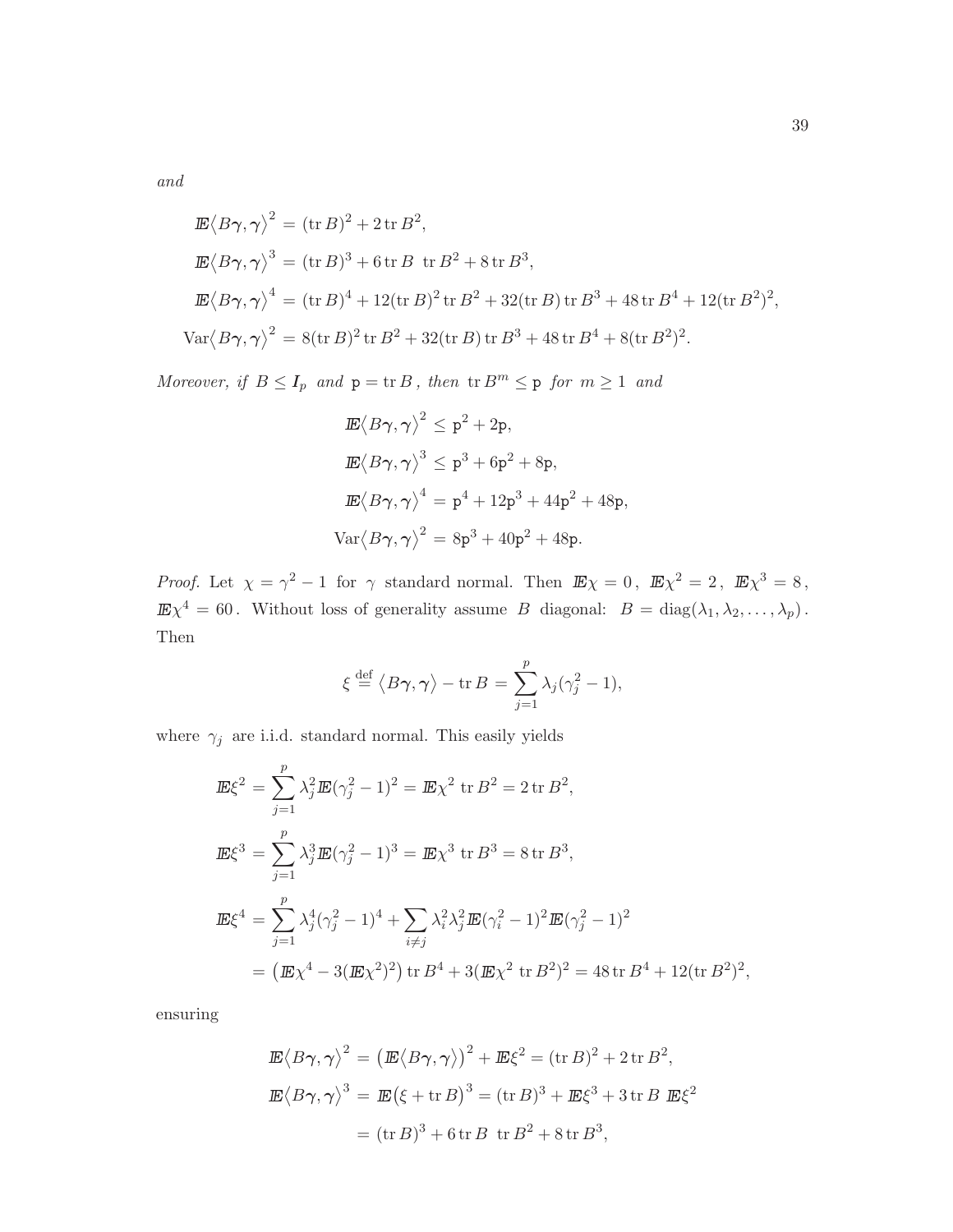$$
\begin{aligned} \n\text{Var}\langle B\gamma, \gamma \rangle^2 &= \mathbb{E}\left(\xi + \text{tr}\,B\right)^4 - \left(\mathbb{E}\langle B\gamma, \gamma \rangle\right)^2 \\ \n&= \left(\text{tr}\,B\right)^4 + 6(\text{tr}\,B)^2 \mathbb{E}\xi^2 + 4\,\text{tr}\,B\,\mathbb{E}\xi^3 + \mathbb{E}\xi^4 - \left((\text{tr}\,B)^2 + 2\,\text{tr}\,B^2\right)^2 \\ \n&= 8(\text{tr}\,B)^2 \,\text{tr}\,B^2 + 32(\text{tr}\,B) \,\text{tr}\,B^3 + 48\,\text{tr}\,B^4 + 8(\text{tr}\,B^2)^2 \n\end{aligned}
$$

This implies the results of the lemma.

Now we compute the exponential moments of centered and non-centered quadratic forms.

**Lemma B.2.** Let  $||B||_{op} \leq 1$ . Then for any  $\mu \in (0,1)$ ,

$$
\mathbb{E}\exp\left\{\frac{\mu}{2}(\langle B\boldsymbol{\gamma},\boldsymbol{\gamma}\rangle-\mathtt{p})\right\}=\det(I-\mu B)^{-1/2}.
$$

Moreover, with  $p = \text{tr } B$  and  $v^2 = \text{tr } B^2$ 

$$
\log \mathbb{E} \exp\left\{\frac{\mu}{2} (\langle B\gamma, \gamma \rangle - \mathbf{p})\right\} \le \frac{\mu^2 \mathbf{v}^2}{4(1-\mu)}.
$$
 (B.1)

<span id="page-39-0"></span> $\Box$ 

If B is positive semidefinite,  $\lambda_j \geq 0$ , then

$$
\log \mathbb{E} \exp \left\{-\frac{\mu}{2} \big( \langle B\gamma, \gamma \rangle - \mathrm{p} \big) \right\} \leq \frac{\mu^2 \mathrm{v}^2}{4}.
$$

*Proof.* Let  $\lambda_j$  be the eigenvalues of B,  $|\lambda_j| \leq 1$ . By an orthogonal transform, one can reduce the statement to the case of a diagonal matrix  $B = \text{diag}(\lambda_j)$ . Then  $\langle B\gamma, \gamma \rangle =$  $\sum_{j=1}^{p} \lambda_j \varepsilon_j^2$  and by independence of the  $\varepsilon_j$ 's

$$
\mathbb{E}\left\{\frac{\mu}{2}\langle B\gamma,\gamma\rangle\right\} = \prod_{j=1}^p \mathbb{E} \exp\left(\frac{\mu}{2}\lambda_j \varepsilon_j^2\right) = \prod_{j=1}^p \frac{1}{\sqrt{1-\mu\lambda_j}} = \det(I-\mu B)^{-1/2}.
$$

Below we use the simple bound:

$$
-\log(1-u) - u = \sum_{k=2}^{\infty} \frac{u^k}{k} \le \frac{u^2}{2} \sum_{k=0}^{\infty} u^k = \frac{u^2}{2(1-u)}, \qquad u \in (0,1),
$$

$$
-\log(1-u) + u = \sum_{k=2}^{\infty} \frac{u^k}{k} \le \frac{u^2}{2}, \qquad u \in (-1,0).
$$

Now it holds

$$
\log \mathbb{E}\left\{\frac{\mu}{2}(\langle B\gamma, \gamma \rangle - \mathbf{p})\right\} = \log \det(I - \mu B)^{-1/2} - \frac{\mu \mathbf{p}}{2}
$$
  
= 
$$
-\frac{1}{2}\sum_{j=1}^{p} \left\{\log(1 - \mu \lambda_j) + \mu \lambda_j\right\} \le \sum_{j=1}^{p} \frac{\mu^2 \lambda_j^2}{4(1 - \mu)} = \frac{\mu^2 \mathbf{v}^2}{4(1 - \mu)}.
$$

and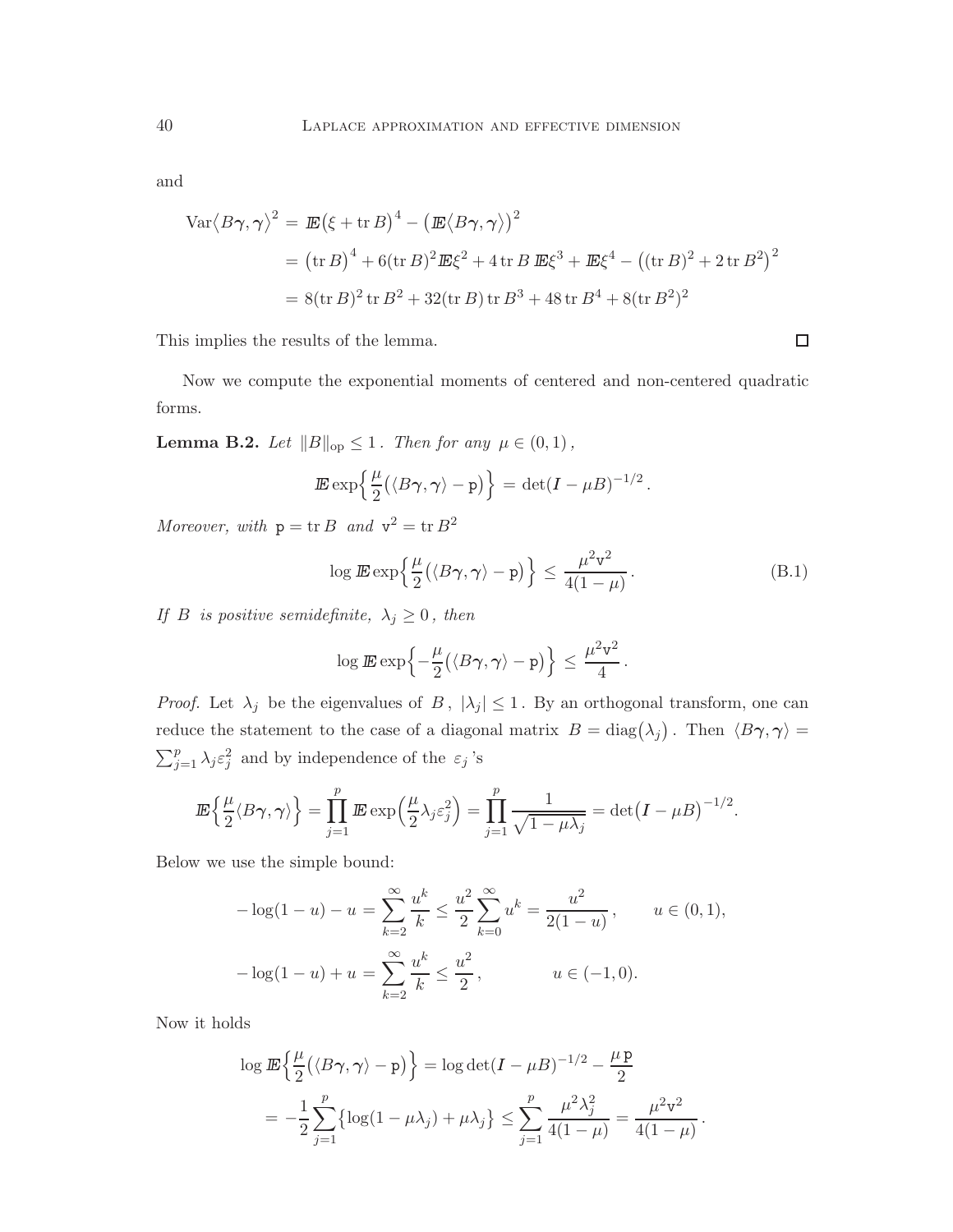The last statement can be proved similarly.

Now we consider the case of a non-centered quadratic form  $\langle B\gamma, \gamma \rangle/2 + \langle A, \gamma \rangle$  for a fixed vector  $A$ .

**Lemma B.3.** Let  $\lambda_{\text{max}}(B) < 1$ . Then for any **A** 

$$
\mathbb{E} \exp\left\{\frac{1}{2}\langle B\gamma,\gamma\rangle+\langle A,\gamma\rangle\right\}=\exp\left\{\frac{\|(I-B)^{-1/2}A\|^2}{2}\right\}\det(I-B)^{-1/2}.
$$

Moreover, for any  $\mu \in (0,1)$ 

<span id="page-40-2"></span>
$$
\log \mathbb{E} \exp \left\{ \frac{\mu}{2} (\langle B\gamma, \gamma \rangle - \mathbf{p}) + \langle A, \gamma \rangle \right\}
$$
  
= 
$$
\frac{\|(I - \mu B)^{-1/2} \mathbf{A}\|^2}{2} + \log \det(I - \mu B)^{-1/2} - \mu \mathbf{p}
$$
  

$$
\leq \frac{\|(I - \mu B)^{-1/2} \mathbf{A}\|^2}{2} + \frac{\mu^2 \mathbf{v}^2}{4(1 - \mu)}.
$$
 (B.2)

*Proof.* Denote  $\mathbf{a} = (I - B)^{-1/2} \mathbf{A}$ . It holds by change of variables  $(I - B)^{1/2} \mathbf{x} = \mathbf{u}$  for  $\mathtt{C}_p = (2\pi)^{-p/2}$ 

$$
\mathbb{E} \exp\left\{\frac{1}{2}\langle B\gamma,\gamma\rangle+\langle A,\gamma\rangle\right\} = C_p \int \exp\left\{-\frac{1}{2}\langle (I-B)x,x\rangle+\langle A,x\rangle\right\} dx
$$
  
=  $C_p \det(I-B)^{-1/2} \int \exp\left\{-\frac{1}{2}||u||^2+\langle a,u\rangle\right\} du = \det(I-B)^{-1/2} e^{\|a\|^2/2}.$ 

<span id="page-40-0"></span>The last inequality [\(B.2\)](#page-40-2) follows by [\(B.1\)](#page-39-0).

$$
\qquad \qquad \Box
$$

#### B.2 Deviation bounds for Gaussian quadratic forms

The next result explains the concentration effect of  $\langle B\xi, \xi \rangle$  for a centered Gaussian vector  $\xi \sim \mathcal{N}(0, \mathcal{V}^2)$  and a symmetric trace operator B in  $\mathbb{R}^p$ ,  $p \leq \infty$ . We use a version from [Laurent and Massart](#page-44-13) [\(2000](#page-44-13)). For completeness, we present a simple proof of the upper bound.

<span id="page-40-1"></span>**Theorem B.4.** Let  $\xi \sim \mathcal{N}(0, \mathcal{V}^2)$  be a Gaussian element in  $\mathbb{R}^p$  and B be symmetric such that  $W = VBV$  is a trace operator in  $\mathbb{R}^p$ . Then with  $p = \text{tr}(W)$ ,  $v^2 = \text{tr}(W^2)$ , and  $\lambda = ||W||$ , it holds for each  $x \geq 0$ 

$$
\mathbb{P}\left(\langle B\xi,\xi\rangle-\mathbf{p}>2\mathbf{v}\sqrt{\mathbf{x}}+2\lambda\mathbf{x}\right)\leq e^{-\mathbf{x}}.
$$

It also implies

<span id="page-40-3"></span>
$$
\mathbb{P}\left(\left|\langle B\xi,\xi\rangle-\mathbf{p}\right|>z_{2}(W,\mathbf{x})\right)\leq 2\mathrm{e}^{-\mathbf{x}},\tag{B.3}
$$

 $\Box$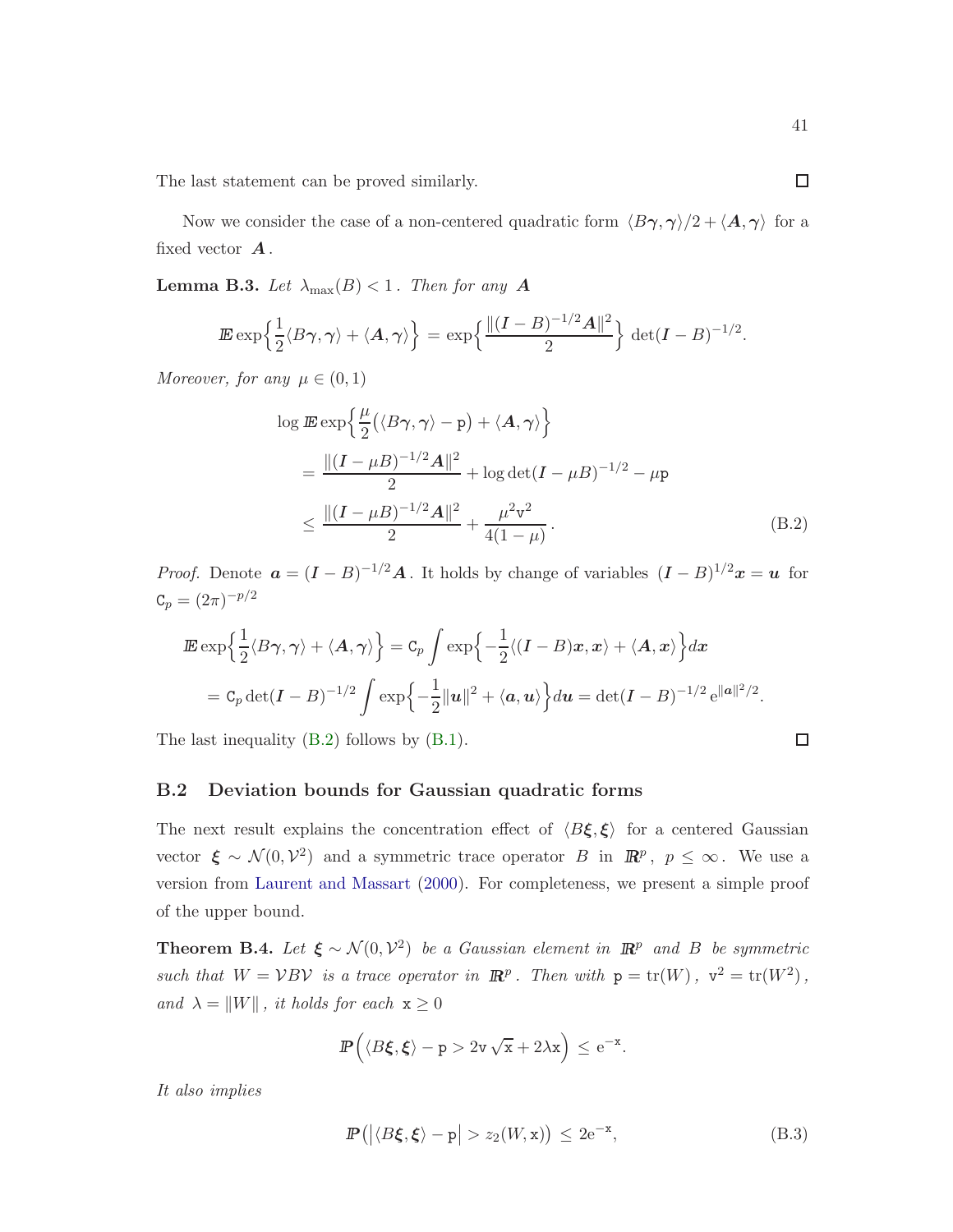with

$$
z_2(W, \mathbf{x}) \stackrel{\text{def}}{=} 2\mathbf{v}\sqrt{\mathbf{x}} + 2\lambda\mathbf{x} .
$$

*Proof.* W.l.o.g. assume that  $\lambda = ||W|| = 1$ . We use the identity  $\langle B\xi, \xi \rangle = \langle W\gamma, \gamma \rangle$ with  $\gamma \sim \mathcal{N}(0, I_p)$ . We apply the exponential Chebyshev inequality: with  $\mu > 0$ 

$$
\mathbb{P}\left(\langle W\gamma,\gamma\rangle>z^2\right)\leq \mathbb{E}\exp\left(\mu\langle W\gamma,\gamma\rangle/2-\mu z^2/2\right).
$$

Given  $x > 0$ , fix  $\mu < 1$  by the equation

<span id="page-41-0"></span>
$$
\frac{\mu}{1-\mu} = \frac{2\sqrt{x}}{v} \quad \text{or} \quad \mu^{-1} = 1 + \frac{v}{2\sqrt{x}}.
$$
 (B.4)

Let  $\lambda_j$  be the eigenvalues of W,  $|\lambda_j| \leq 1$ . It holds with  $p = \text{tr } W$  in view of [\(B.1\)](#page-39-0)

$$
\log \mathbb{E}\left\{\frac{\mu}{2}(\langle W\gamma,\gamma\rangle-\mathrm{p})\right\} \leq \frac{\mu^2\mathrm{v}^2}{4(1-\mu)}.
$$

It remains to check that the choice  $\mu$  by [\(B.4\)](#page-41-0) and  $z = z(W, x)$  yields

$$
\frac{\mu^2 \mathbf{v}^2}{4(1-\mu)} - \frac{\mu(z^2 - \mathbf{p})}{2} = \frac{\mu^2 \mathbf{v}^2}{4(1-\mu)} - \mu(\mathbf{v}\sqrt{\mathbf{x}} + \mathbf{x}) = \mu\left(\frac{\mathbf{v}\sqrt{\mathbf{x}}}{2} - \mathbf{v}\sqrt{\mathbf{x}} - \mathbf{x}\right) = -\mathbf{x}
$$

as required. The last statement [\(B.3\)](#page-40-3) is obtained by applying this inequality twice to  $W$  and  $-W$ .  $\Box$ 

**Corollary B.5.** Assume the conditions of Theorem [B.4.](#page-40-1) Then for  $z > v$ 

$$
\mathbb{P}\left(\left|\langle B\xi,\xi\rangle - \mathbf{p}\right| \geq z\right) \leq 2 \exp\left\{-\frac{z^2}{\left(\mathbf{v} + \sqrt{\mathbf{v}^2 + 2\lambda z}\right)^2}\right\}
$$
\n
$$
\leq 2 \exp\left(-\frac{z^2}{4\mathbf{v}^2 + 4\lambda z}\right). \tag{B.5}
$$

*Proof.* Given z, define x by  $2v\sqrt{x} + 2\lambda x = z$  or  $2\lambda\sqrt{x} = \sqrt{v^2 + 2\lambda z} - v$ . Then

$$
\mathbb{P}\left(\langle B\xi,\xi\rangle-p\geq z\right)\leq \mathrm{e}^{-x}=\exp\biggl\{-\frac{\left(\sqrt{v^2+2\lambda z}-v\right)^2}{4\lambda^2}\biggr\}=\exp\biggl\{-\frac{z^2}{\left(v+\sqrt{v^2+2\lambda z}\right)^2}\biggr\}.
$$

This yields [\(B.5\)](#page-41-1) by direct calculus.

Of course, bound [\(B.5\)](#page-41-1) is sensible only if  $z \gg v$ .

<span id="page-41-1"></span>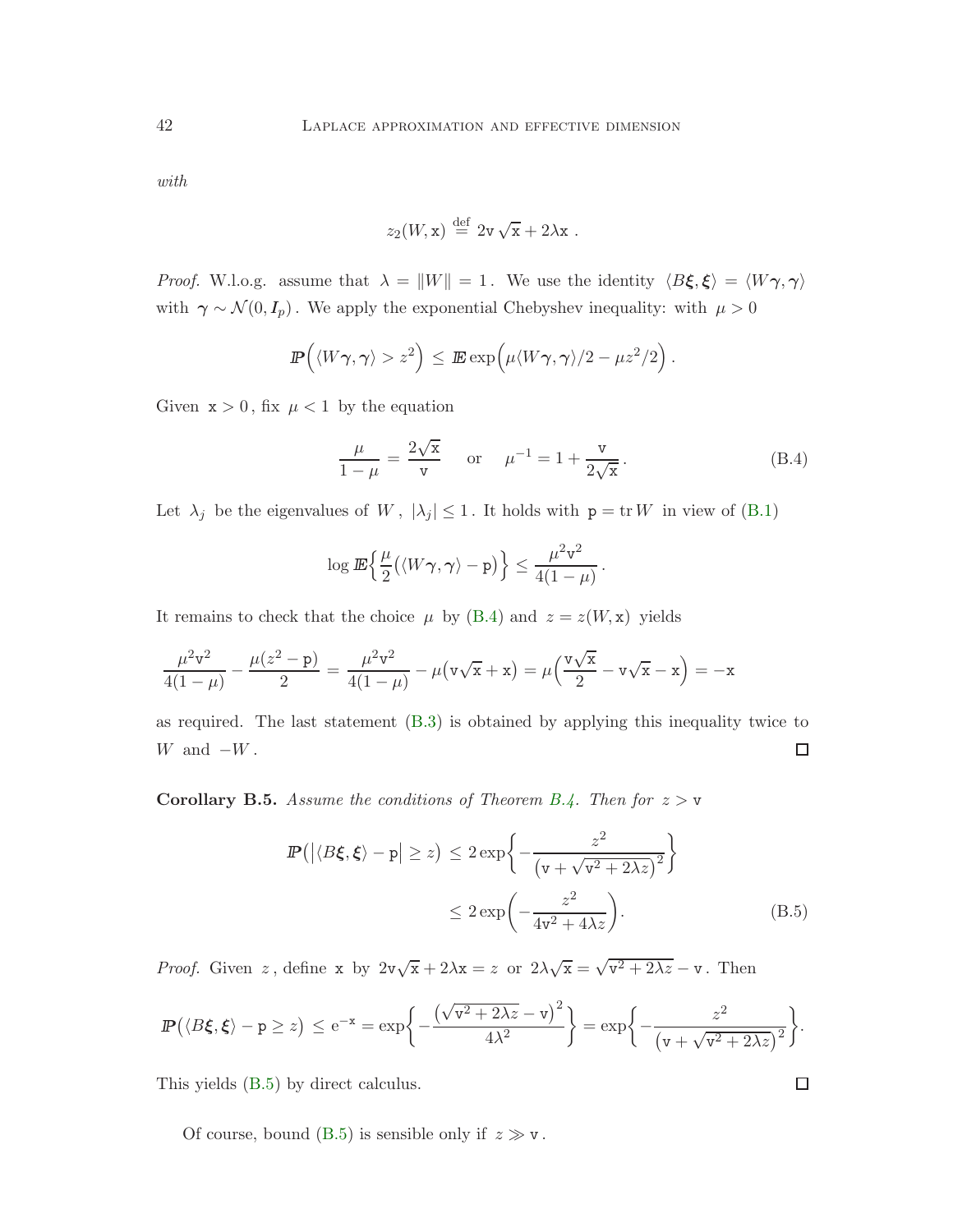**Corollary B.6.** Assume the conditions of Theorem [B.4.](#page-40-1) If also  $B \ge 0$ , then

<span id="page-42-1"></span>
$$
\mathbb{P}\left(\langle B\xi,\xi\rangle\geq z^2(B,\mathbf{x})\right)=\mathbb{P}\left(\|B^{1/2}\xi\|\geq z(B,\mathbf{x})\right)\leq e^{-\mathbf{x}}\tag{B.6}
$$

with

$$
z(B, \mathbf{x}) \stackrel{\text{def}}{=} \sqrt{\mathbf{p} + 2\mathbf{v}\sqrt{\mathbf{x}} + 2\lambda\mathbf{x}} \leq \sqrt{\mathbf{p}} + \sqrt{2\lambda\mathbf{x}}.
$$

Also

$$
\hbox{\it I\hskip -2pt P}\Big(\langle B\xi,\xi\rangle-p<-2v\,\sqrt{x}\Big)\leq{\rm e}^{-x}.
$$

*Proof.* The definition implies  $v^2 \leq p\lambda$ . One can use a sub-optimal choice of the value  $\mu(\mathbf{x}) = \left\{1 + 2\sqrt{\lambda p/\mathbf{x}}\right\}^{-1}$  yielding the statement of the corollary.  $\Box$ 

As a special case, we present a bound for the chi-squared distribution corresponding to  $B = \mathcal{V}^2 = I_p$ ,  $p < \infty$ . Then  $\text{tr}(W) = p$ ,  $\text{tr}(W^2) = p$  and  $\lambda(W) = 1$ .

**Corollary B.7.** Let  $\gamma$  be a standard normal vector in  $\mathbb{R}^p$ . Then for any  $x > 0$ 

<span id="page-42-0"></span>
$$
\mathbb{P}(\|\gamma\|^2 \ge p + 2\sqrt{p\,\mathbf{x}} + 2\mathbf{x}) \le e^{-\mathbf{x}},
$$
  

$$
\mathbb{P}(\|\gamma\| \ge \sqrt{p} + \sqrt{2\mathbf{x}}) \le e^{-\mathbf{x}},
$$
  

$$
\mathbb{P}(\|\gamma\|^2 \le p - 2\sqrt{p\,\mathbf{x}}) \le e^{-\mathbf{x}}.
$$

The bound of Theorem [B.4](#page-40-1) can be represented as a usual deviation bound.

**Theorem B.8.** Assume the conditions of Theorem [B.4](#page-40-1) with  $B \geq 0$ . Then for  $z >$  $\sqrt{p}+1$ 

$$
\mathbb{P}\left(\langle B\xi, \xi \rangle \ge z^2\right) \le \exp\left\{-\frac{(z-\sqrt{p})^2}{2\lambda}\right\},\tag{B.7}
$$
\n
$$
\mathbb{E}\left\{\langle B\xi, \xi \rangle^{1/2} \mathbb{I}\left(\langle B\xi, \xi \rangle \ge z^2\right)\right\} \le \exp\left\{-\frac{(z-\sqrt{p})^2}{2\lambda}\right\},\tag{B.7}
$$
\n
$$
\mathbb{E}\left\{\langle B\xi, \xi \rangle \mathbb{I}\left(\langle B\xi, \xi \rangle \ge z^2\right)\right\} \le \frac{2z}{z-\sqrt{p}} \exp\left\{-\frac{(z-\sqrt{p})^2}{2\lambda}\right\}.
$$

Proof. Bound [\(B.7\)](#page-42-0) follows from [\(B.6\)](#page-42-1). It obviously suffices to check the bound for the excess risk for  $\lambda = 1$ . It follows with  $\eta = ||B^{1/2}\xi||$  for  $z \ge \sqrt{p} + 1$ 

$$
\mathbb{E}\left\{\eta \, \mathbb{I}(\eta > z)\right\} = \int_z^\infty \mathbb{P}(\eta \ge z) \, dz \le \int_z^\infty \exp\left\{-\frac{(x - \sqrt{p})^2}{2}\right\} \, dx \le \exp\left\{-\frac{(z - \sqrt{p})^2}{2}\right\}.
$$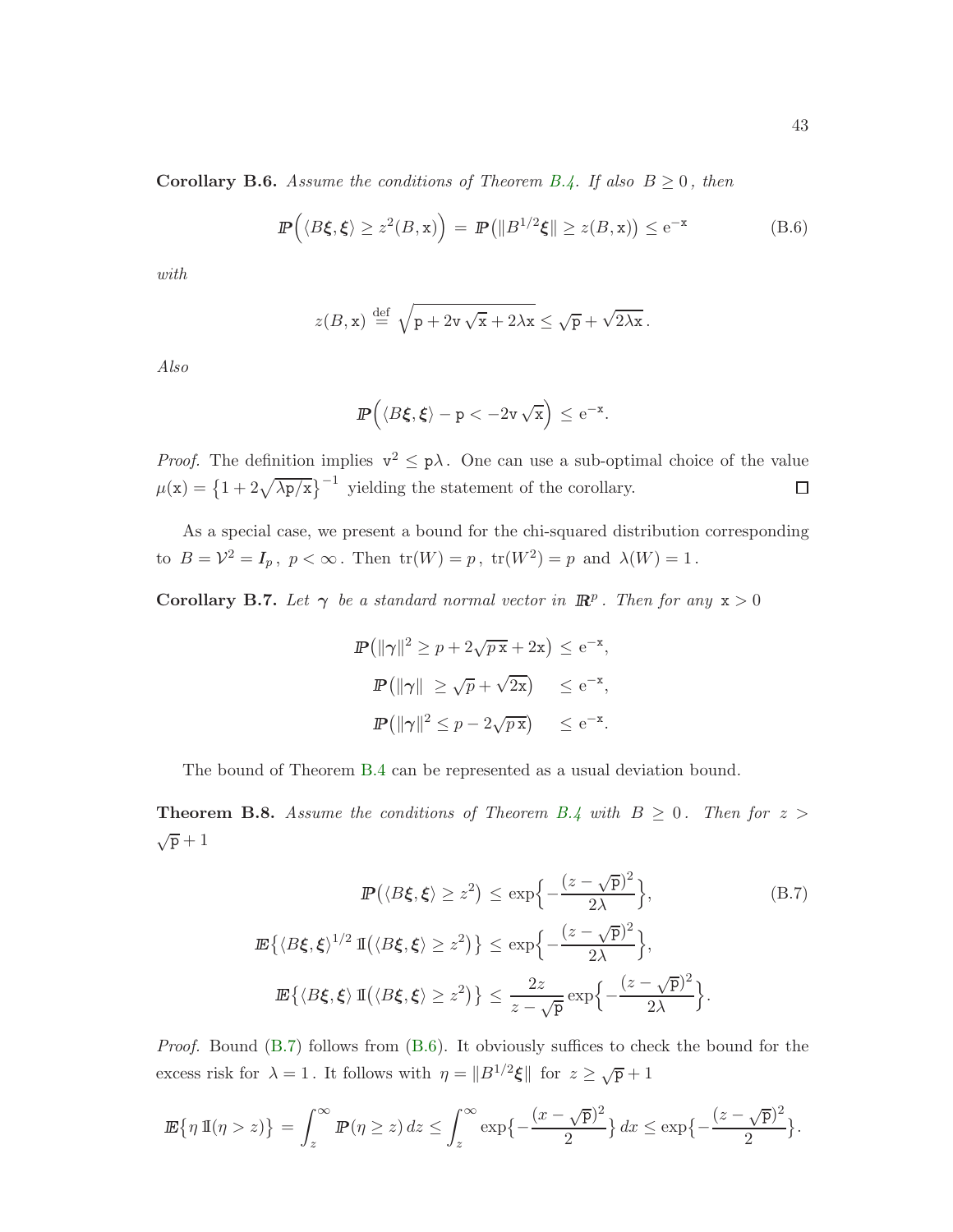Similarly

$$
\mathbb{E}\left\{\eta^2\,\mathbb{I}(\eta^2>z^2)\right\}=\int_{z^2}^\infty \mathbb{P}(\eta^2\geq \mathfrak{z})\,d\mathfrak{z}\leq \int_{z^2}^\infty \exp\left\{-\frac{(\sqrt{\mathfrak{z}}-\sqrt{\mathfrak{p}})^2}{2}\right\}d\mathfrak{z}.
$$

By change of variables  $\sqrt{3} - \sqrt{p} = u$  for  $z > \sqrt{p} + 1$ 

$$
\int_{z^2}^{\infty} \exp\left\{-\frac{(\sqrt{3}-\sqrt{p})^2}{2}\right\} d\mathfrak{z} \le 2 \int_{z-\sqrt{p}}^{\infty} (u+\sqrt{p}) \exp\{-u^2/2\} du
$$
  

$$
\le 2 \left(1+\frac{\sqrt{p}}{z-\sqrt{p}}\right) \exp\left\{-(z-\sqrt{p})^2/2\right\} = \frac{2z}{z-\sqrt{p}} \exp\left\{-(z-\sqrt{p})^2/2\right\}.
$$

 $\Box$ 

# References

<span id="page-43-0"></span>Bishop, C. M. (2006). Pattern Recognition and Machine Learning. Springer.

- <span id="page-43-5"></span>Bochkina, N. A. and Green, P. J. (2014). The Bernstein–von Mises theorem and nonregular models. Ann. Statist., 42(5):1850–1878.
- <span id="page-43-6"></span>Devroye, L., Mehrabian, A., and Reddad, T. (2018). The total variation distance between high-dimensional gaussians with the same mean. https://arxiv.org/abs/1810.08693.
- <span id="page-43-3"></span>Giordano, M. and Kekkonen, H. (2020). Bernstein–von Mises theorems and uncertainty quantification for linear inverse problems. SIAM/ASA Journal on Uncertainty Quantification, 8(1):342–373.
- <span id="page-43-7"></span>Götze, F., Naumov, A., Spokoiny, V., and Ulyanov, V. (2019). Large ball probabilities, gaussian comparison and anti-concentration. Bernoulli, 25(4A):2538–2563. arXiv:1708.08663.
- <span id="page-43-4"></span>Helin, T. and Kretschmann, R. (2022). Non-asymptotic error estimates for the laplace approximation in bayesian inverse problems. Numerische Mathematik, 150(2).
- <span id="page-43-1"></span>Inglot, T. and Majerski, P. (2014). Simple upper and lower bounds for the multivariate Laplace approximation. Journal of Approximation Theory, 186:1–11.
- <span id="page-43-2"></span>Lapinski, T. M. (2019). Multivariate Laplace approximation with estimated error and application to limit theorems. Journal of Approximation Theory, 248:105305.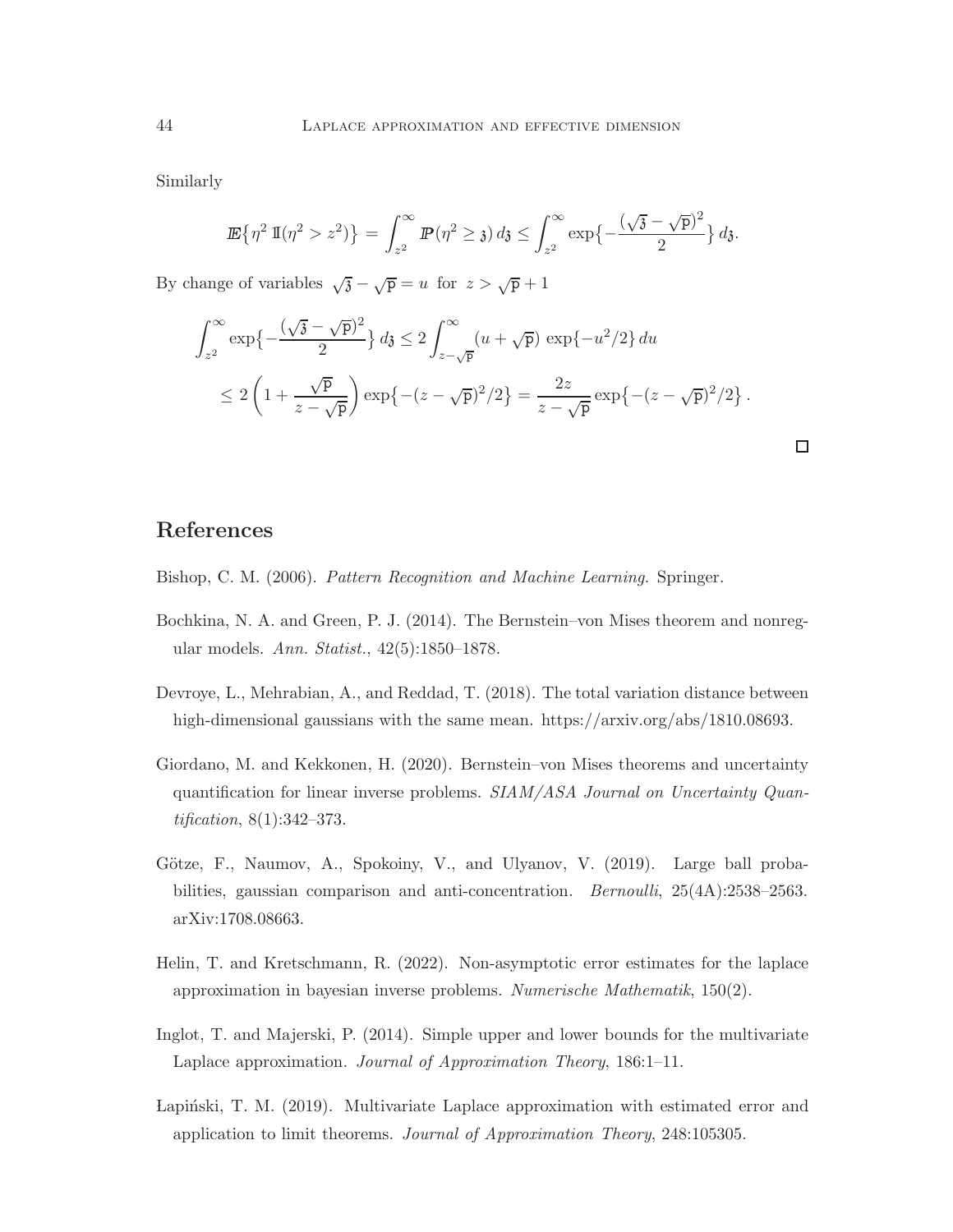- <span id="page-44-13"></span>Laurent, B. and Massart, P. (2000). Adaptive estimation of a quadratic functional by model selection. Ann. Statist., 28(5):1302–1338.
- <span id="page-44-4"></span>Le Cam, L. (2012). Asymptotic Methods in Statistical Decision Theory. Springer Science & Business Media.
- <span id="page-44-5"></span>Lu, Y. (2017). On the Bernstein-von Mises theorem for high dimensional nonlinear Bayesian inverse problems. https://arxiv.org/1706.00289.
- <span id="page-44-11"></span>Markus, A. S. (1964). The eigen- and singular values of the sum and product of linear operators. Russian Mathematical Surveys, 19(4):91–120.
- <span id="page-44-2"></span>McClure, J. and Wong, R. (1983). Error bounds for multidimensional Laplace approximation. Journal of Approximation Theory, 37(4):372–390.
- <span id="page-44-7"></span>Monard, F., Nickl, R., Paternain, G. P., et al. (2019). Efficient nonparametric Bayesian inference for X-ray transforms. The Annals of Statistics, 47(2):1113–1147.
- <span id="page-44-3"></span>Nemes, G. (2013). An explicit formula for the coefficients in Laplace's method. Constructive Approximation, 38(3):471–487.
- <span id="page-44-9"></span>Nesterov, Y. and Spokoiny, V. (2017). Random gradient-free minimization of convex functions. Foundations of Computational Mathematics, 17(2):527–566.
- <span id="page-44-10"></span>Nesterov, Y. E. (1988). Polynomial methods in the linear and quadratic programming. Sov. J. Comput. Syst. Sci., 26(5):98–101.
- <span id="page-44-6"></span>Nickl, R. (2020). Bernstein–von Mises theorems for statistical inverse problems I: Schrödinger equation. J. Eur. Math. Soc., 22:2697–2750.
- <span id="page-44-1"></span>Olver, F. W. J. (1968). Error bounds for the Laplace approximation for definite integrals. Journal of Approximation Theory, 1(3):293–313.
- <span id="page-44-0"></span>Olver, F. W. J. (1974). Asymptotics and Special Functions. Academic Press.
- <span id="page-44-12"></span>Reich, S. (2022). Frequentist perspective on robust parameter estimation using the ensemble kalman filter. https://arxiv.org/2201.00611.
- <span id="page-44-8"></span>Reich, S. and Rozdeba, P. J. (2020). Posterior contraction rates for non-parametric state and drift estimation. Foundations of Data Science, 2(3):333–349.